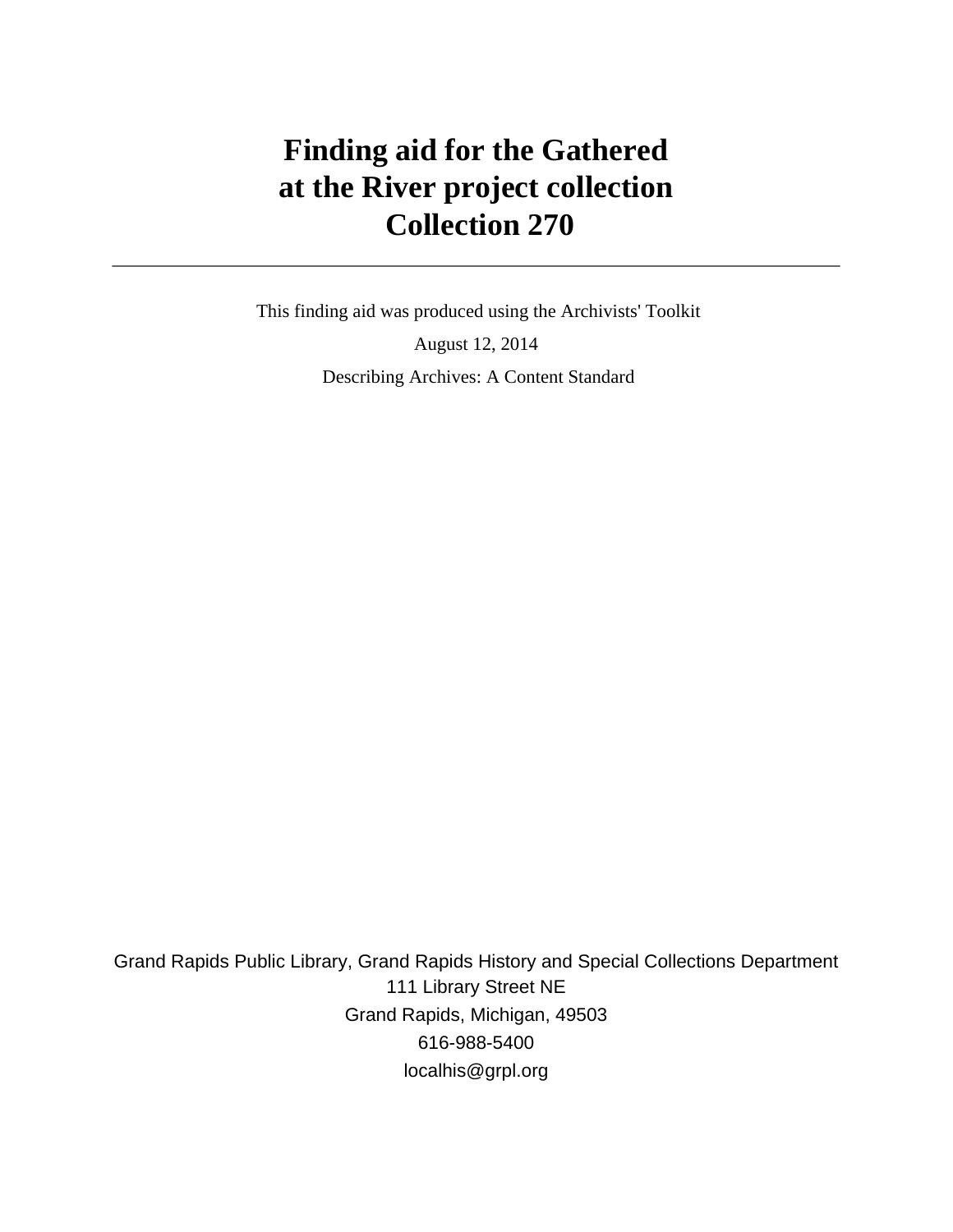## **Table of Contents**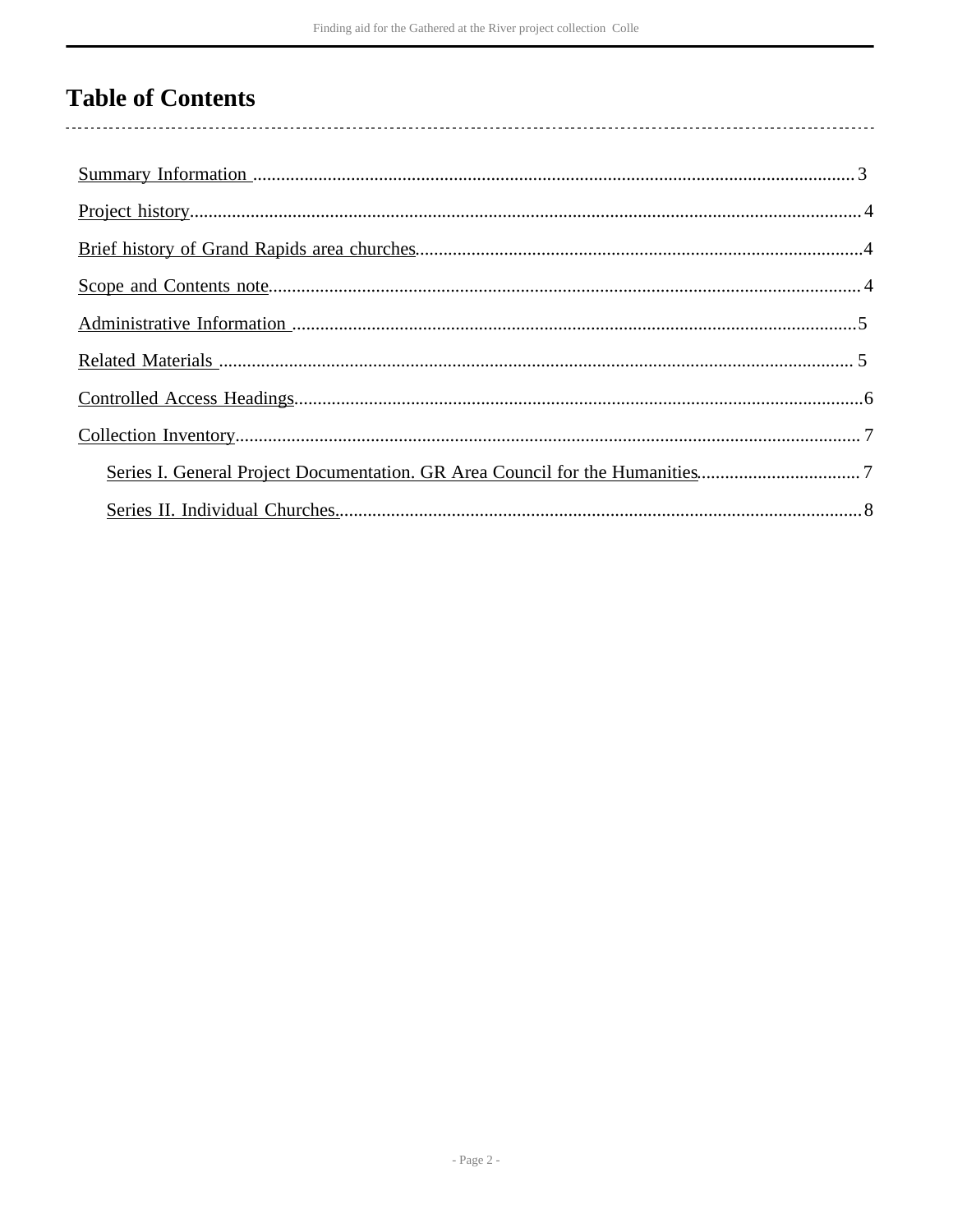# <span id="page-2-0"></span>**Summary Information**

...................................

| <b>Repository</b> | Grand Rapids Public Library, Grand Rapids History and Special<br><b>Collections Department</b>                                                                                                                                                                                                                                                                                                                                                                                |
|-------------------|-------------------------------------------------------------------------------------------------------------------------------------------------------------------------------------------------------------------------------------------------------------------------------------------------------------------------------------------------------------------------------------------------------------------------------------------------------------------------------|
| <b>Creator</b>    | Grand Rapids Area Council for the Humanities.                                                                                                                                                                                                                                                                                                                                                                                                                                 |
| <b>Title</b>      | Gathered at the River project collection                                                                                                                                                                                                                                                                                                                                                                                                                                      |
| Date [inclusive]  | circa 1850-1993                                                                                                                                                                                                                                                                                                                                                                                                                                                               |
| <b>Extent</b>     | 7.7 Linear feet 15 boxes                                                                                                                                                                                                                                                                                                                                                                                                                                                      |
| Language          | English                                                                                                                                                                                                                                                                                                                                                                                                                                                                       |
| <b>Abstract</b>   | Published in 1993, "Gathered at the river: Grand Rapids, Michigan and its<br>people of faith" details the history of churches in Grand Rapids, Michigan.<br>The book was written by James D. Bratt and Christopher H. Meehan and<br>funded through the Grand Rapids Area Council for the Humanities. This<br>collection includes questionnaires, histories and other documents collected<br>during the research process, including church directories, programs and<br>books. |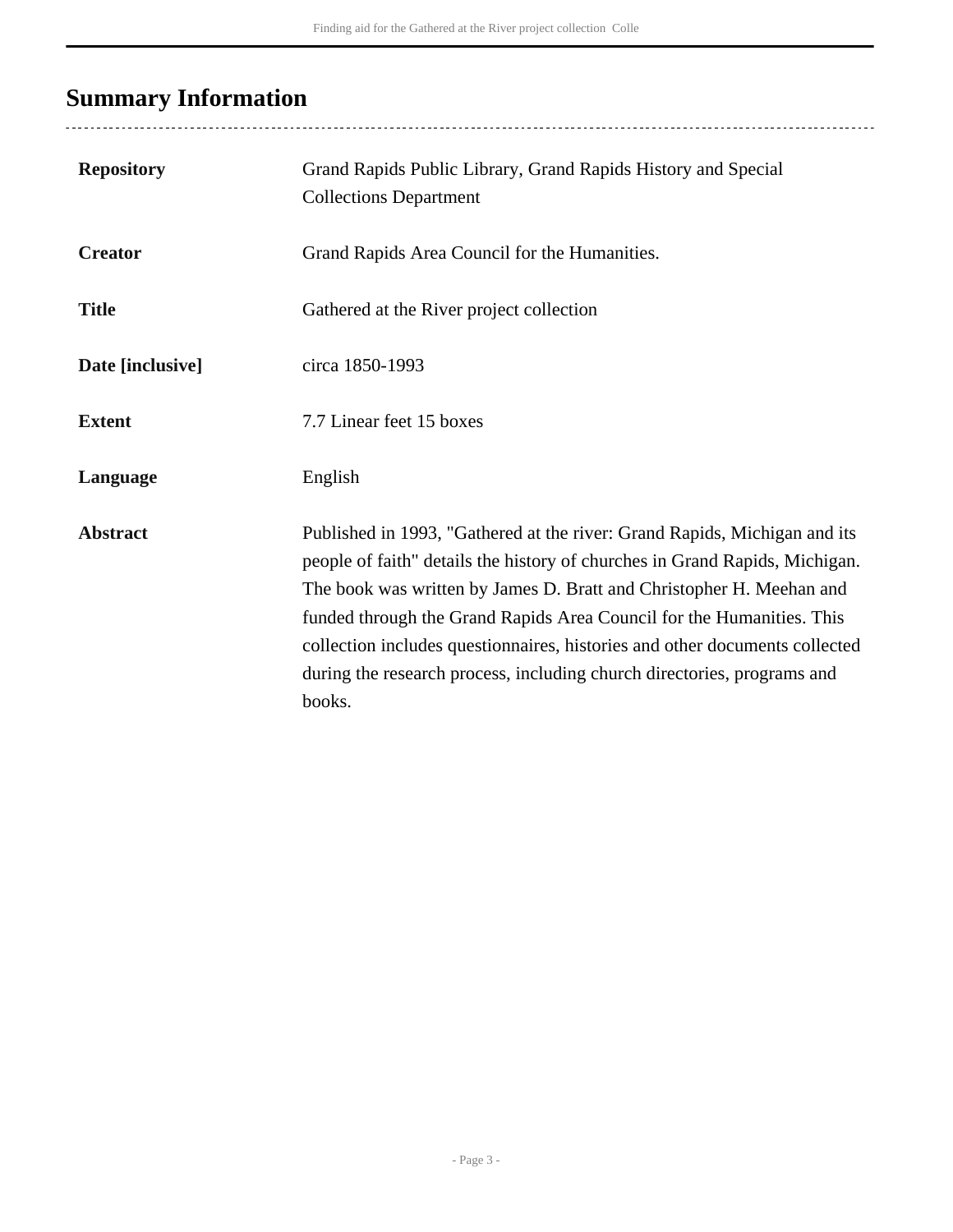## <span id="page-3-0"></span>**Project history**

The project began with a church history writing workshop put on by the Grand Rapids Area Council for the Humanities on June 6, 1990. Participants included representatives from the Grand Rapids Press, City Historian Gordon Olson and James Bratt, professor of American religious history at Calvin College, and others. A comprehensive questionnaire was mailed out to area churches.

This survey response and church histories, supplemented by information from various documents supplied by the churches, was compiled into the publication Gathered at the River. The broad history of Grand Rapids churches written for the volume by James Bratt and Christopher Meehan is supplemented by a comprehensive list of Grand Rapids churches compiled by Father Dennis Morrow, Pastor at SS Peter and Paul and archivist for the Catholic Diocese of Grand Rapids.

Also contributing to the publication were: Aaron Phipps, an artist for the Grand Rapids Press; Linda Samuelson, the director of the Grand Rapids Area Council for the Humanities and Grand Rapids City Commissioner; Andrew Angelo, an editor for the Grand Rapids Press.

Since 1993, Father Dennis Morrow has maintained files that update the directory section. An index, missing from the original publication, was compiled by Patricia Bravender of the Grand Rapids Public Library, and is included here in an appendix.

## <span id="page-3-1"></span>**Brief history of Grand Rapids area churches**

Since the settlement of the Grand Rapids area in the early 1800s, religion has been a part of its people. Beginning with the missionary work of Bishop Baraga to the building of permanent church structures, Grand Rapids has been the site of many different parishes. Since settlers of the Grand Rapids area were not all of one faith, many denominations began their own church communities. There were Jews, Catholics, Methodists, Baptists and so on. Later on, the emergence of the Christian Reformed faith added more church communities to the map.

From the storefront church to mighty cathedrals, the Grand Rapids landscape was dotted with churches. The amount of different churches in the area is proof that religion is important to the people of Grand Rapids, something Gathered at the River illustrates.

## <span id="page-3-2"></span>**Scope and Contents note**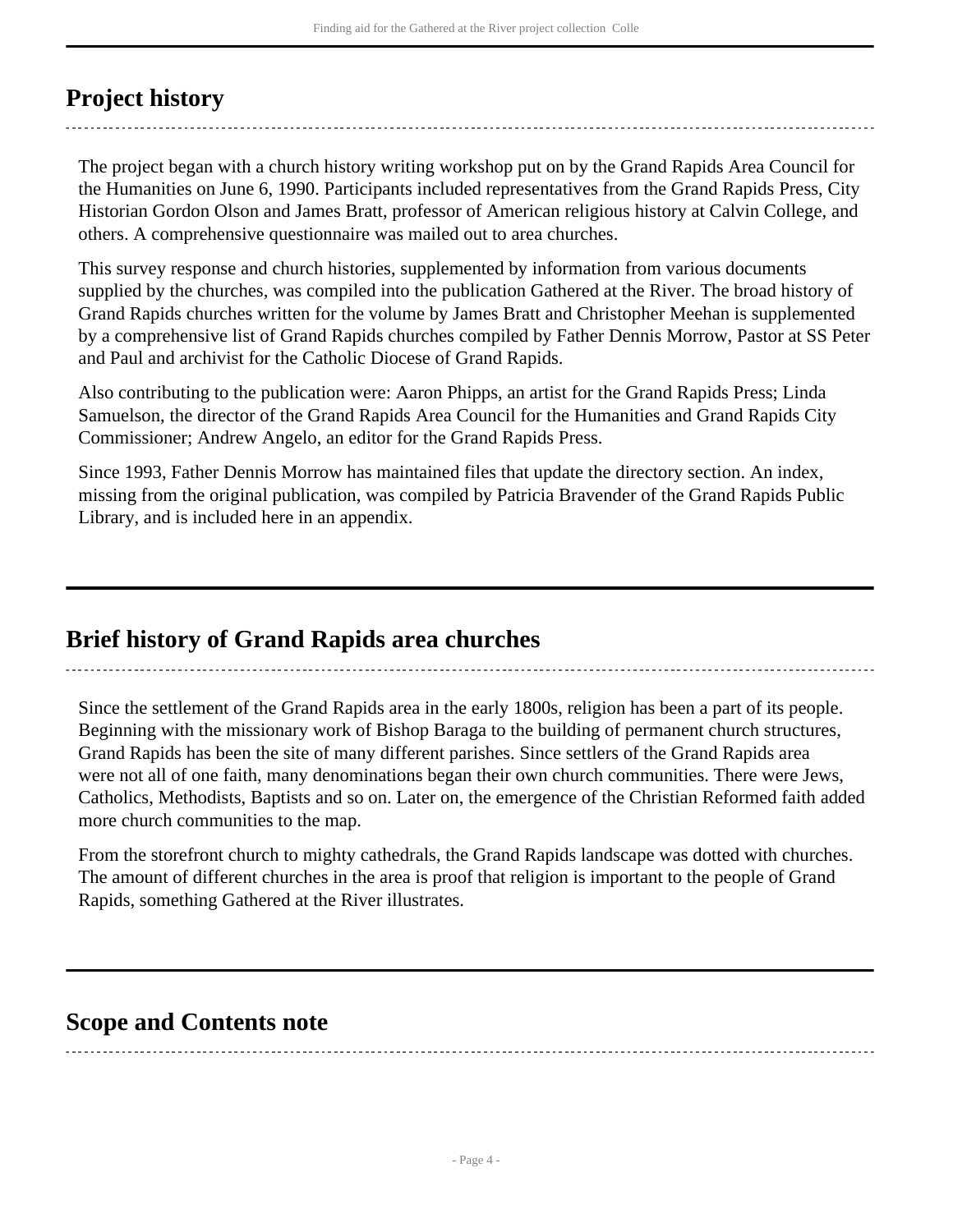Included are materials gathered during the research portion of the Gathered at the River publication project. Only a portion of the churches included in the final publication are represented by the materials gathered here.

However, additional materials on the other churches are scattered throughout the various archival and book collections of the Grand Rapids History & Special Collections department. In particular, Collection 096, the Western Michigan Genealogical Society Church Records Collection, includes historical records from the contributing churches preserved on microfilm.

Additionally, some area churches have their own archives or libraries, where original church records and church publications can also be found.

The Gathered at the River collection contains the Grand Rapids Area Council for the Humanities surveys, correspondences, address listings and examples of unused forms. There are examples of Church directories (many pictorial), minutes from committee meetings, miscellaneous items (such as napkins, postcards, sermon cards), pictures, books, newspaper articles from the Grand Rapids Press and other sources, correspondences from committees and pastors to the parish and individuals, Calvin College student papers, histories by Church community members and outside sources, programs, commemorative programs (for 25th, 75th, 100th anniversaries), brochures, statements of beliefs, records of membership and other statistics, and financial reports.

Most of the material focuses on events during the 1900s, but materials can be dated to the late 1800s. Most material covers the last half-century to about 1990 (when the Grand Rapids Area Council for the Humanities survey was done).

## <span id="page-4-0"></span>**Administrative Information**

## **Publication Information**

Grand Rapids Public Library, Grand Rapids History and Special Collections Department

## **Immediate Source of Acquisition note**

Grand Rapids Area Council for the Humanities, accession numbers 1998.019, 1999.104 and 2004.050.

## <span id="page-4-1"></span>**Related Materials**

## **Related Archival Materials note**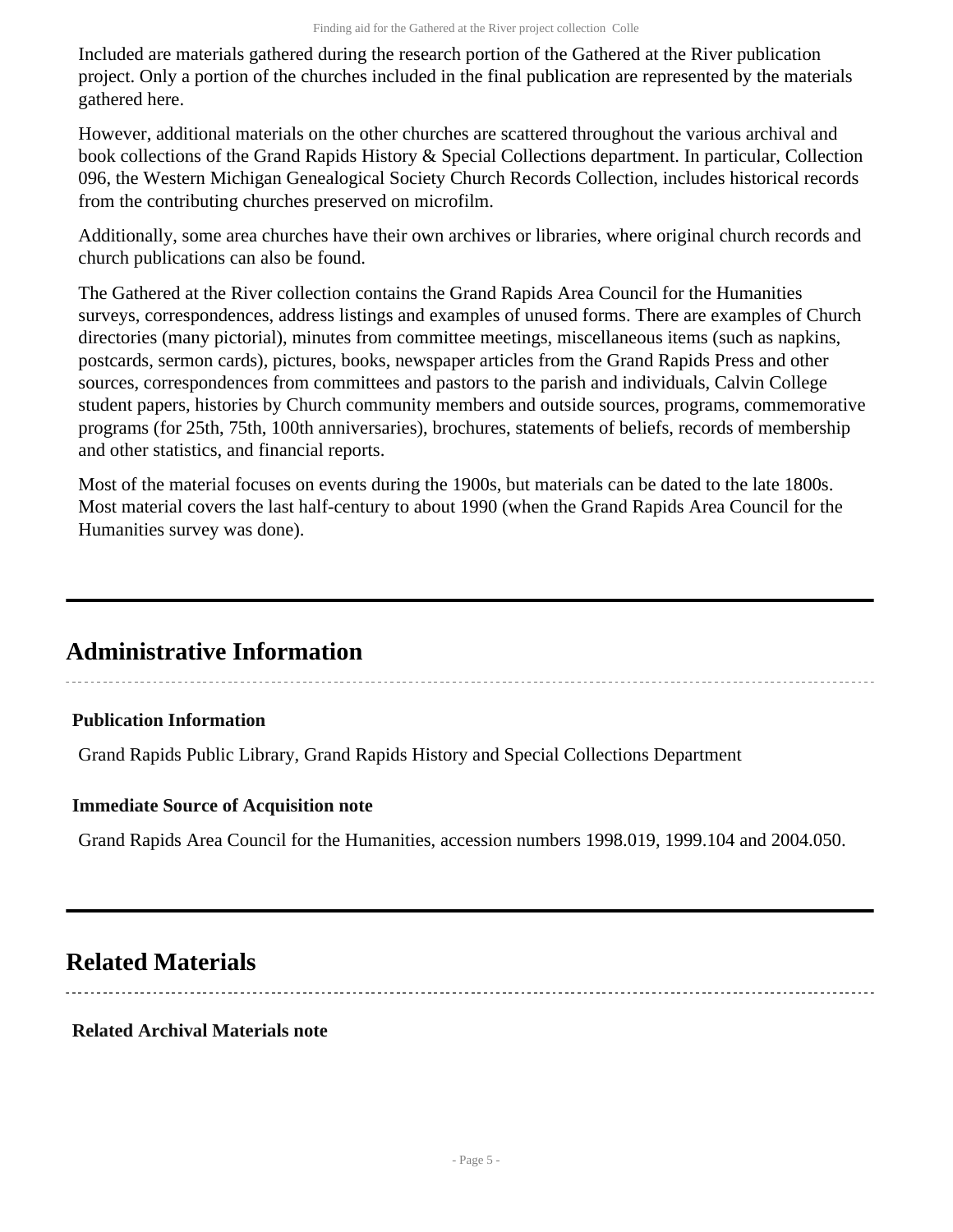For materials related to the Grand Rapids Area Council for the Humanities, see the separate Coll. 156.

For additional research materials on Grand Rapids Area Churches see: Coll. 96, Western Michigan Genealogical Society Church Records

Coll. 259, GRPL Newspapers Collection. West Michigan Catholic

Coll. 299X, Eduard Adam Skendzel Churches Reference Collection, for histories and directories of non-Polish related church congregations. For church congregations which are considered "Polish," see Coll. 299.

Coll. 347, Grand Rapids Public Library Church References Collection

## <span id="page-5-0"></span>**Controlled Access Headings**

## **Genre(s)**

• church records

## **Geographic Name(s)**

- Grand Rapids (Mich.) -- Church history
- Grand Rapids (Mich.) -- History

## **Subject(s)**

• Publications -- Michigan -- Grand Rapids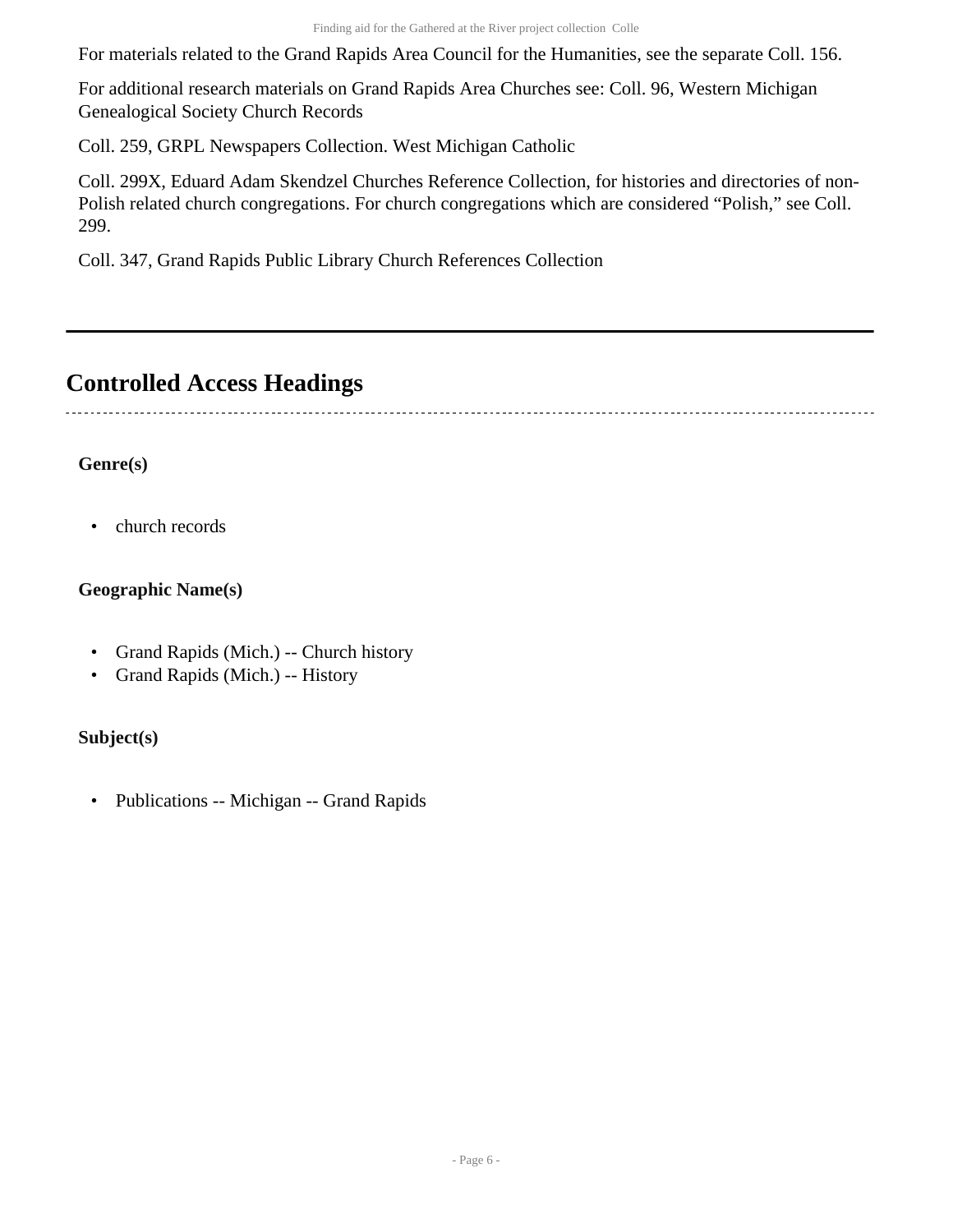**Series I. General Project Documentation. GR Area Council for the Humanitie**

## <span id="page-6-0"></span>**Collection Inventory**

<span id="page-6-1"></span>**Series I. General Project Documentation. GR Area Council for the Humanities** 

#### **Scope and Contents note**

This series includes documents about the project in general, which was funded through the Grand Rapids Area Council for the Humanities. In particular are examples and information on the questionnaire sent to the churches, as well as information on training sessions.

Some correspondence is found here, but correspondence may also be given under the specific church in Series II, unless they are from Linda Samuelson, Director of the GR Area Council for the Humanities, in which case they are with GR Area Council for the Humanities materials.

|                                                                                                                                                                                                               | <b>Box</b> | <b>Folder</b> |
|---------------------------------------------------------------------------------------------------------------------------------------------------------------------------------------------------------------|------------|---------------|
| Gathered at the River: Grand Rapids, Michigan and Its People of Faith /<br>James D. Bratt and Christopher H. Meehan for the Grand Rapids Area<br>Council for the Humanities. GR : Eerdmans, 1993. P2007.079.1 | 1          | 1             |
| Index prepared by Patricia Bravender                                                                                                                                                                          |            | 2             |
| Initial Correspondence. From Linda Samuelson to Church historians.<br>1/4/90.                                                                                                                                 |            | 3             |
| Training Seminar 6/6/90. "History and Community: A Workshop for<br>Churches"                                                                                                                                  | 1          | 4             |
| Master copy of Cover letter and Initial questionnaire/Registration form.<br>8/6/90.                                                                                                                           | 1          | 5             |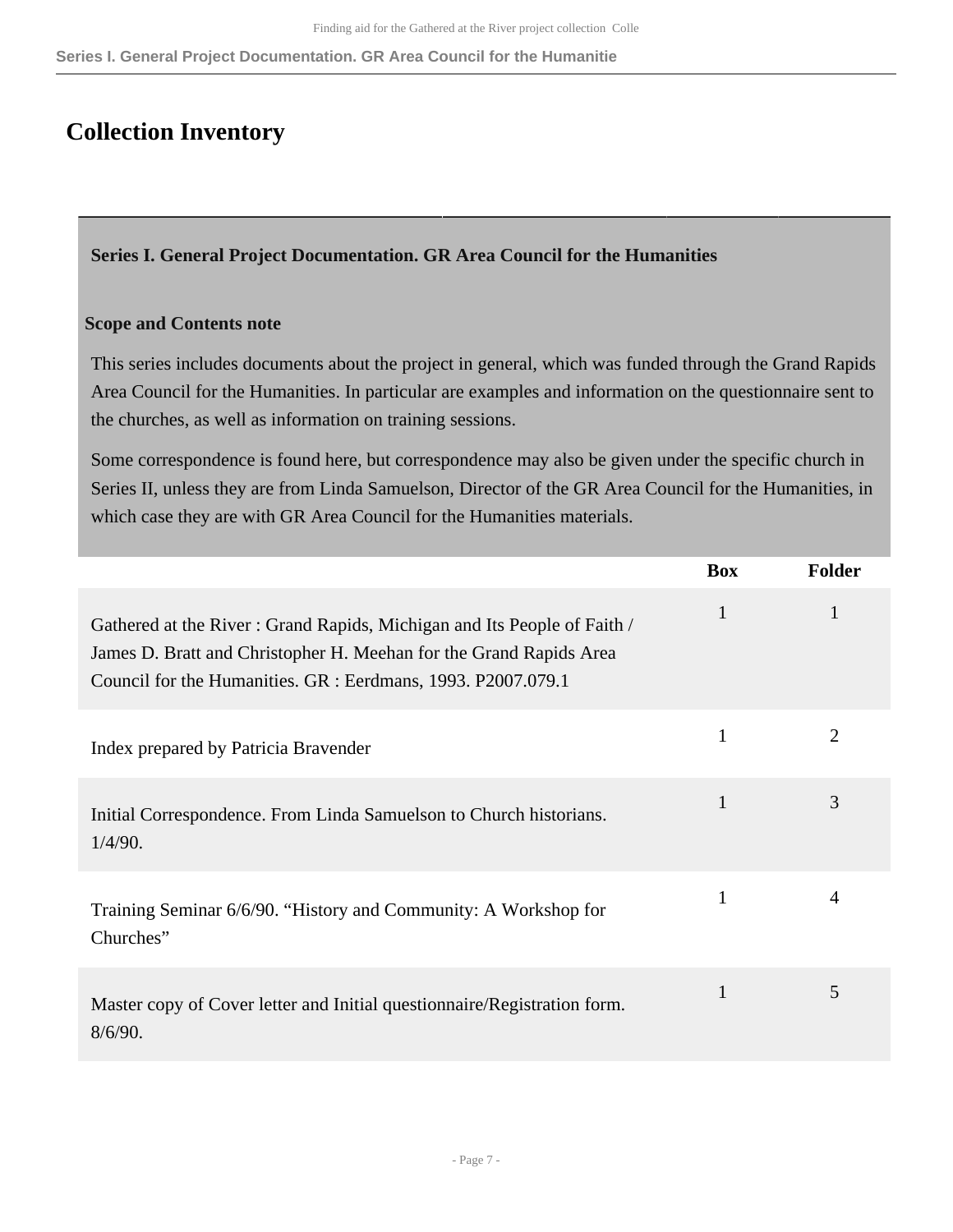| Church History Project Questionnaire, 1990.                                                  | 6          |
|----------------------------------------------------------------------------------------------|------------|
| Church History Project Questionnaire, 1990. Found with accession<br>2004.050 Added 9/11/2006 |            |
|                                                                                              | <b>Box</b> |
| Black binder of completed and returned initial questionnaires.                               | 10         |

## **Correspondences (4):**

|                                                                                                                                                                                        | <b>Box</b>   | <b>Folder</b> |
|----------------------------------------------------------------------------------------------------------------------------------------------------------------------------------------|--------------|---------------|
| To Linda Samuelson from Mary F. Seymour. 1/26/91.                                                                                                                                      | $\mathbf{1}$ | 8             |
| To Linda Samuelson from Peter M. Lamberts, 8/30/90.                                                                                                                                    | $\mathbf{1}$ | 8             |
| To Linda Samuelson from Ronda Small. 12/18/90.                                                                                                                                         | 1            | 8             |
| To Mrs. Dunwall from Linda Samuelson. [no date].                                                                                                                                       | $\mathbf{1}$ | 8             |
| Project letter of Apr. 26, 1993 to confirm information for the directory<br>section of the book.                                                                                       | 1            | 9             |
|                                                                                                                                                                                        | <b>Box</b>   | Folder        |
| The History of Grand Rapids' Churches : progress report and prospectus<br>of a 3-year project (1989-1992) / sponsored by the Grand Rapids Area<br>Council for the Humanities. 2004.050 | 1            | 10            |

## <span id="page-7-0"></span>**Series II. Individual Churches.**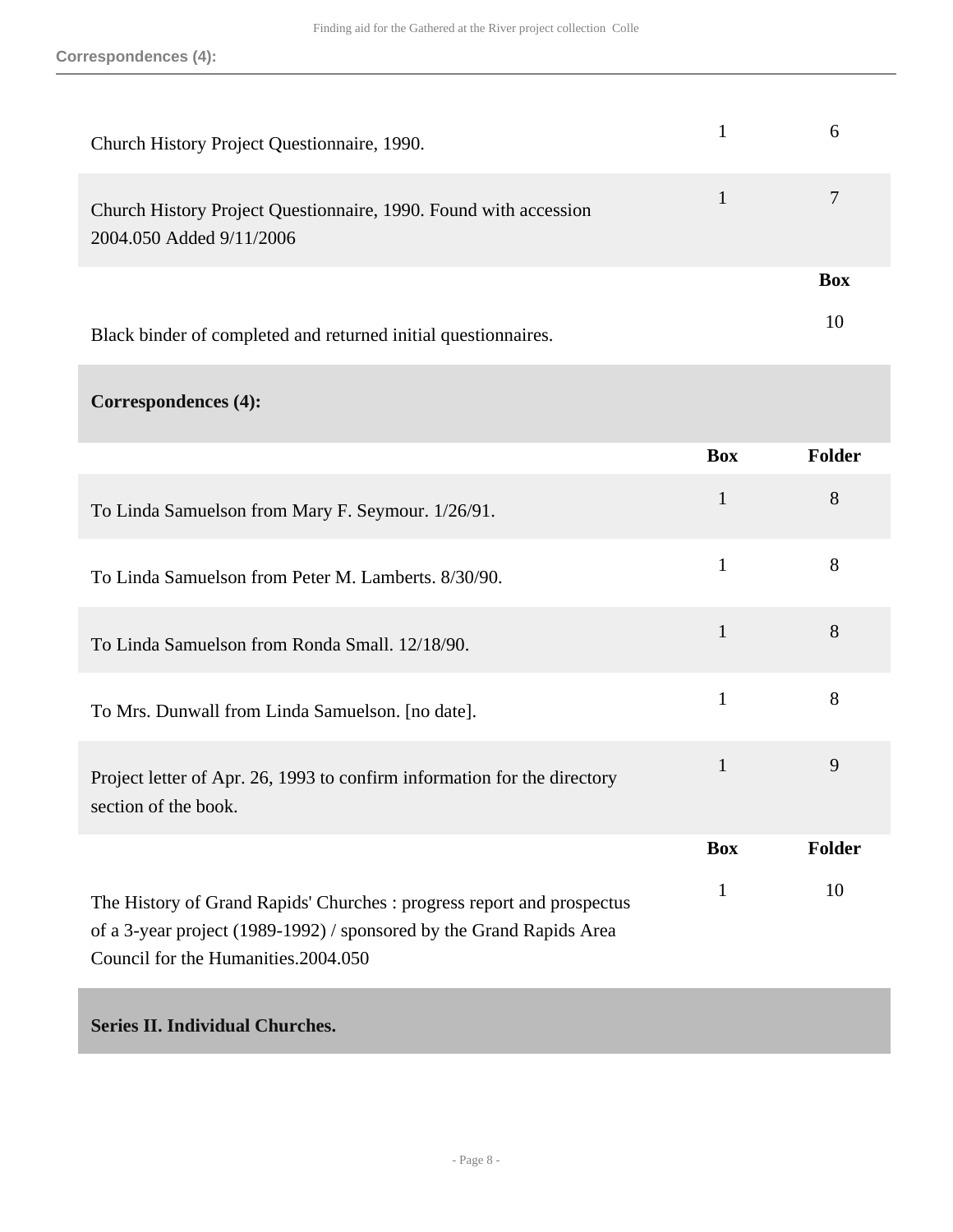#### **Scope and Contents note**

**Aldersgate United Methodist** 

Items related to specific churches, whether a published history, or a project document related to that original church, is being filed alphabetically under the name of the church. These are arranged alphabetically by the name of the church, as given in the "Directory of Congregations" section of Gathered at the River.

Types of materials found including church histories and other books, including directories, articles, and ephemera. Ephemera includes programs, bulletins, and other examples of church activities.

Histories range from student papers from Calvin College to informal histories done by church members. Some programs and directories have been included in the "church history" category, because of the historical content usually contained in the preface or other front matter of these publications.

|                                                                        | <b>Box</b> | <b>Folder</b>  |
|------------------------------------------------------------------------|------------|----------------|
| Grand Rapids Area Council for the Humanities Questionnaire. June 1990. | 1.5        | 1              |
| <b>Histories</b>                                                       |            |                |
|                                                                        | <b>Box</b> | <b>Folder</b>  |
| Plainfield Charter Township History p.132 (published 1988).            | 1.5        | $\overline{2}$ |
| Pamphlets (3)                                                          |            |                |
|                                                                        | <b>Box</b> | <b>Folder</b>  |
| "Aldersgate: 25 Years & Growing"                                       | 1.5        | 3              |
| "God Working Through Aldersgate: 1959-1989"                            | 1.5        | 3              |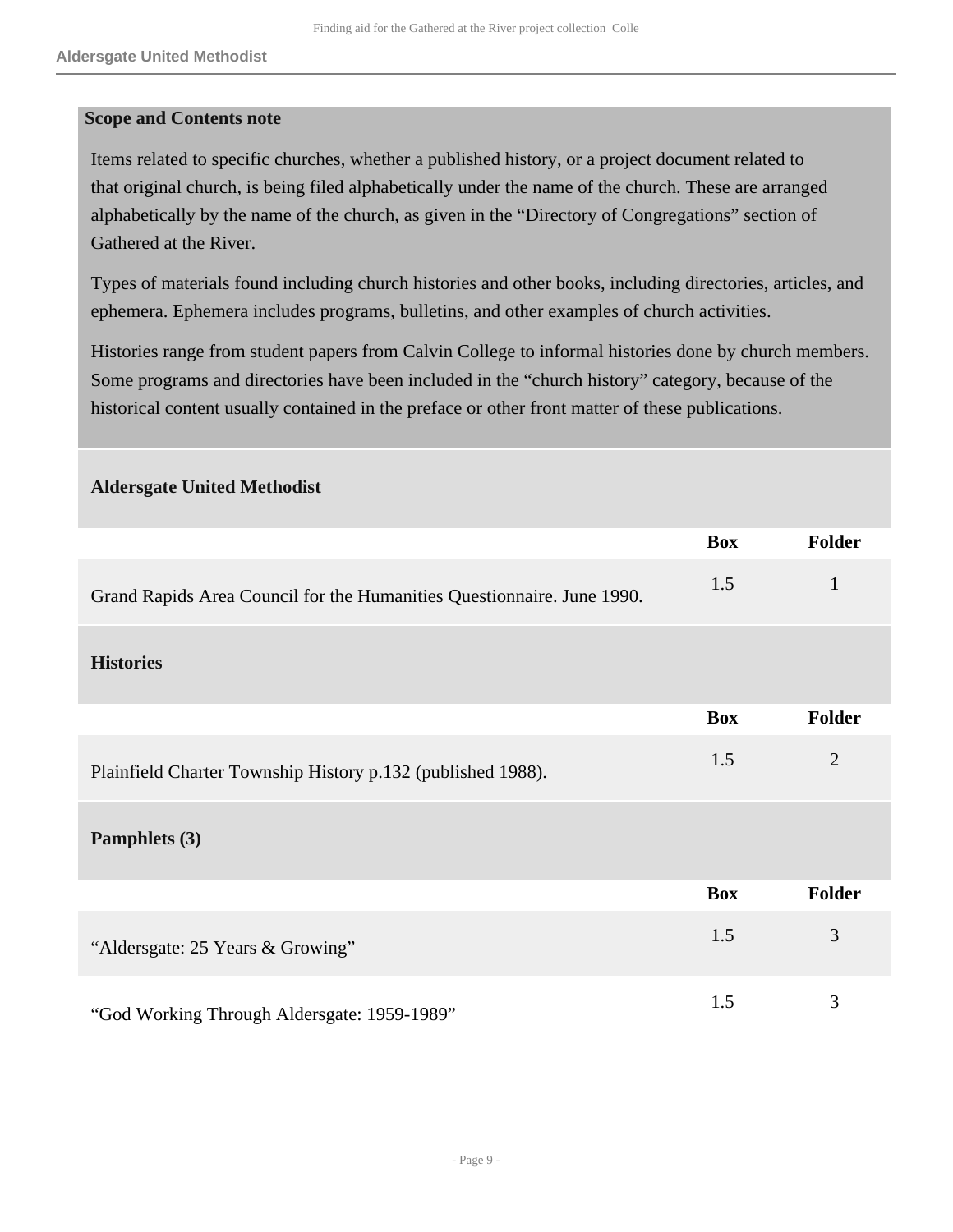| "The Garden of the Pines: Dedicated to the past, the present, the future. |  |
|---------------------------------------------------------------------------|--|
| Oct. 21, 1990"                                                            |  |

## **Alpine Avenue Christian Reformed**

|                                                                        | <b>Box</b> | Folder |
|------------------------------------------------------------------------|------------|--------|
| Grand Rapids Area Council for the Humanities questionnaire. June 1990. |            | 26     |

## **Ephemera**

|                                             | <b>Box</b> | <b>Folder</b>  |
|---------------------------------------------|------------|----------------|
| Spiral-bound Church directories 1961+62 (2) | 1.5        | $\overline{4}$ |
| Spiral-bound Church directories 1963+64 (2) | 1.5        | 5              |
| Spiral-bound Church directories 1965+66 (2) | 1.5        | 6              |
| Spiral-bound Church directories 1967+68 (2) | 1.5        | 7              |
| Spiral-bound Church directories 1969+70 (2) | 1.5        | 8              |
| Spiral-bound Church directories 1971+72 (2) | 1.5        | 9              |
| Spiral-bound Church directories 1973+74 (2) | 1.5        | 10             |
| Spiral-bound Church directories 1975+76 (2) | 1.5        | 11             |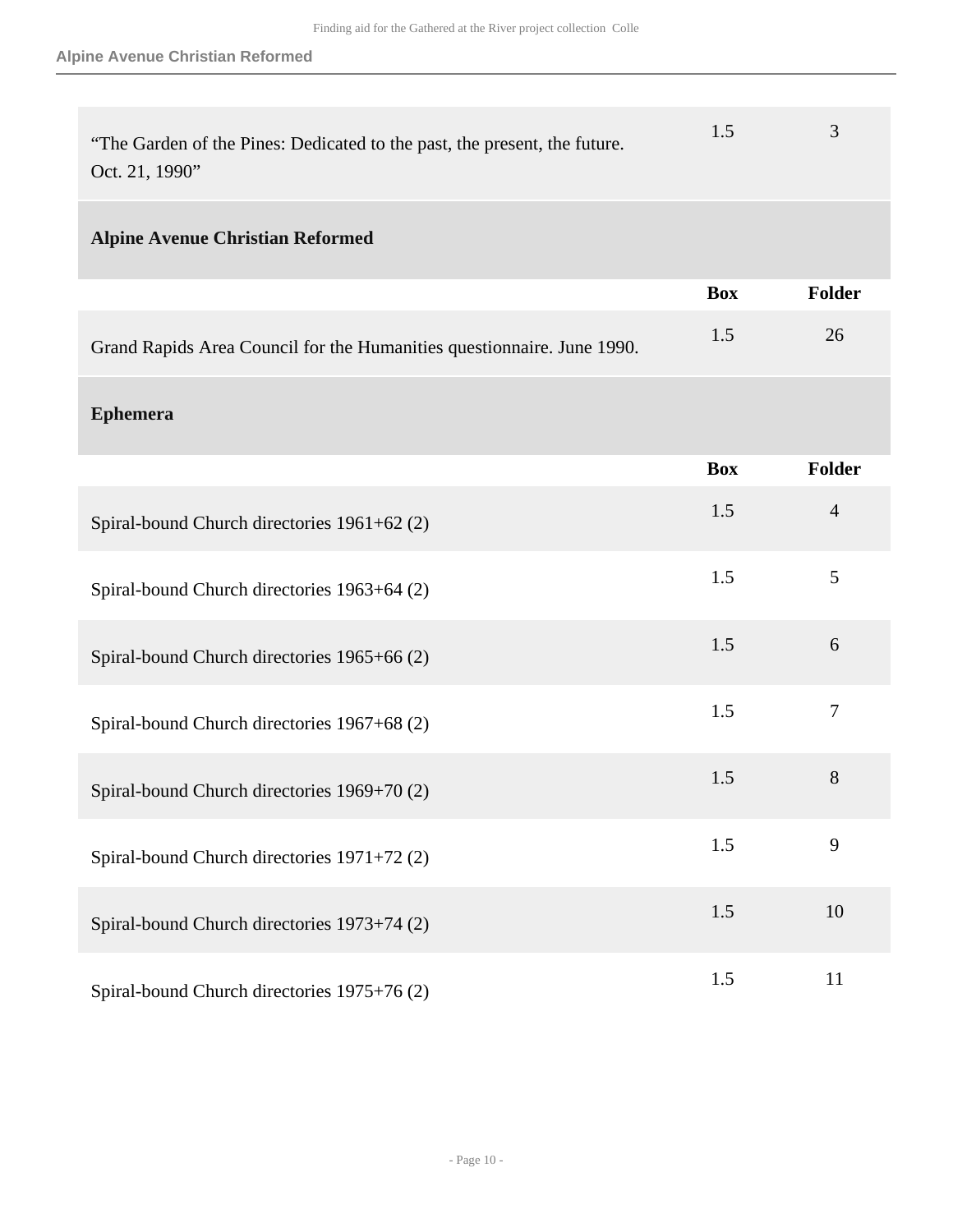| Spiral-bound Church directories 1977+78 (2)                                           | 1.5 | 12 |
|---------------------------------------------------------------------------------------|-----|----|
| Spiral-bound Church directories 1979+80 (2)                                           | 1.5 | 13 |
| Spiral-bound Church directories 1981+82 (2)                                           | 1.5 | 14 |
| Spiral-bound Church directories 1983+84 (3)                                           | 1.5 | 15 |
| Spiral-bound Church directories 1985+86 (2)                                           | 1.5 | 16 |
| Spiral-bound Church directories 1987+88 (2)                                           | 1.5 | 17 |
| Spiral-bound Church directories 1989+90-91 (2)                                        | 1.5 | 18 |
| Financial Report booklets 1923, 1926, 1927, 1928, 1934 (5).                           | 1.5 | 19 |
| Area Christian Reformed Church memberships 1978-1987 (listing Alpine<br>Ave. Church). | 1.5 | 22 |
| Profile of Church members. 1984.                                                      | 1.5 | 23 |
| Long Range Planning Committee proposal and minutes for 1/15/89<br>meeting.            | 1.5 | 25 |
| Building Committee minutes. May 20, 1985 and June 2, 1985. (2)                        | 1.5 | 28 |
| Worship and Music Committee minutes. May 29, 1985.                                    | 1.5 | 29 |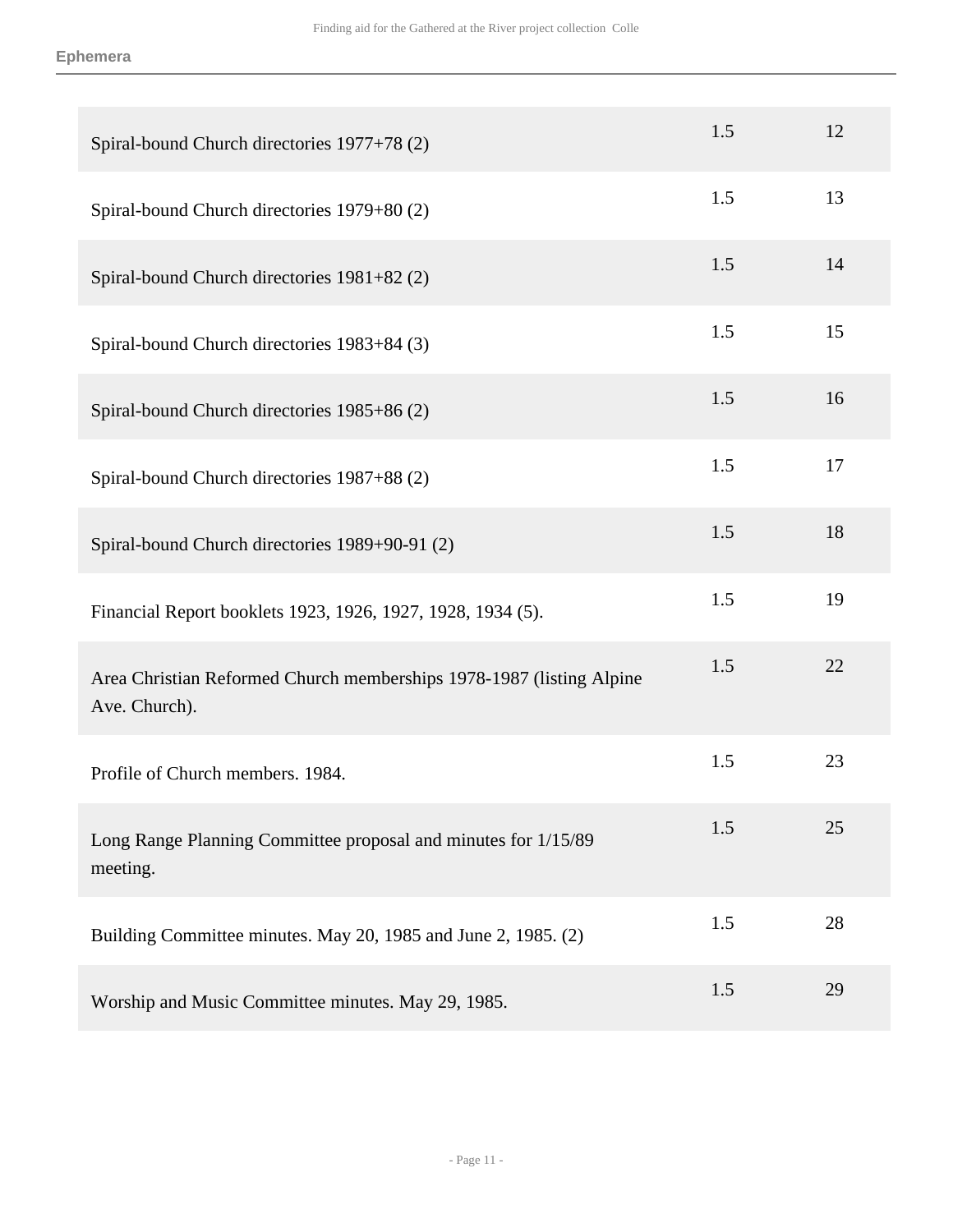| Evangelism Committee minutes. June 9, 1985.                                                     | 1.5        | 30            |
|-------------------------------------------------------------------------------------------------|------------|---------------|
| "A Legacy of Service" by Ken Gehrels, Evangelism Coordinator. April 22,<br>1986. (2)            | 1.5        | 30            |
| "Onward and Upward" May 24/25, 1956. program. "75th Anniversary"<br>1956. Booklet.              | 1.5        | 31            |
| "Ninety Years With God as Our Guide: 1881-1971" booklet.                                        | 1.5        | 20            |
| "Fiftieth Anniversary" booklet. 1931.                                                           | 1.5        | 21            |
| Correspondence                                                                                  |            |               |
|                                                                                                 |            |               |
|                                                                                                 | <b>Box</b> | <b>Folder</b> |
| 6/10/85 Letter to parishioners regarding school enrollment 1984-1991.                           | 1.5        | 24            |
| Correspondence to Cornelia Niemeyer from John S. Brondsema, Oct. 2,<br>1992.                    | 1.5        | 27            |
| <b>Books</b>                                                                                    |            |               |
|                                                                                                 |            | <b>Box</b>    |
| Alpine Church 1881-1981: A Book of Remembrance / Ed. John Brondsema and Betty<br>DeVries, 1981. |            | 10            |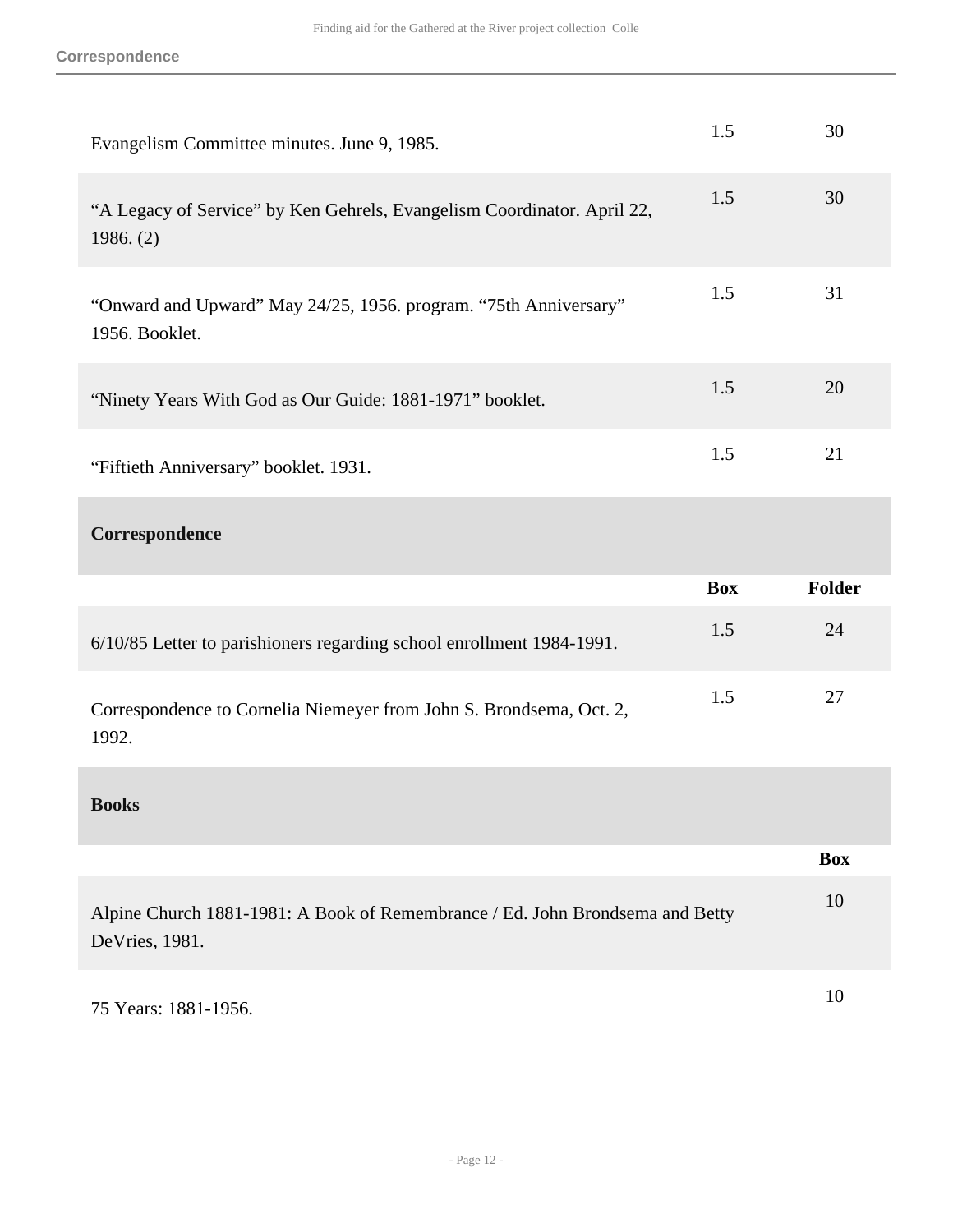#### **Bethany Reformed**

## **Bethany Reformed**

|                                                                                                                                           | <b>Box</b>     | Folder         |
|-------------------------------------------------------------------------------------------------------------------------------------------|----------------|----------------|
| Grand Rapids Area Council for the Humanities questionnaire. June 1990.                                                                    | $\overline{2}$ | $\mathbf{1}$   |
| <b>Histories</b>                                                                                                                          |                |                |
|                                                                                                                                           | <b>Box</b>     | <b>Folder</b>  |
| "The History of Bethany Reformed Church" Dr. Willard Ver Meulen.<br>February 1983. (2)                                                    | $\overline{2}$ | $\overline{2}$ |
| "An Historical Analysis of Bethany Reformed Church". Art Talstra.<br>5/22/87. [student paper for Herbert Brinks, Calvin College] 1999.104 | $\overline{2}$ | 3              |
| <b>Books</b>                                                                                                                              |                |                |
|                                                                                                                                           | <b>Box</b>     | Folder         |
| "Fifty Years of Progress" 1943. [Church history]                                                                                          | $\overline{2}$ | $\overline{4}$ |
|                                                                                                                                           |                | <b>Box</b>     |
| Jesus Is the Same, Yesterday, Today, and Forever: Bethany Reformed Centennial:<br>1893-1993.                                              |                | 10             |
|                                                                                                                                           | <b>Box</b>     | Folder         |
| "75th Anniversary edition" Pictorial Directory. 1990.                                                                                     | $\overline{2}$ | 5              |
| <b>Bostwick Lake Congregational</b>                                                                                                       |                |                |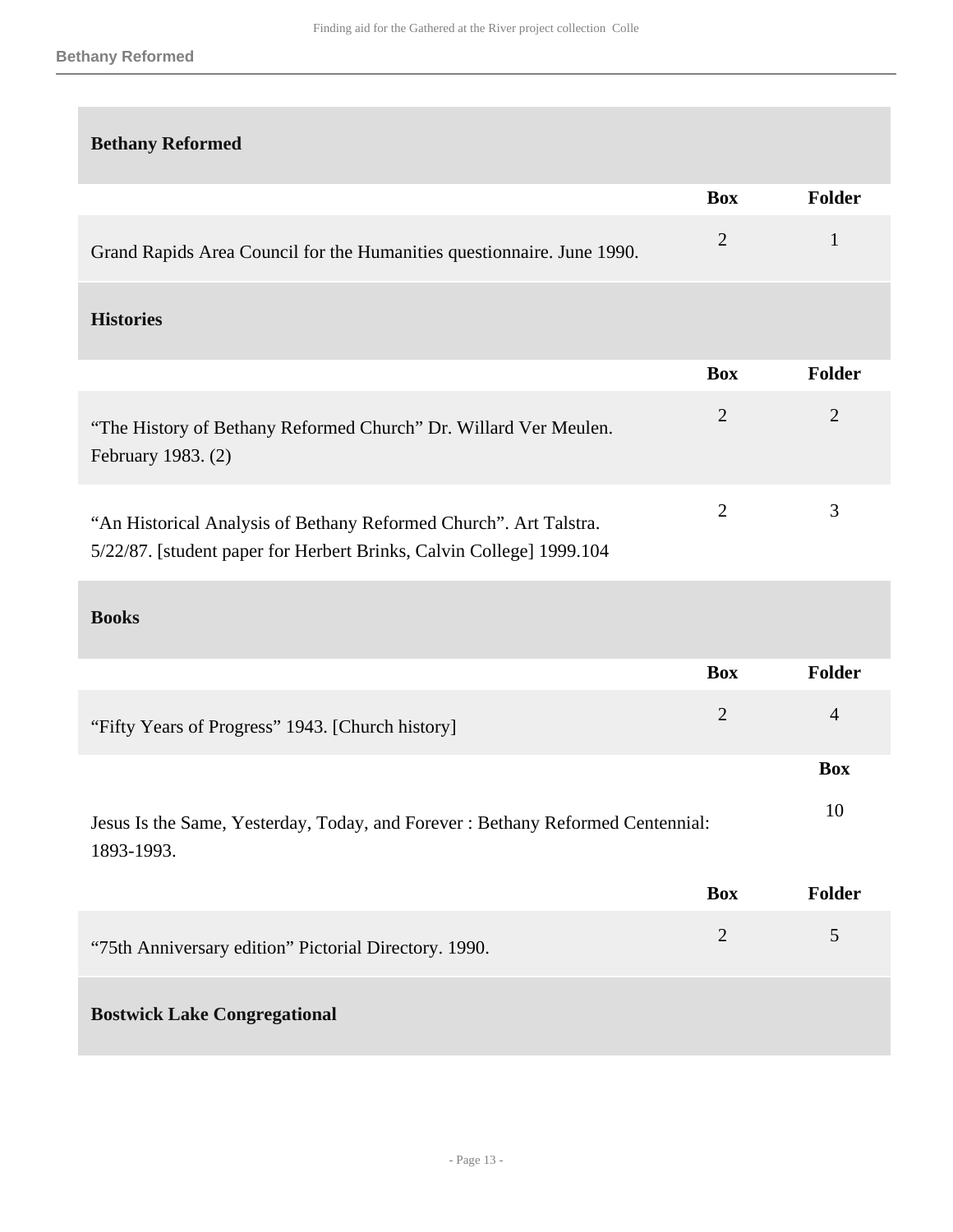#### **Bowen Congregational**

|                                                | <b>Box</b>     | Folder         |
|------------------------------------------------|----------------|----------------|
| "125th Anniversary". Oct. 24, 1971.            | $\mathbf{2}$   | 6              |
| <b>Bowen Congregational</b>                    |                |                |
| <b>Histories</b>                               |                |                |
|                                                | <b>Box</b>     | Folder         |
| "Brief History" [unknown author]               | $\overline{2}$ | $\overline{7}$ |
| List of ministers                              | $\overline{2}$ | 8              |
| <b>Ephemera</b>                                |                |                |
|                                                | <b>Box</b>     | Folder         |
| "Plymouth News and Views" Dec. 1956.           | $\overline{2}$ | 9              |
| Sample Application for charter membership.     | $\overline{2}$ | 10             |
| Programs 5/5/57; 3/12/57; 3/24/57; 4/17/57 (4) | $\overline{2}$ | 11             |
| <b>Caledonia United Methodist</b>              |                |                |
|                                                | <b>Box</b>     | Folder         |
| "A Century of Service to Christ + Community"   | $\mathbf{2}$   | 12             |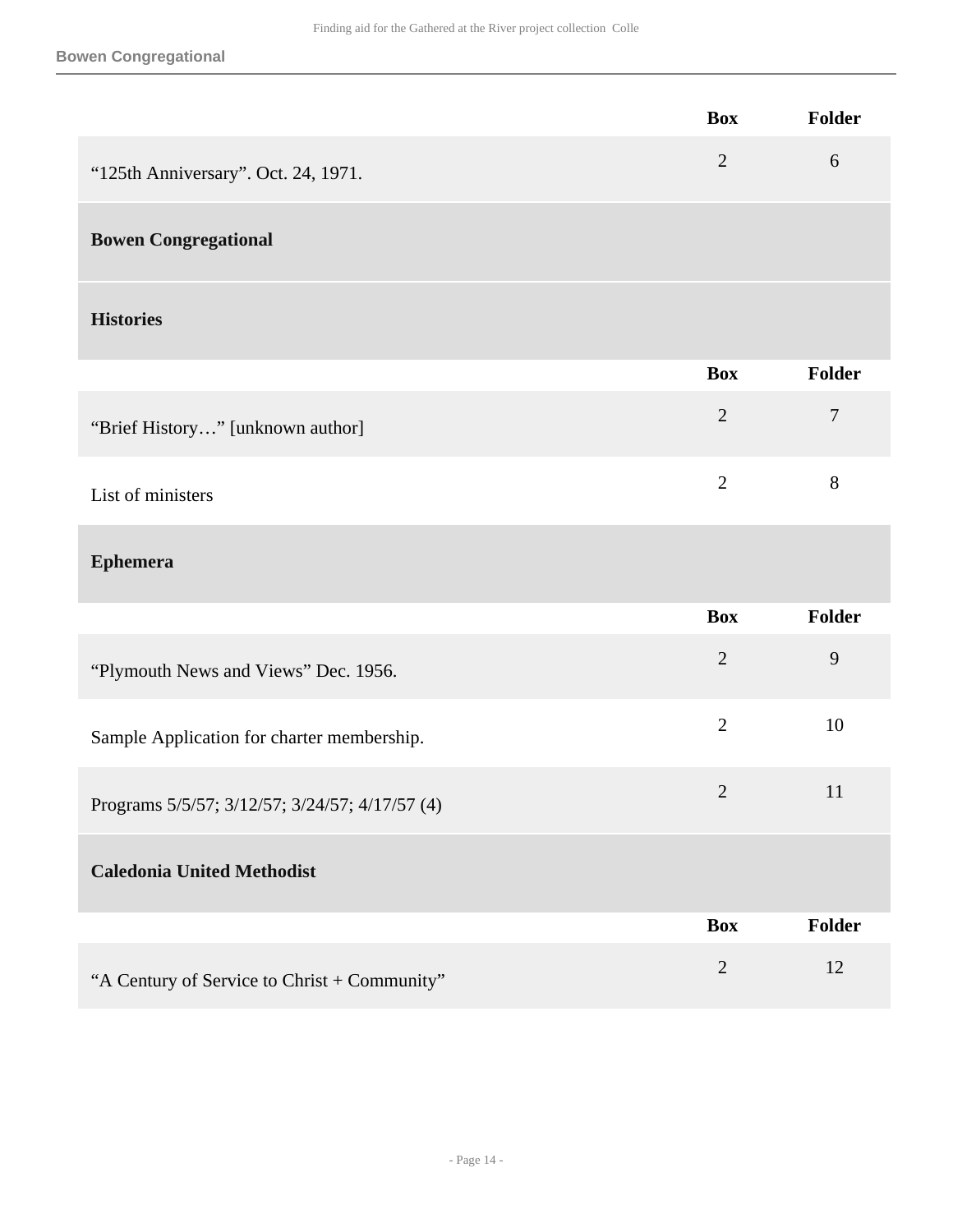## **Calvary Reformed**

|                                                                                                                         | <b>Box</b>     | Folder |
|-------------------------------------------------------------------------------------------------------------------------|----------------|--------|
| "Calvary Reformed Church and the Legacy of M.R. DeHunn". Calvin<br>College paper by Randall S. epema. 5/5/87. 1999.104. | $\overline{2}$ | 13     |
| <b>Calvin Reformed</b>                                                                                                  |                |        |
|                                                                                                                         | <b>Box</b>     | Folder |
| Grand Rapids Area Council for the Humanities questionnaire. June 1990.                                                  | $\overline{2}$ | 14     |
| Ephemera                                                                                                                |                |        |
|                                                                                                                         | <b>Box</b>     | Folder |
| 1990 Directory                                                                                                          | $\overline{2}$ | 15     |
| Programs and bulletins                                                                                                  | $\overline{2}$ | 16     |
| <b>Cascade Christian</b>                                                                                                |                |        |
|                                                                                                                         | <b>Box</b>     | Folder |
| "Open Doors, Open Hearts, Open Minds: Centennial Issue"                                                                 | $\overline{2}$ | 17     |
| <b>Ephemera</b>                                                                                                         |                |        |
|                                                                                                                         | <b>Box</b>     | Folder |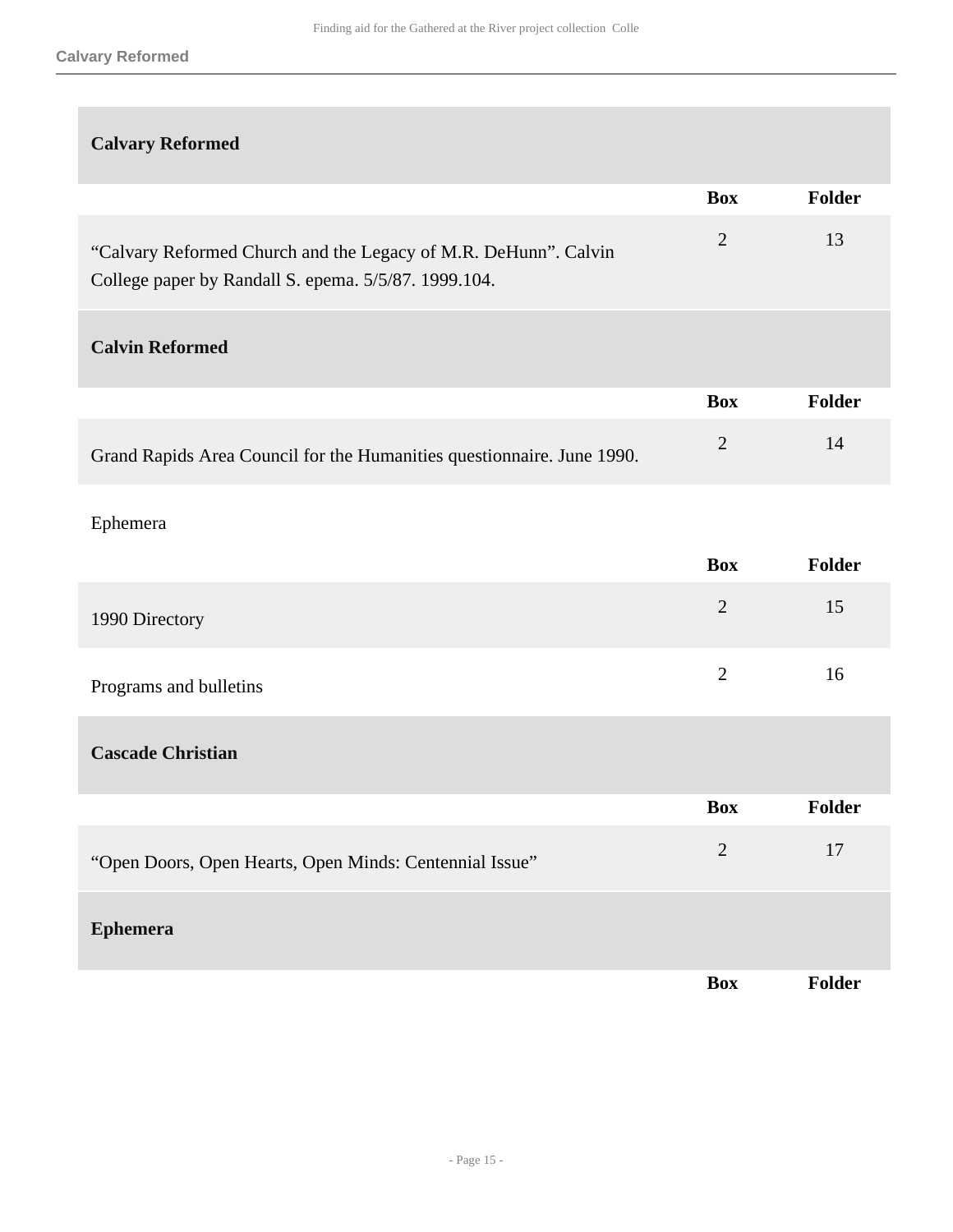| "Pocket Directory of the Cascade Area" [no date]                 | $\overline{2}$ | 17.5          |
|------------------------------------------------------------------|----------------|---------------|
| <b>Catholic Information Center</b>                               |                |               |
|                                                                  | <b>Box</b>     | Folder        |
| Brief history by Deacon Elmer Zinn                               | $\overline{2}$ | 18            |
| <b>Central Christian (Disciples of Christ)</b>                   |                |               |
|                                                                  | <b>Box</b>     | <b>Folder</b> |
| "Homecoming, October 29-30, 1983: Celebrating 109th Anniversary" | $\overline{2}$ | 19            |
| <b>Central Seventh-day Adventist</b>                             |                |               |
|                                                                  | <b>Box</b>     | Folder        |
| "Central Seventh-day Adventist Church: 1887-1987"                | $\overline{2}$ | 20            |
| <b>Episcopal Diocese of Western Michigan</b>                     |                |               |
|                                                                  | <b>Box</b>     | Folder        |
| "100 Years of Christian Witness"                                 | $\overline{2}$ | 21            |
| <b>Faith Lutheran</b>                                            |                |               |
|                                                                  | <b>Box</b>     | <b>Folder</b> |
| "Faith Lutheran Church History, 40th Anniversary. Nov. 1992"     | $\overline{2}$ | 22            |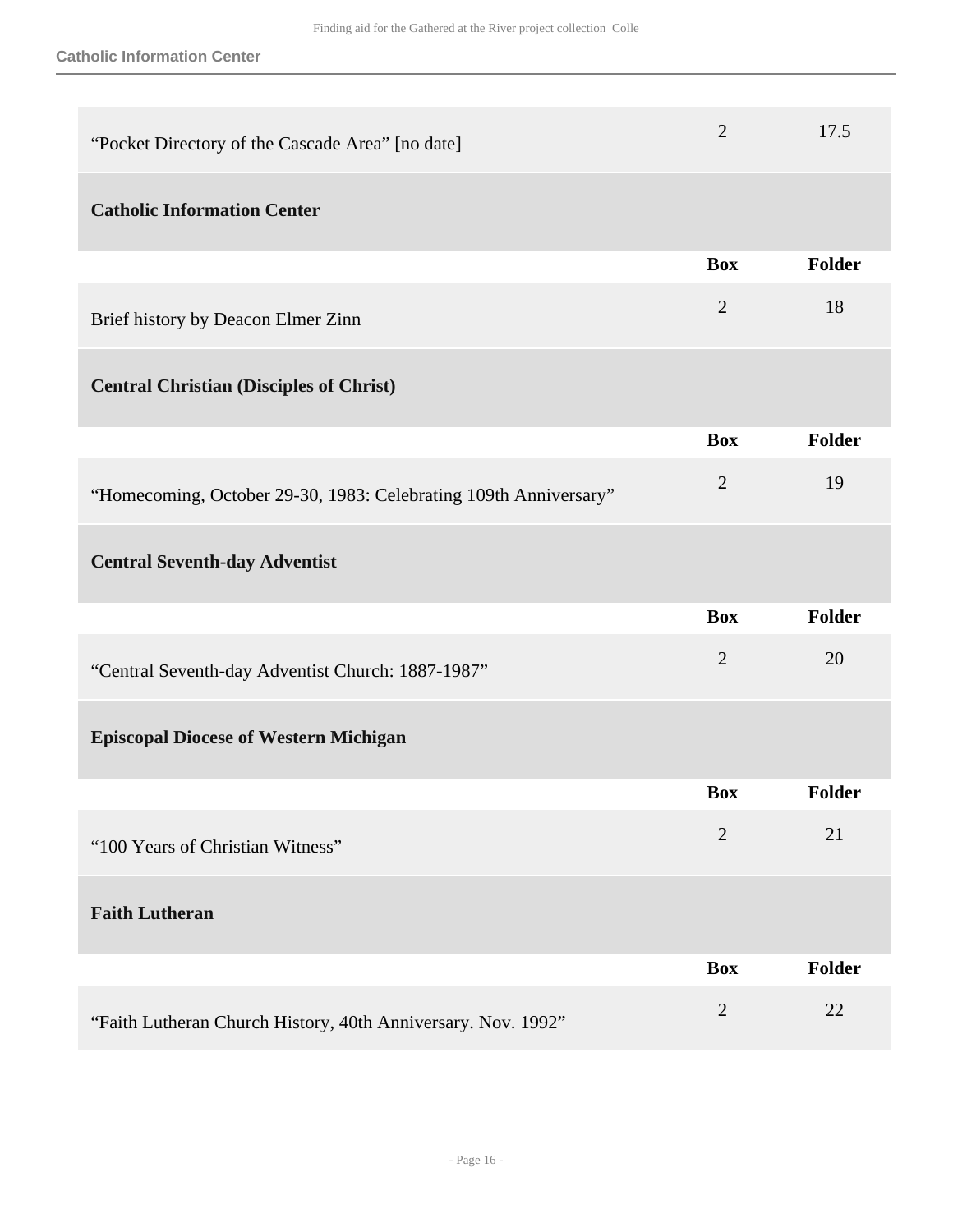# **Faith Protestant Reformed Box Folder** 1988 Pictorial Directory 2 23 **Faith Reformed Box Folder** Grand Rapids Area Council for the Humanities questionnaire. June 1990. 2 24 **First Assembly of God Box Folder** "A lighthouse to the Community: A History of the First Assembly of God". Calvin College paper by Melissa Lettinga. 12/8/86. 1999.104 2 25 **First Baptist Box Folder** "One Hundred Years Young! 1859-1959" <sup>2</sup> <sup>26</sup> **First Church of Christ Scientist Box Folder** Grand Rapids Area Council for the Humanities questionnaire. June 1990. 2 27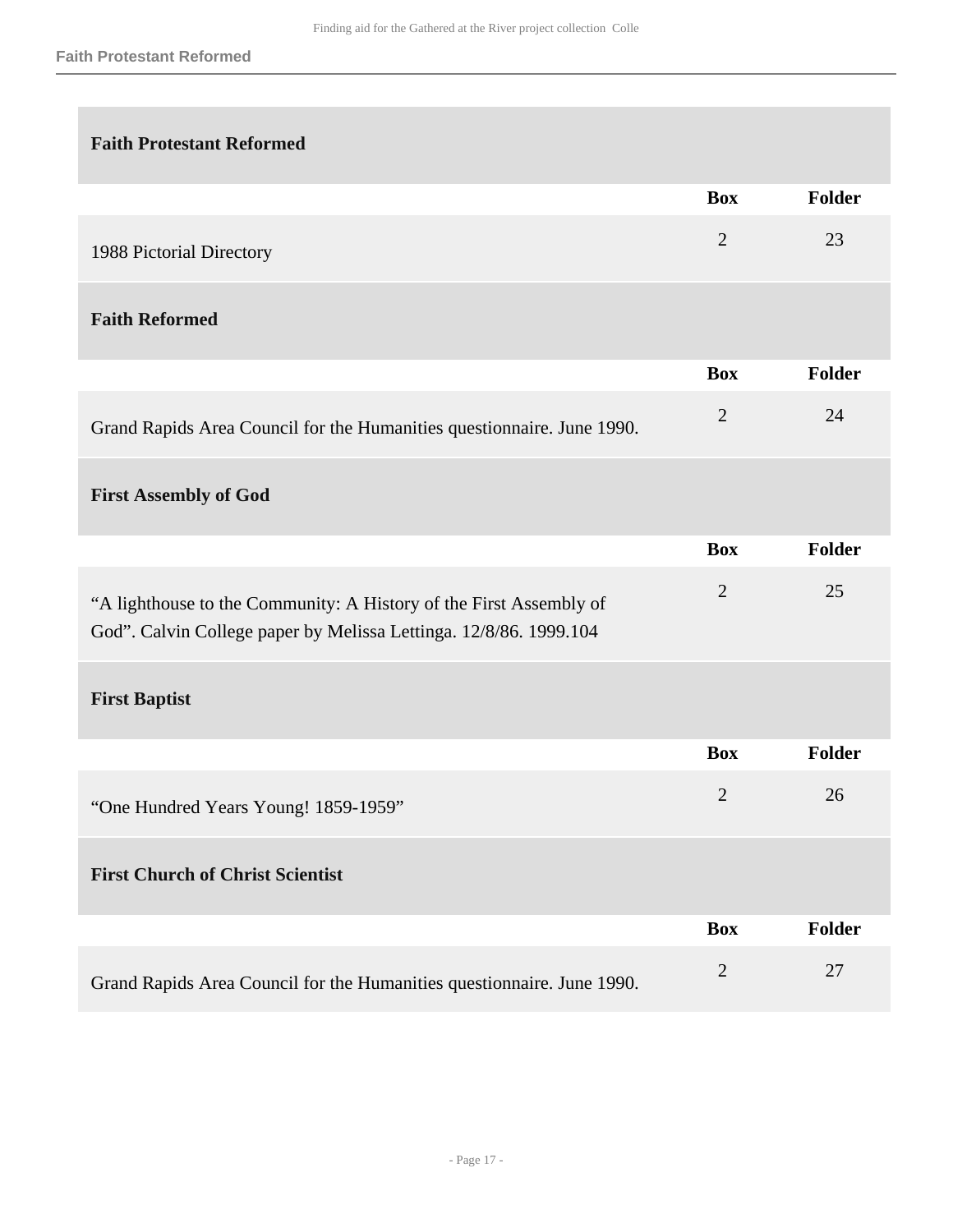**First Community A.M.E.(African Methodist Episcopal)**

## **First Community A.M.E.(African Methodist Episcopal)**

|                                  | <b>Box</b> | <b>Folder</b> |
|----------------------------------|------------|---------------|
| "Our Centennial Year: 1875-1975" |            | 28            |

## **First Free Methodist**

|                                                                        | <b>Box</b> | Folder |
|------------------------------------------------------------------------|------------|--------|
| Grand Rapids Area Council for the Humanities questionnaire. June 1990. |            | 29     |

## **Financial and Membership Records (3)**

|                                                         | <b>Box</b>     | Folder         |
|---------------------------------------------------------|----------------|----------------|
| Budget 1992                                             | $\overline{2}$ | 30             |
| Sunday School and Morning Worship Attendance 1965-1990. | $\overline{2}$ | 30             |
| Salaries and Attendance 1960-1990                       | $\overline{2}$ | 30             |
| <b>Ephemera</b>                                         |                |                |
|                                                         | <b>Box</b>     | <b>Folder</b>  |
| "100th Anniversary" Program 9/7/86                      | 3              | $\mathbf{1}$   |
| Directory 1991-92                                       | 3              | $\overline{2}$ |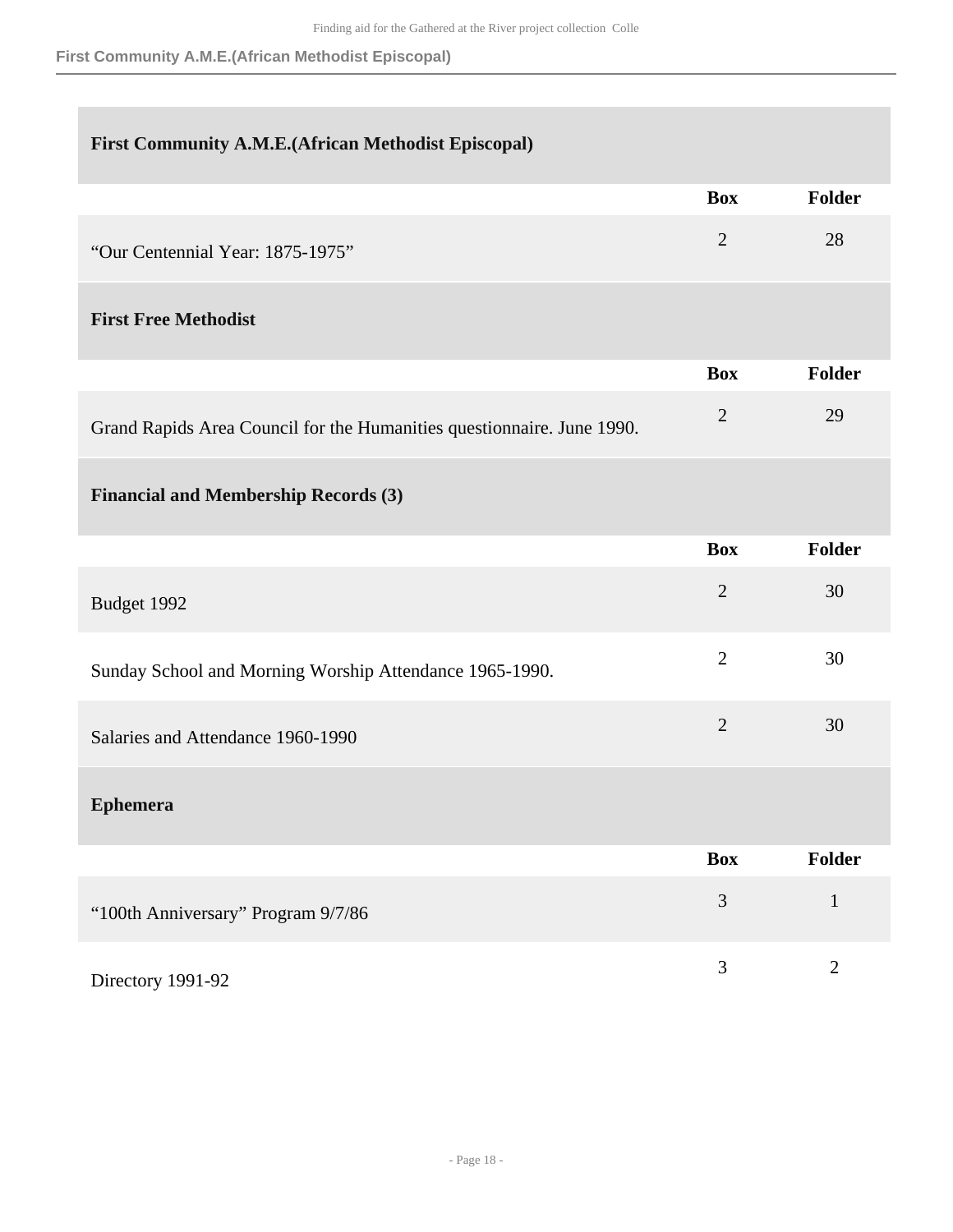| Programs and Bulletins(8)                                              | 3          | 3                |
|------------------------------------------------------------------------|------------|------------------|
| <b>First Netherlands Congregational</b>                                |            |                  |
|                                                                        | <b>Box</b> | <b>Folder</b>    |
| "100th Anniversary of the First Netherlands Congregational: 1870-1970" | 3          | $\overline{4}$   |
| <b>Park (First) Congregational</b>                                     |            |                  |
|                                                                        | <b>Box</b> | <b>Folder</b>    |
| Grand Rapids Area Council for the Humanities questionnaire. June 1990. | 3          | 5                |
| Annual Reports 1990 (Women's Fellowship and Programs)(2).              | 3          | 13               |
| Church Profile 1990.                                                   | 3          | 14               |
| Directory 1987.                                                        | 3          | 15               |
| Directory 1990.                                                        | 3          | 16               |
| <b>Histories</b>                                                       |            |                  |
|                                                                        | <b>Box</b> | Folder           |
| Ballard, Rev. James. Biography and Sermon (2)                          | 3          | 6                |
| Bishop, Dr. Edwin. Script.                                             | 3          | $\boldsymbol{7}$ |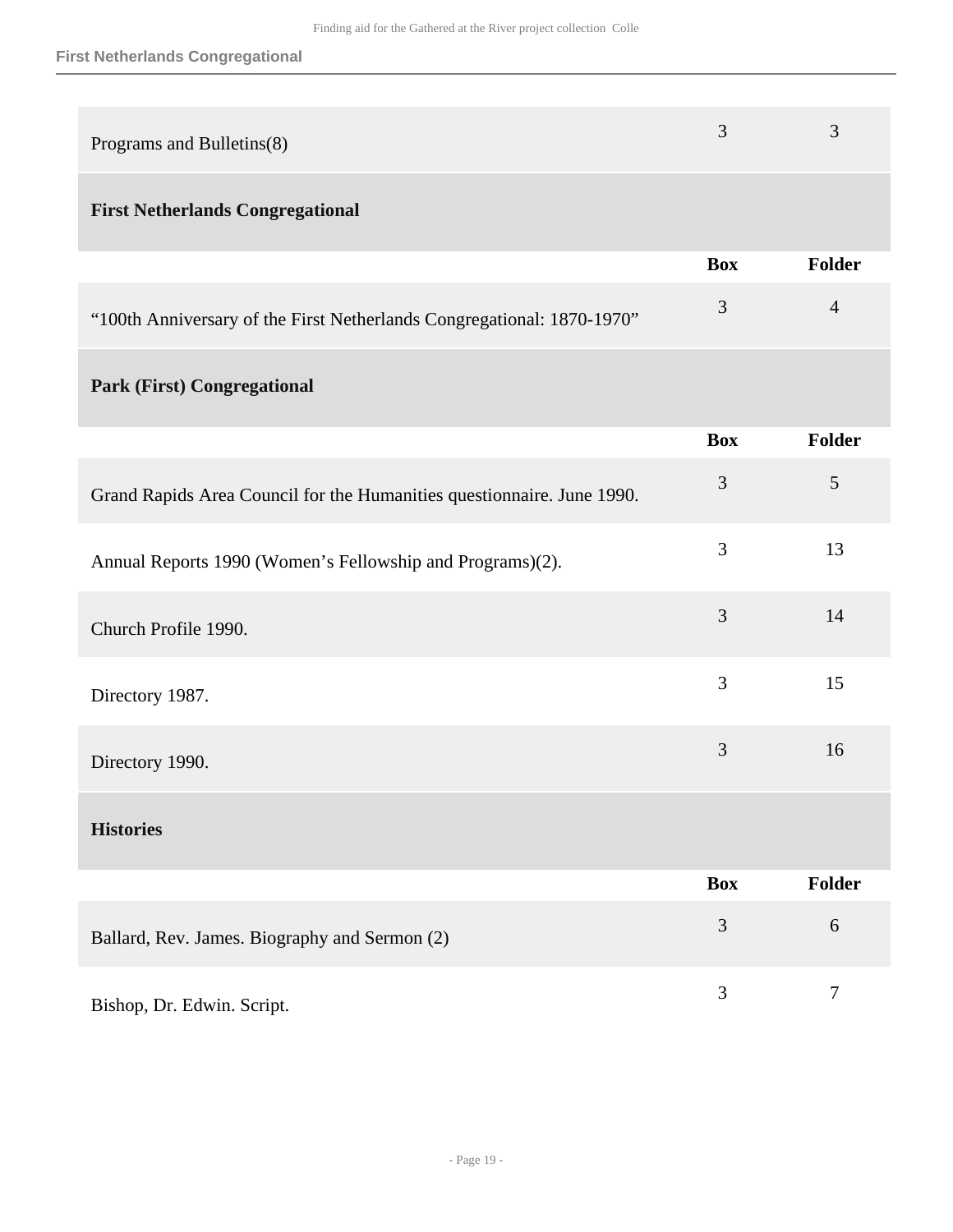| Haldane, Deacon William. Script. 5/25/86.                                                                    | $\overline{3}$ | 8              |
|--------------------------------------------------------------------------------------------------------------|----------------|----------------|
| Immen, Loraine Pratt. Script. 9/14/86.                                                                       | 3              | 9              |
| Merriam, Rev. Charles Walcott. 12/86.                                                                        | 3              | 10             |
| Smith, Morgan J. "Children's Moment". 3/23/86.                                                               | 3              | 11             |
| "Proposed Plans for the Enlargement and Improvement of Park (First)<br>Congregational Church". 1929 booklet. | 14             | $\overline{2}$ |
| <b>Articles</b>                                                                                              |                |                |
|                                                                                                              |                |                |
|                                                                                                              | <b>Box</b>     | <b>Folder</b>  |
| "Widow of an Early Judge". Unidentified. Script attached.                                                    | 3?             | 12             |
| "The Elegance of Tiffany" Museum Winter 1991. Vol.1, No.2. (p.10-18)                                         | 3?             | 12             |
| <b>Ephemera</b>                                                                                              |                |                |
| <b>Brochures and Programs. (7)</b>                                                                           |                |                |
|                                                                                                              | <b>Box</b>     | <b>Folder</b>  |
| "Souvenir Program of the Diamond Jubilee. Sept. 17-21, 1911."                                                | 3?             | 17             |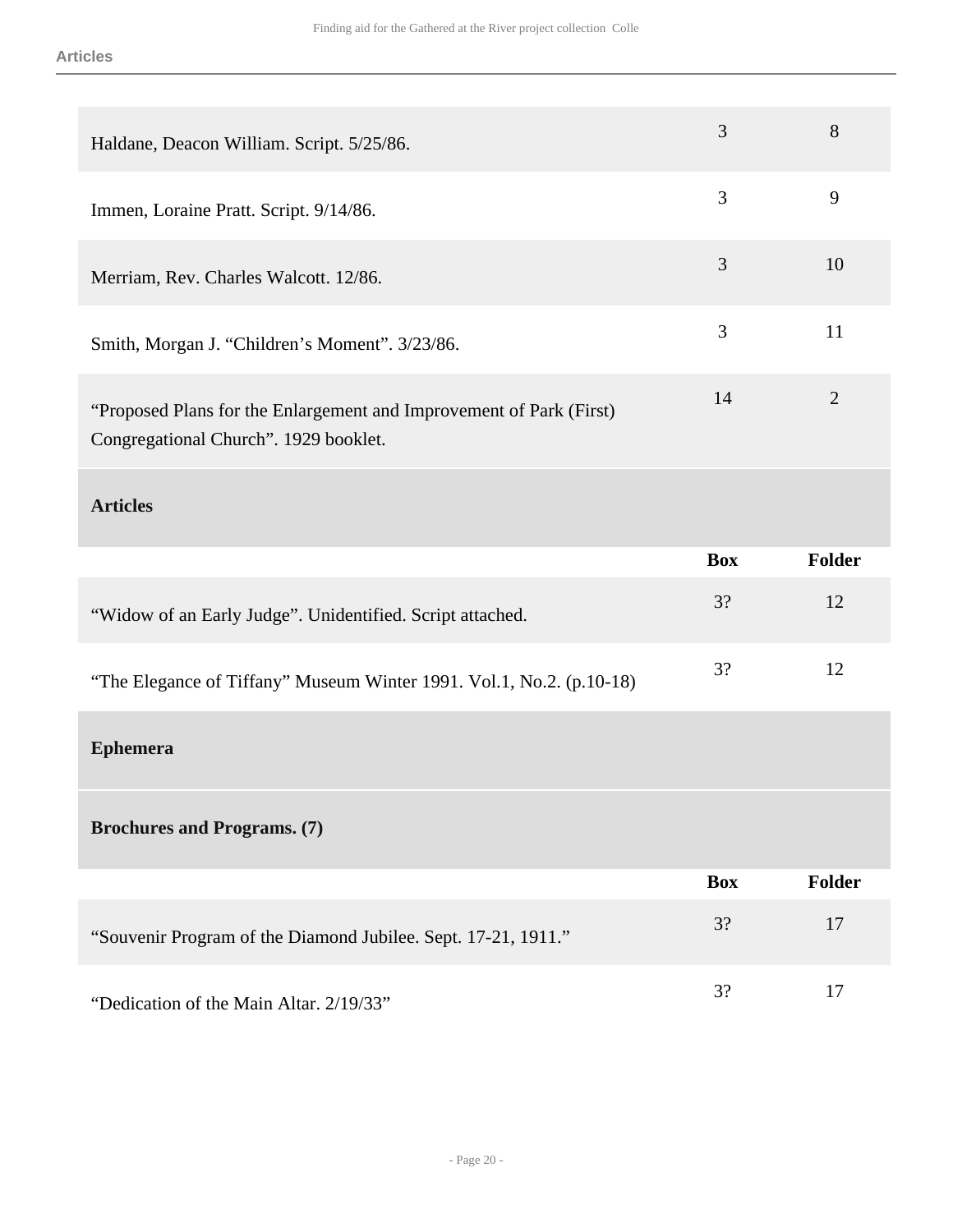| "Music Instruments at Park Church"                            | 3?         | 17     |
|---------------------------------------------------------------|------------|--------|
| "Chapel Windows"                                              | 3?         | 17     |
| "The Tiffany Collection"                                      | 3?         | 17     |
| "Sanctuary Rededication: A Service of Thanksgiving. 9/17/89." | 3?         | 17     |
| "Sesquicentennial Banners"                                    | 3?         | 17     |
| <b>Booklets</b> (2)                                           |            |        |
|                                                               |            |        |
|                                                               | <b>Box</b> | Folder |
| "Our Heritage"                                                | 3?         | 18     |
| "A People, A Purpose, A Program Worth Preserving"             | 3?         | 18     |
| "Commemorating One Hundred and Fifty Years"                   | 3?         | 18     |
| "Park Church Manual" 1911.                                    | 3?         | 19     |
| "The New Park Church: The NeedThe DreamThe Challenge"         | 3?         | 20     |

**Box**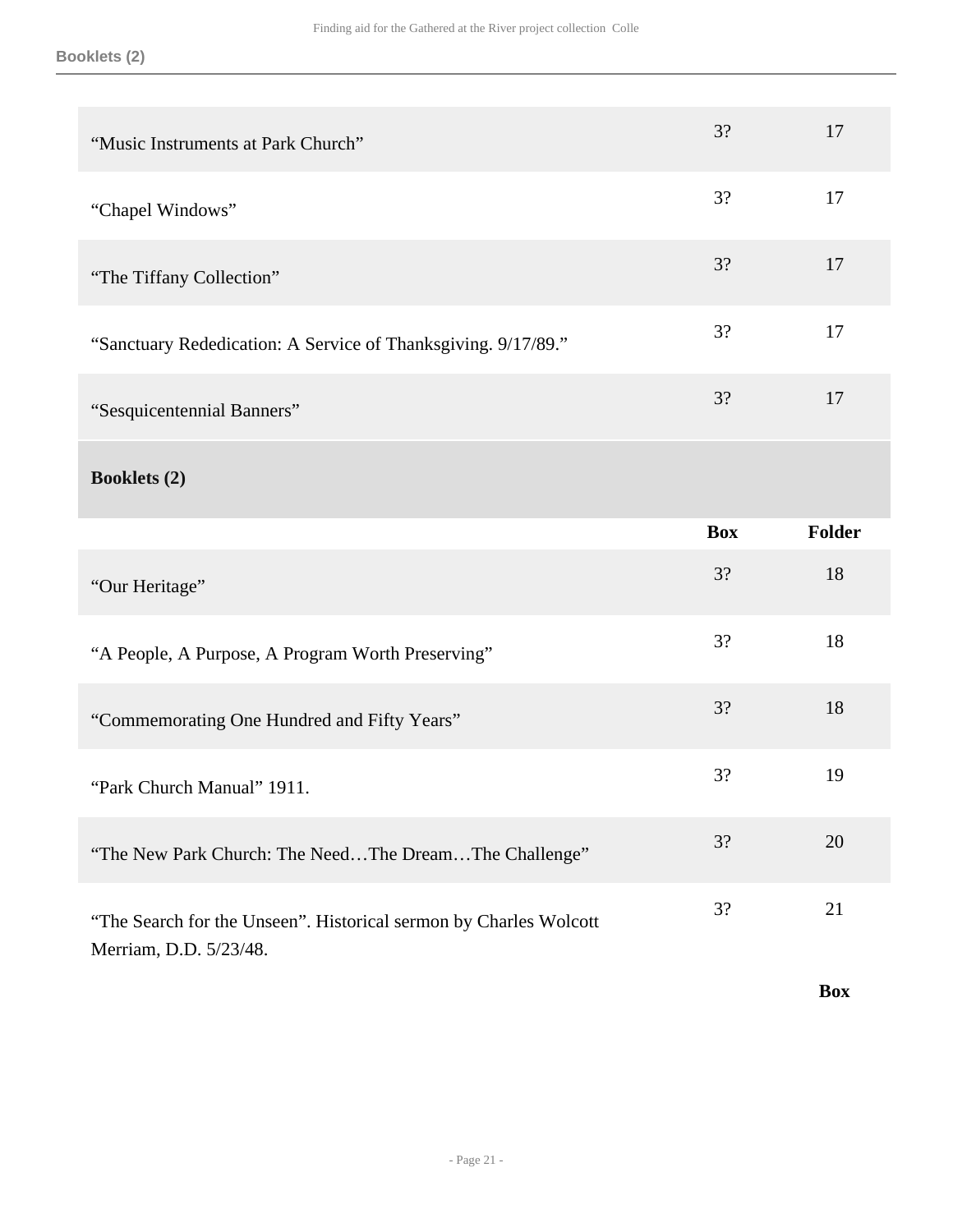| Park Congregational Church 100th Anniversary, 1836-1936                |                | 11            |
|------------------------------------------------------------------------|----------------|---------------|
| Park Congregational Church and Its Windows                             |                | 11            |
| From The Kitchens of Park                                              |                | 11            |
| A Faith Journey                                                        |                | 11            |
| Park Has Touched Me                                                    |                | 11            |
| <b>First Reformed of Grandville</b>                                    |                |               |
|                                                                        | <b>Box</b>     | <b>Folder</b> |
| Grand Rapids Area Council for the Humanities questionnaire. June 1990. | 3              | 22            |
| <b>First Reformed (of Grand Rapids)</b>                                |                |               |
|                                                                        | <b>Box</b>     | <b>Folder</b> |
| Grand Rapids Area Council for the Humanities questionnaire. June 1990. | 3              | 23            |
| Directory 1990.                                                        | 3              | 24            |
| Directory 1984.                                                        | $\mathfrak{Z}$ | 25            |
| <b>Histories</b>                                                       |                |               |
|                                                                        | <b>Box</b>     | Folder        |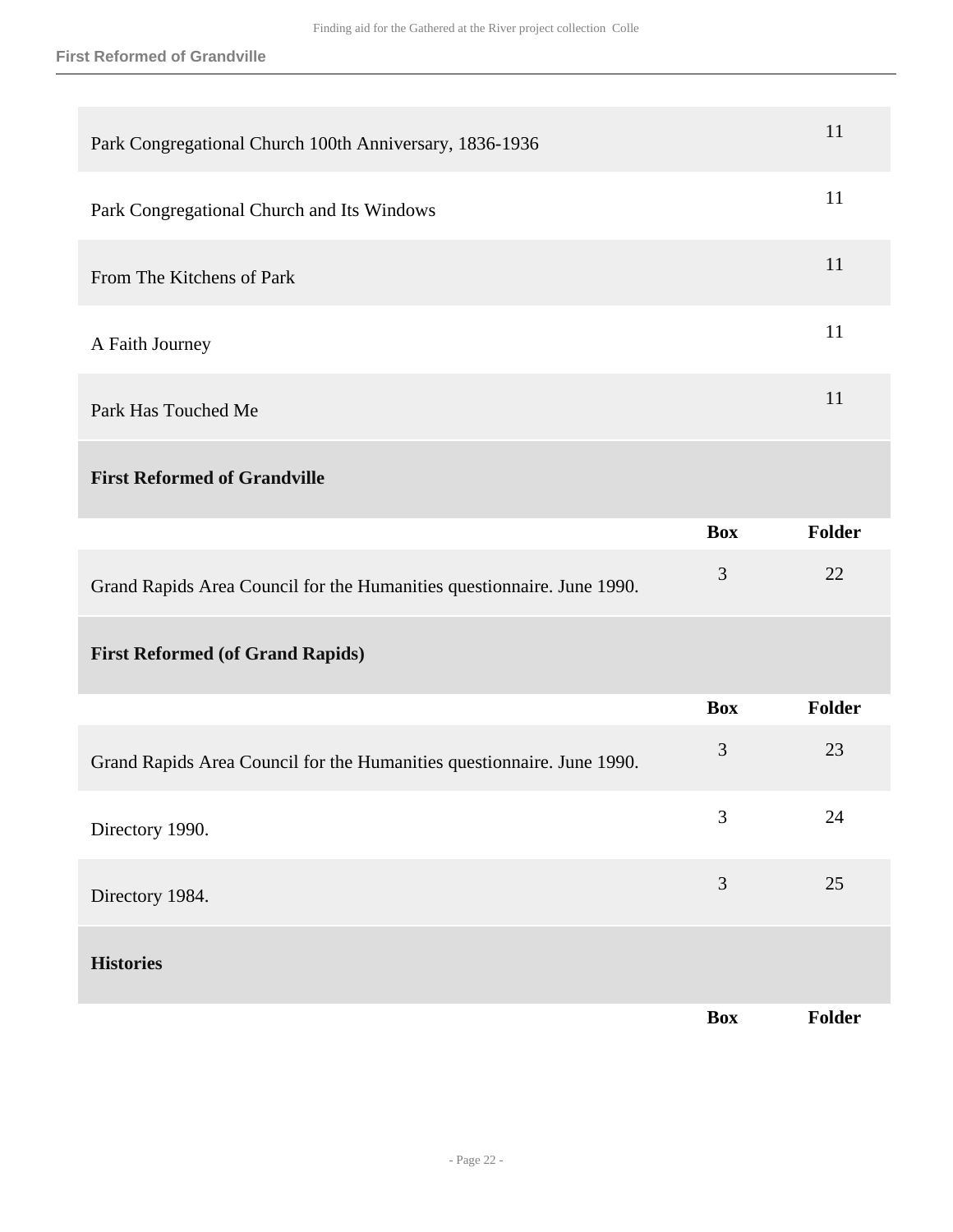| "A Profile"                                       | 3              | 26            |
|---------------------------------------------------|----------------|---------------|
| <b>Articles</b>                                   |                |               |
|                                                   | <b>Box</b>     | <b>Folder</b> |
| "1st Christian Reformed in 125th Year"            | $\mathfrak{Z}$ | 29            |
| <b>Publications</b>                               |                |               |
|                                                   | <b>Box</b>     | <b>Folder</b> |
| "The Bridge: Nov/Dec 1990"                        | 3              | 27            |
| "Missionary News: Sept. 1990"                     | 3              | 27            |
| <b>Bulletins and Programs (4)</b>                 |                |               |
|                                                   | <b>Box</b>     | <b>Folder</b> |
| "One-Hundredth Anniversary: 1857-1957". 3/21/57.  | 3              | 28            |
| "One-Hundredth Anniversary: 1857-1957". 3/19/57.  | 3              | 28            |
| "Today: The Family Altar" Nov.-Dec. 1990.         | 3              | $28\,$        |
| "Hallelujah God is Faithful: 1857-1982". 3/21/82. | 3              | 28            |
| Script. "Our Beginnings".                         | $\mathfrak{Z}$ | $30\,$        |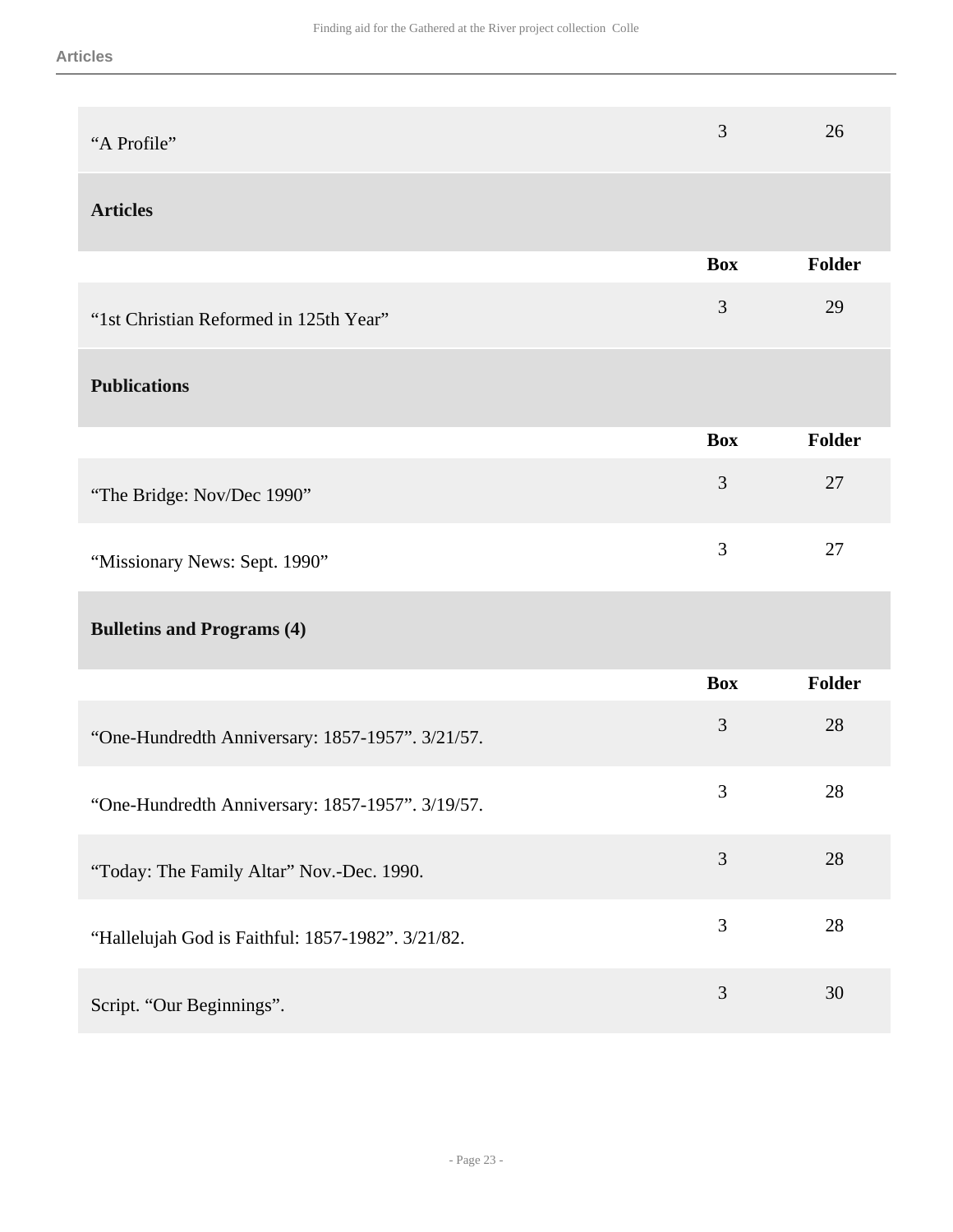#### **First United Methodist**

| <b>First United Methodist</b> |  |
|-------------------------------|--|
|-------------------------------|--|

|                                                                                              | <b>Box</b> | Folder |
|----------------------------------------------------------------------------------------------|------------|--------|
| "First United Methodist Church Grand Rapids, Michigan. 1911-1976.<br>Volume II"              | 3          | 31     |
| <b>Fountain Street (Baptist)</b>                                                             |            |        |
|                                                                                              | <b>Box</b> | Folder |
| Grand Rapids Area Council for the Humanities questionnaire. June 1990.                       | 3          | 32     |
| Correspondence from Bill MacLeod to Linda Samuelson. "Letter of<br>Transmittal" 6/19/91. (2) | 3          | 33     |
| <b>Histories</b>                                                                             |            |        |
|                                                                                              | <b>Box</b> | Folder |
| "A Church Called Fountain". Calvin College paper by Ron Byle.<br>12/12/63.                   | 3          | 34     |
| <b>Ephemera</b>                                                                              |            |        |
|                                                                                              | <b>Box</b> | Folder |
| Manual, Feb. 1, 2007                                                                         | 3          | 35     |
| <b>Galilee Baptist</b>                                                                       |            |        |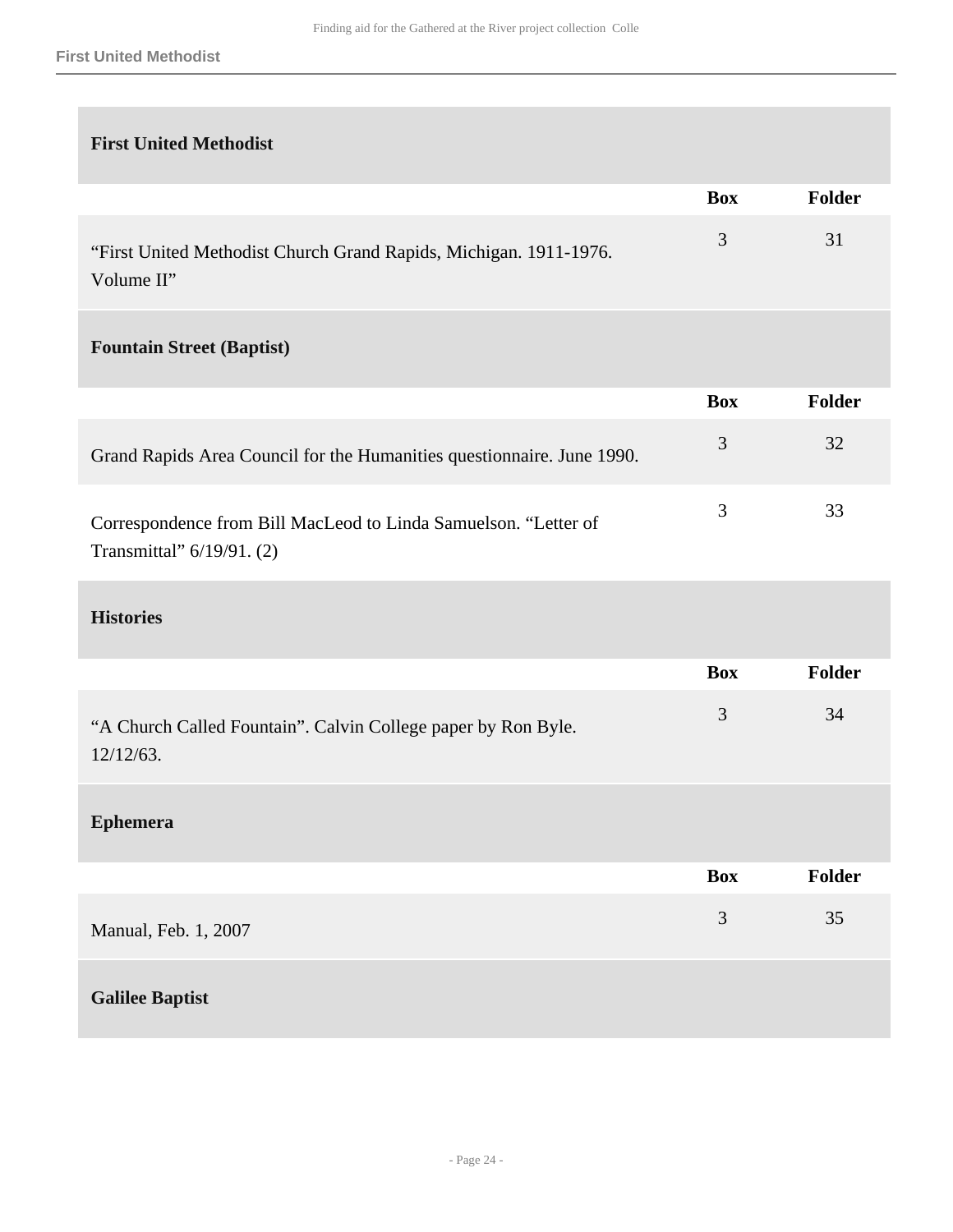|                                                                                                                                                                           | <b>Box</b>     | Folder         |
|---------------------------------------------------------------------------------------------------------------------------------------------------------------------------|----------------|----------------|
| Grand Rapids Area Council for the Humanities questionnaire. June 1990.                                                                                                    | $\overline{4}$ | $\mathbf{1}$   |
| <b>Grand Rapids Friends Meeting</b>                                                                                                                                       |                |                |
|                                                                                                                                                                           | <b>Box</b>     | Folder         |
| Grand Rapids Area Council for the Humanities questionnaire. June 1990.                                                                                                    | $\overline{4}$ | $\overline{2}$ |
| Grand Rapids Friends Meeting "An Historical Perspective" – "Final<br>Arrangement Plan".                                                                                   | $\overline{4}$ | 3              |
| <b>Grand Rapids School of Bible and Music</b>                                                                                                                             |                |                |
|                                                                                                                                                                           | <b>Box</b>     | <b>Folder</b>  |
| "Reflections of Fundamentalism in the Origin and Development of the<br>Grand Rapids School of the Bible and Music". Calvin College paper by<br>Richard Hopkins. 11/29/78. | $\overline{4}$ | 4              |
| <b>Grandville Ave. Reformed</b>                                                                                                                                           |                |                |
|                                                                                                                                                                           | <b>Box</b>     | Folder         |
| Correspondence to Linda Samuelson from Lois Hannink. "Rejoicing in<br>God's Faithfulness: 1891-1991". (2)                                                                 | $\overline{4}$ | 5              |
| <b>Grandville Protestant Reformed</b>                                                                                                                                     |                |                |
|                                                                                                                                                                           |                |                |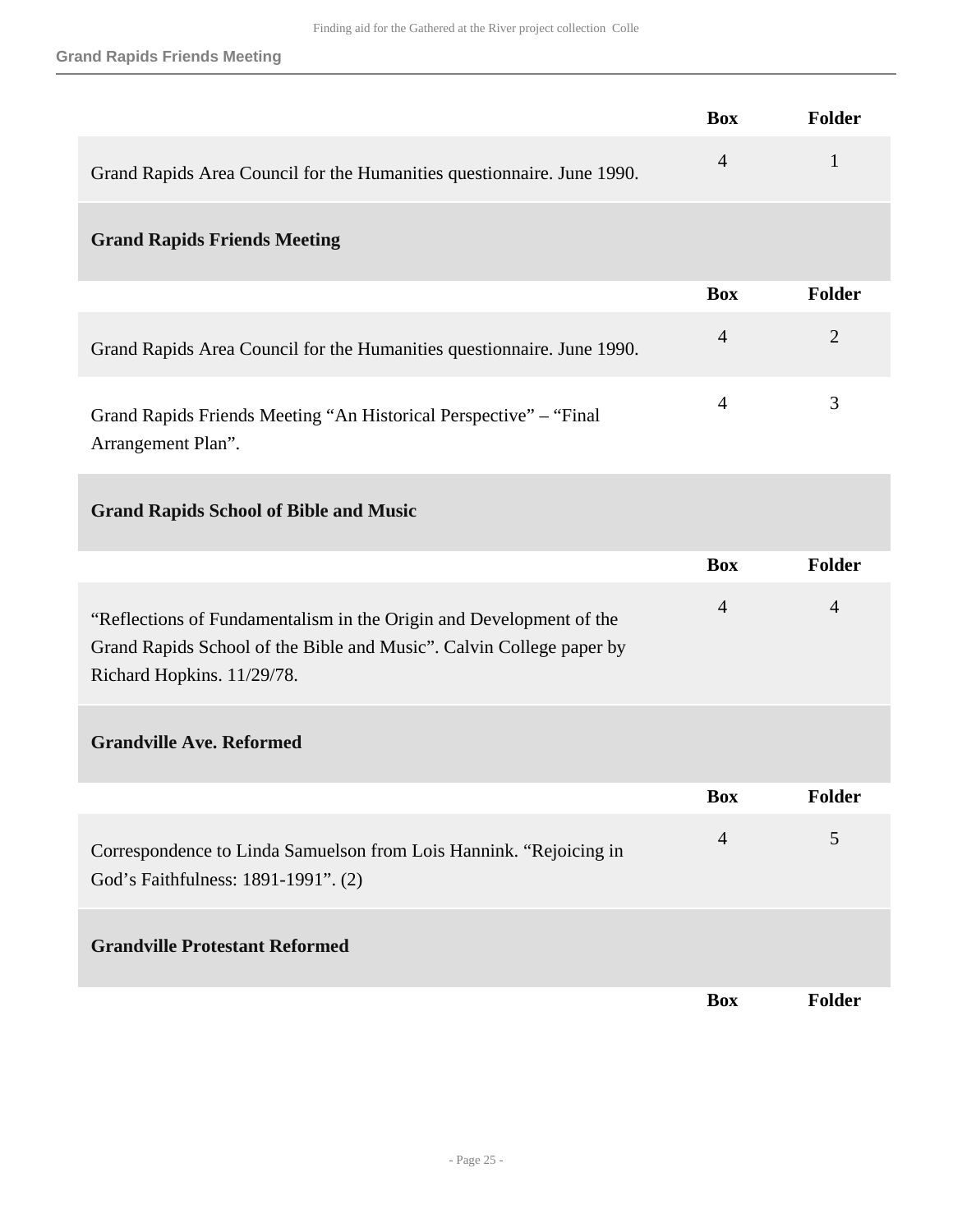| Pictorial Directory 1990.                                                                                                           | $\overline{4}$ | 6              |
|-------------------------------------------------------------------------------------------------------------------------------------|----------------|----------------|
| <b>Hagar Park Reformed</b>                                                                                                          |                |                |
|                                                                                                                                     | <b>Box</b>     | Folder         |
| Pictorial Directory 1987.                                                                                                           | $\overline{4}$ | $\overline{7}$ |
| <b>Highland Hills Baptist</b>                                                                                                       |                |                |
|                                                                                                                                     | <b>Box</b>     | Folder         |
| Grand Rapids Area Council for the Humanities questionnaire. June 1990.                                                              | $\overline{4}$ | 8              |
| Correspondence to Linda Samuelson from Dorothy Engelsman. 2/13/91.                                                                  | $\overline{4}$ | 9              |
| <b>Histories</b>                                                                                                                    |                |                |
|                                                                                                                                     | <b>Box</b>     | Folder         |
| "From Holland to Highland: A Brief History of the Highland Hills Baptist<br>Church". Calvin College paper by Julie L. Mol. 12/7/77. | $\overline{4}$ | 10             |
| "Quarry Ave. Baptist Church (formerly Holland Baptist Church) Golden<br>Jubilee: October 1894-1944"                                 | $\overline{4}$ | 11             |
|                                                                                                                                     |                |                |

**Programs (5):** 

**Box Folder**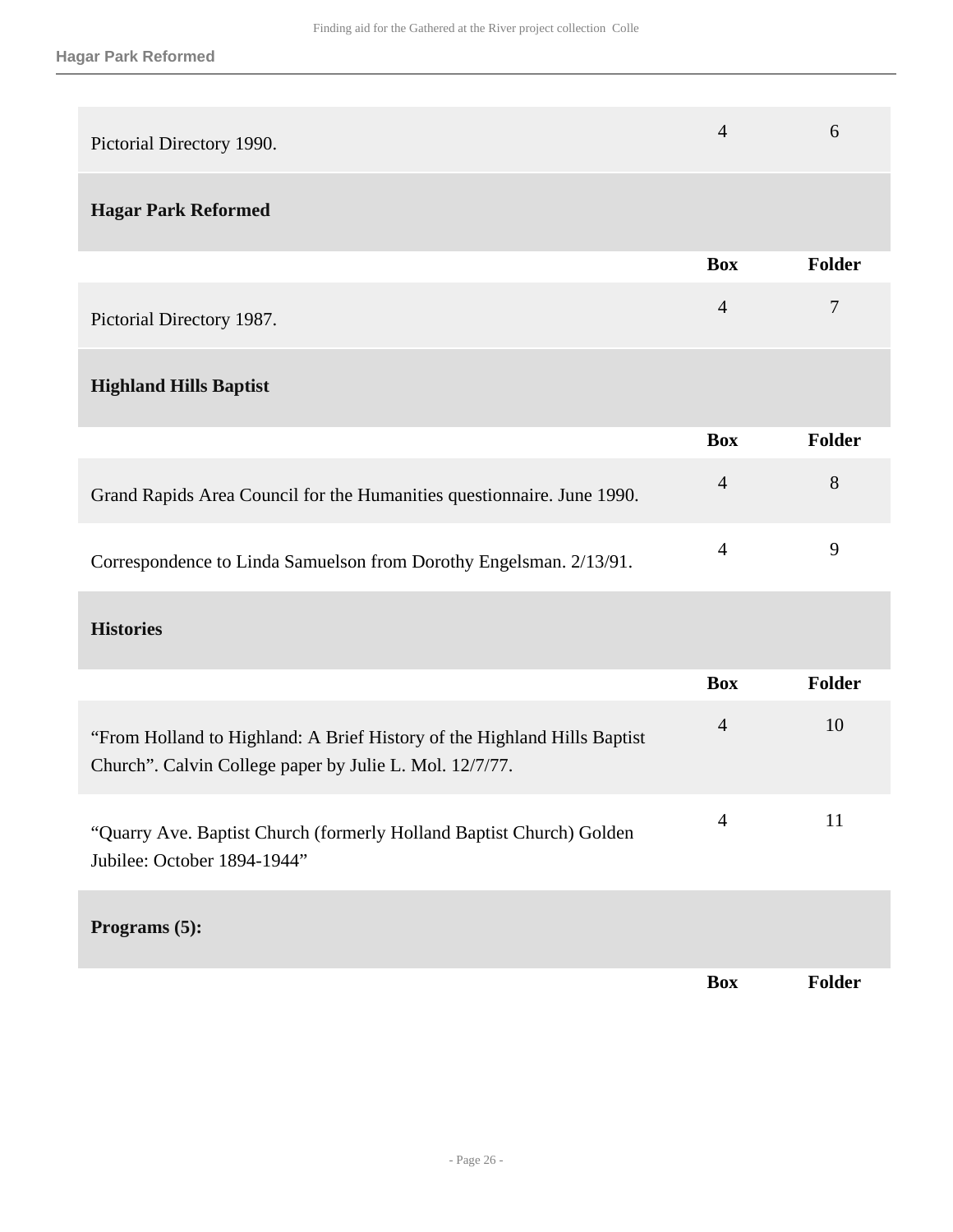| "90th Anniversary" 10/7/84.                                                           | $\overline{4}$ | 12             |
|---------------------------------------------------------------------------------------|----------------|----------------|
| "Sol Deo Gloria: Fiftieth anniversary: 1894-1944". 10/23/44.                          | $\overline{4}$ | 12             |
| "Dedication Service of the Family Center"                                             | $\overline{4}$ | 12             |
| "Services of Dedication". $10/29/61 + 11/1-2/61$ .                                    | $\overline{4}$ | 12             |
| "Highland Hills Baptist Church (Formerly known As the Quarry Ave.<br>Baptist Church)" | $\overline{4}$ | 12             |
| "Burning the Mortgage"                                                                | 13             | 1a             |
| <b>Holland Home</b>                                                                   |                |                |
|                                                                                       |                |                |
|                                                                                       | <b>Box</b>     | Folder         |
| Cover letter from Mary R. Vander Velde to Linda Samuelson.                            | $\mathfrak{S}$ | $\mathbf{1}$   |
| "Souvenir" 1922.                                                                      | 5              | $\mathbf{1}$   |
| <b>Holy Family Catholic</b>                                                           |                |                |
|                                                                                       | <b>Box</b>     | <b>Folder</b>  |
| "Blessing and Dedication" 2/14/71.                                                    | $\mathfrak{S}$ | $\overline{2}$ |
| <b>Holy Trinity Catholic</b>                                                          |                |                |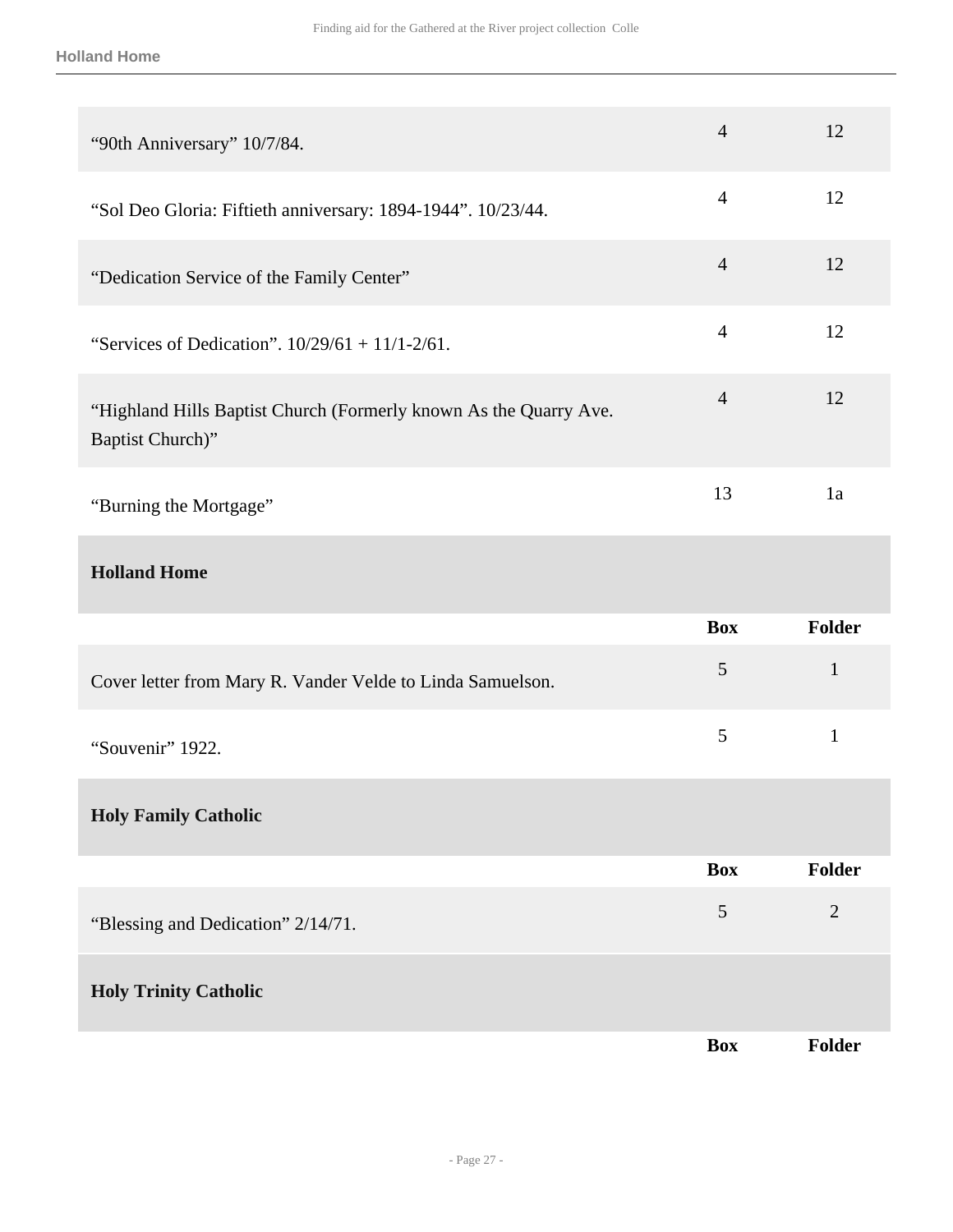| Pictorial Directory and Brief History. 1975. |  |
|----------------------------------------------|--|
|                                              |  |

## **Immanuel Reformed**

|                                                                        | <b>Box</b> | <b>Folder</b> |
|------------------------------------------------------------------------|------------|---------------|
| Grand Rapids Area Council for the Humanities Questionnaire. June 1990. | 5          | 4             |
| "Oral History Workshop" packet                                         | 5          |               |
| "Seventy-fifth Anniversary: 1907-1982"                                 |            | 6             |

## **LaGrave Ave. Reformed**

|                                                                        | <b>Box</b> | <b>Folder</b> |
|------------------------------------------------------------------------|------------|---------------|
| Grand Rapids Area Council for the Humanities questionnaire. June 1990. | 5          | 7             |
| <b>Mamrelund Evangelical Lutheran</b>                                  |            |               |
|                                                                        | <b>Box</b> | <b>Folder</b> |
| "The 100th anniversary of Mamrelund Evangelical Lutheran".             | 5          | 8             |
| <b>Marywood Dominican Sisters' Motherhouse</b>                         |            |               |
|                                                                        | <b>Box</b> | <b>Folder</b> |
| Correspondence from Sr. Maria Schevind to Linda Samuelson. 8/28/90.    | 5          | 9             |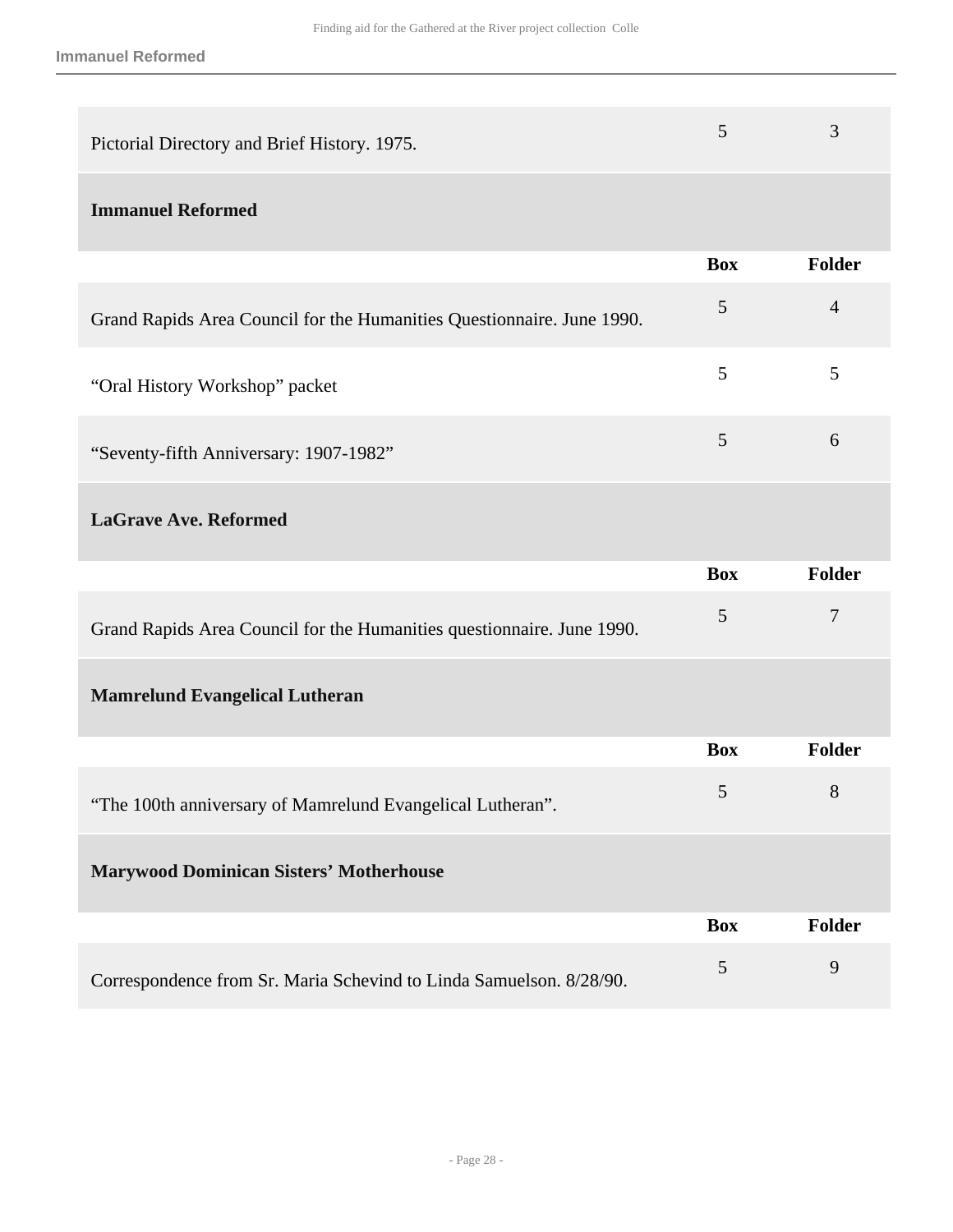| "Response: 1877-1977"                                                  | 5              | 9          |
|------------------------------------------------------------------------|----------------|------------|
| "Diamond Jubilee: 1877-1952"                                           | 5              | 10         |
| "50 Years of Love, Praise, and Service"                                | $\mathfrak{S}$ | 11         |
|                                                                        |                | <b>Box</b> |
| Memoirs of Mother Mary Aquinata                                        |                | 10         |
| <b>Period Pieces</b>                                                   |                | 10         |
| <b>Mayfair Reformed</b>                                                |                |            |
|                                                                        |                |            |
|                                                                        | <b>Box</b>     | Folder     |
| Grand Rapids Area Council for the Humanities questionnaire. June 1990. | $\mathfrak{S}$ | 13         |
| <b>Histories</b>                                                       |                |            |
|                                                                        | <b>Box</b>     | Folder     |
| Dauhof, Rev. Henry. Unknown author.                                    | 5              | 14         |
| Heeres, rev. Jacob L. Unknown author.                                  | 5              | 13?        |
| Hoekstra, Rev. Johannes B. Unknown author.                             | $\sqrt{5}$     | 14         |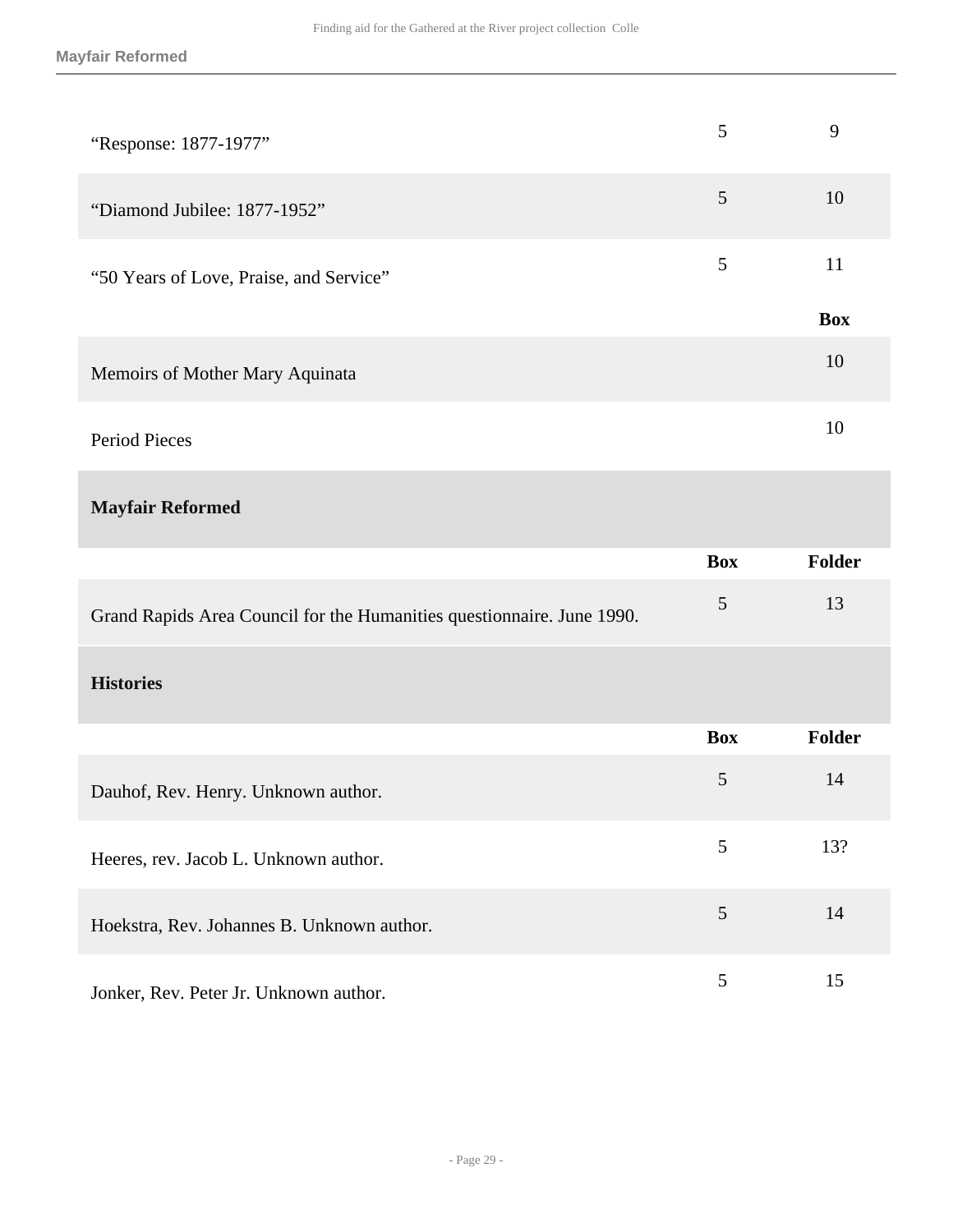#### **Mayflower Congregational**

| Kett, Rev. John. Unknown author.                                       | 5              | 16            |
|------------------------------------------------------------------------|----------------|---------------|
| Kuipers, [Rev.] William. Unknown author.                               | 5              | 17            |
| Rikers, Rev. Henry Jr. Unknown author.                                 | 5              | 18            |
| Vander Vries, Rev. Edward. Unknown author.                             | 5              | 19            |
| Weidnaar, [Rev.] John. Unknown author.                                 | 5              | 20            |
| <b>Mayflower Congregational</b>                                        |                |               |
|                                                                        | <b>Box</b>     | Folder        |
|                                                                        |                |               |
| Grand Rapids Area Council for the Humanities questionnaire. June 1990. | 5              | 23            |
| <b>Ephemera</b>                                                        |                |               |
|                                                                        | <b>Box</b>     | <b>Folder</b> |
| Christian Outreach 1990                                                | $\overline{5}$ | 24            |
| Confirmation information 1990-91                                       | 5              | 24            |
| Programs and pamphlets (13):                                           | 5              | 25            |
| "committed to promoting spiritual growth"                              | $\mathfrak{S}$ | 25            |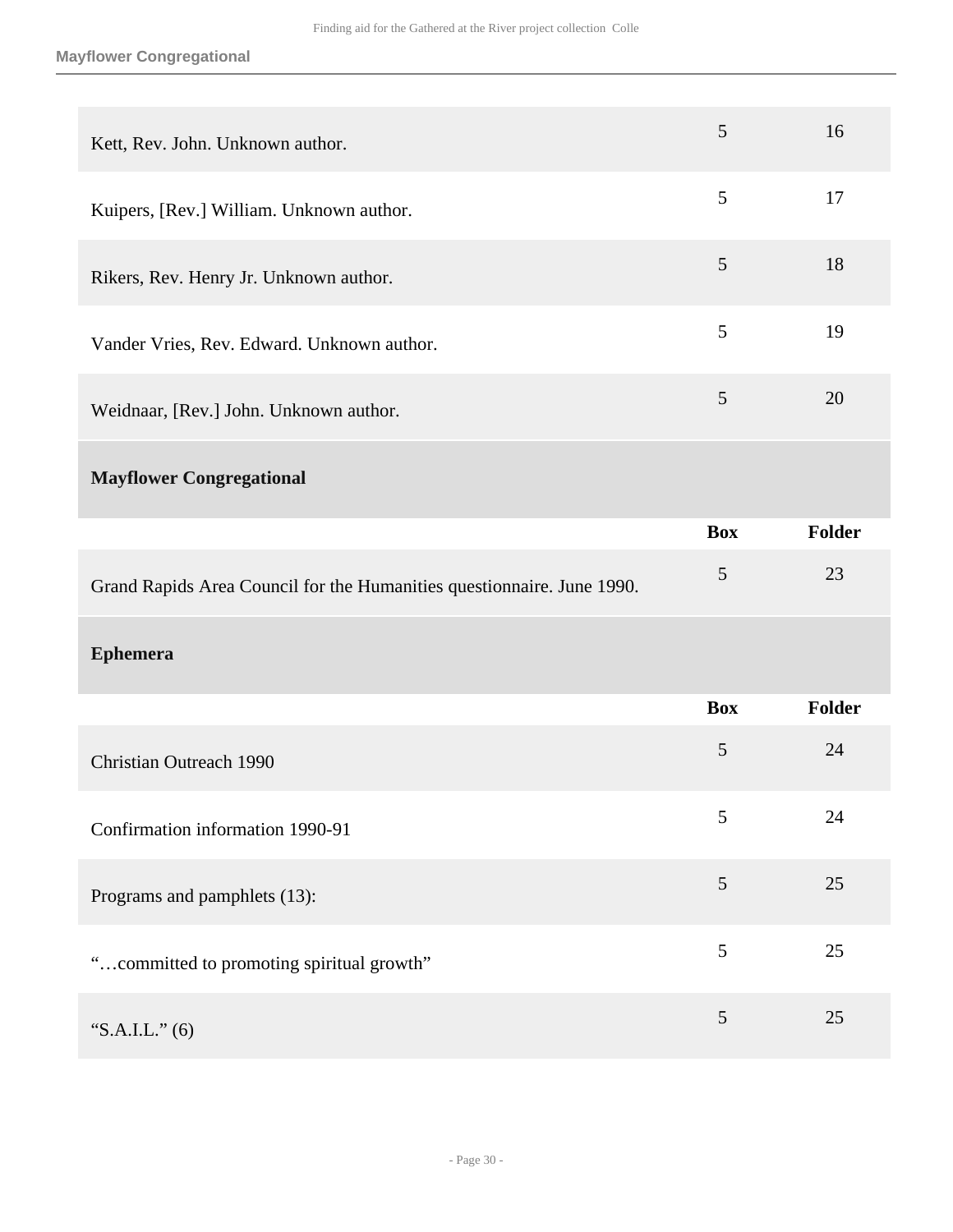| "Mayflower Preschool 1991-92" (2)                                     | 5              | 25            |
|-----------------------------------------------------------------------|----------------|---------------|
| "Advent 1990"                                                         | 5              | 25            |
| "Church School Newsletter: Dec. 1990, Vol.1, No.1."                   | 5              | 25            |
| "Our Occasional Youth Newsletter: March 1991, Vol.1, No.2."           | 5              | 25            |
| "A Christmas Program for Senior Citizens" 12/11/90.                   | 5              | 25            |
| "Christmas Pageant" 12/16/90.                                         | $\mathfrak{S}$ | 25            |
|                                                                       |                | <b>Box</b>    |
| Mayflower Congregational Church: the First 25 Years: 1958-1983        |                | 11            |
| Mayflower Congregational Church Grand Rapids, Michigan (founded 1958) |                | 11            |
| <b>Oakdale Park Reformed</b>                                          |                |               |
|                                                                       | <b>Box</b>     | <b>Folder</b> |
| Correspondence from Stephen Lambers to Linda Samuelson. 7/12/90.      | $\mathfrak{S}$ | 26            |
| <b>Histories</b>                                                      |                |               |
|                                                                       | <b>Box</b>     | <b>Folder</b> |
| "Golden Anniversary: 1890-1940"                                       | 5              | 27            |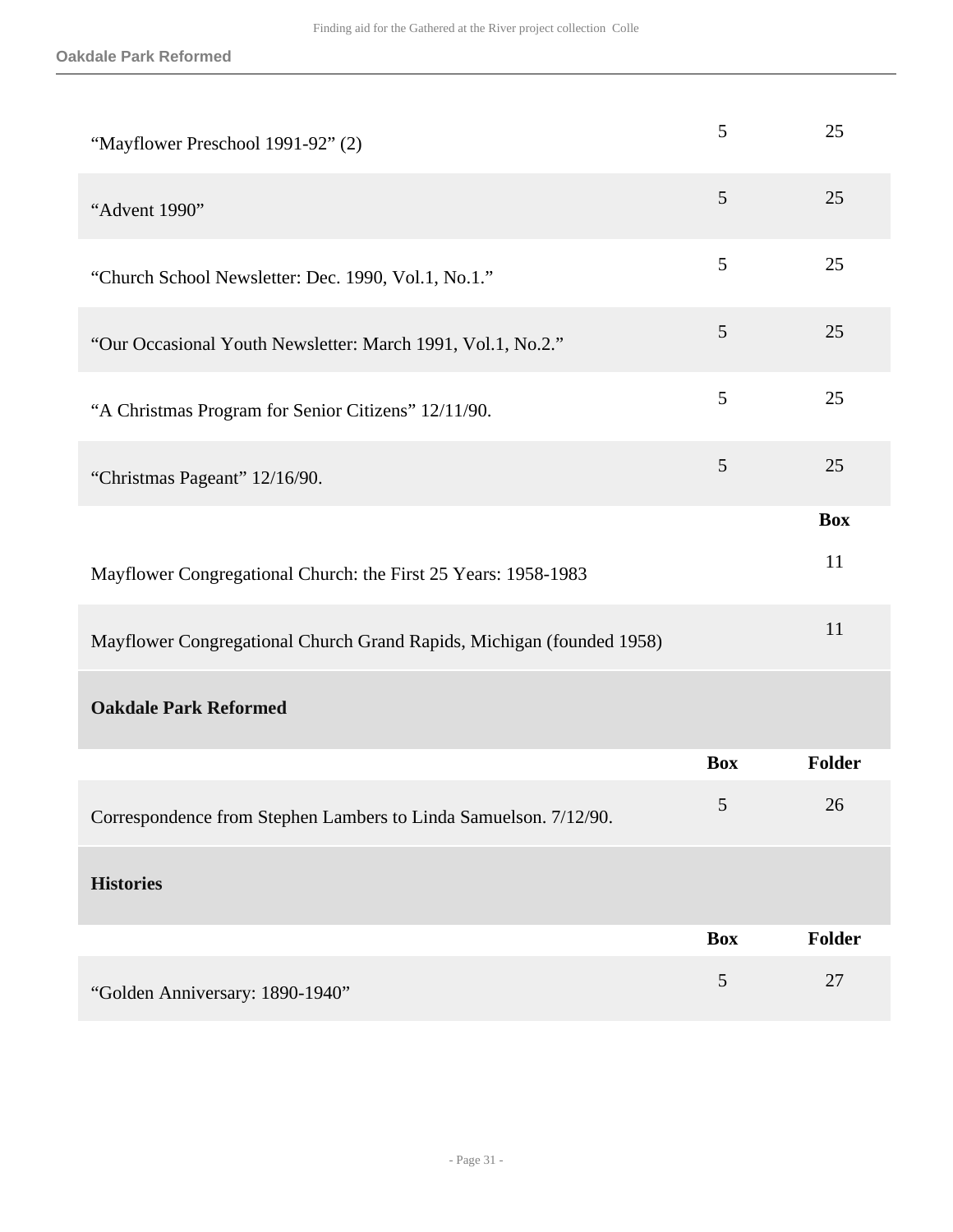| "Seventy-Fifth Anniversary"                                            | 5              | 27            |
|------------------------------------------------------------------------|----------------|---------------|
| <b>Articles</b>                                                        |                |               |
|                                                                        | <b>Box</b>     | Folder        |
| "Rev. J. Timmermann". The Banner 6/23/05 (p.266-267).                  | 5              | 30            |
| <b>Publications</b>                                                    |                |               |
|                                                                        | <b>Box</b>     | Folder        |
| "Oakdale Observer: Looking Back". Jan.1977. Vol.9 No.1.                | 5              | 28            |
| "Diamond Anniversary: 1890-1950". Program.                             | 5              | 29            |
|                                                                        |                | <b>Box</b>    |
| A Book of Remembrance                                                  |                | 11            |
| <b>Oakview Reformed</b>                                                |                |               |
|                                                                        | <b>Box</b>     | <b>Folder</b> |
| Grand Rapids Area Council for the Humanities questionnaire. June 1990. | $\mathfrak{S}$ | 31            |
| Pictorial Directory 1988                                               | $\sqrt{5}$     | 32            |
| <b>Ephemera</b>                                                        |                |               |
|                                                                        |                |               |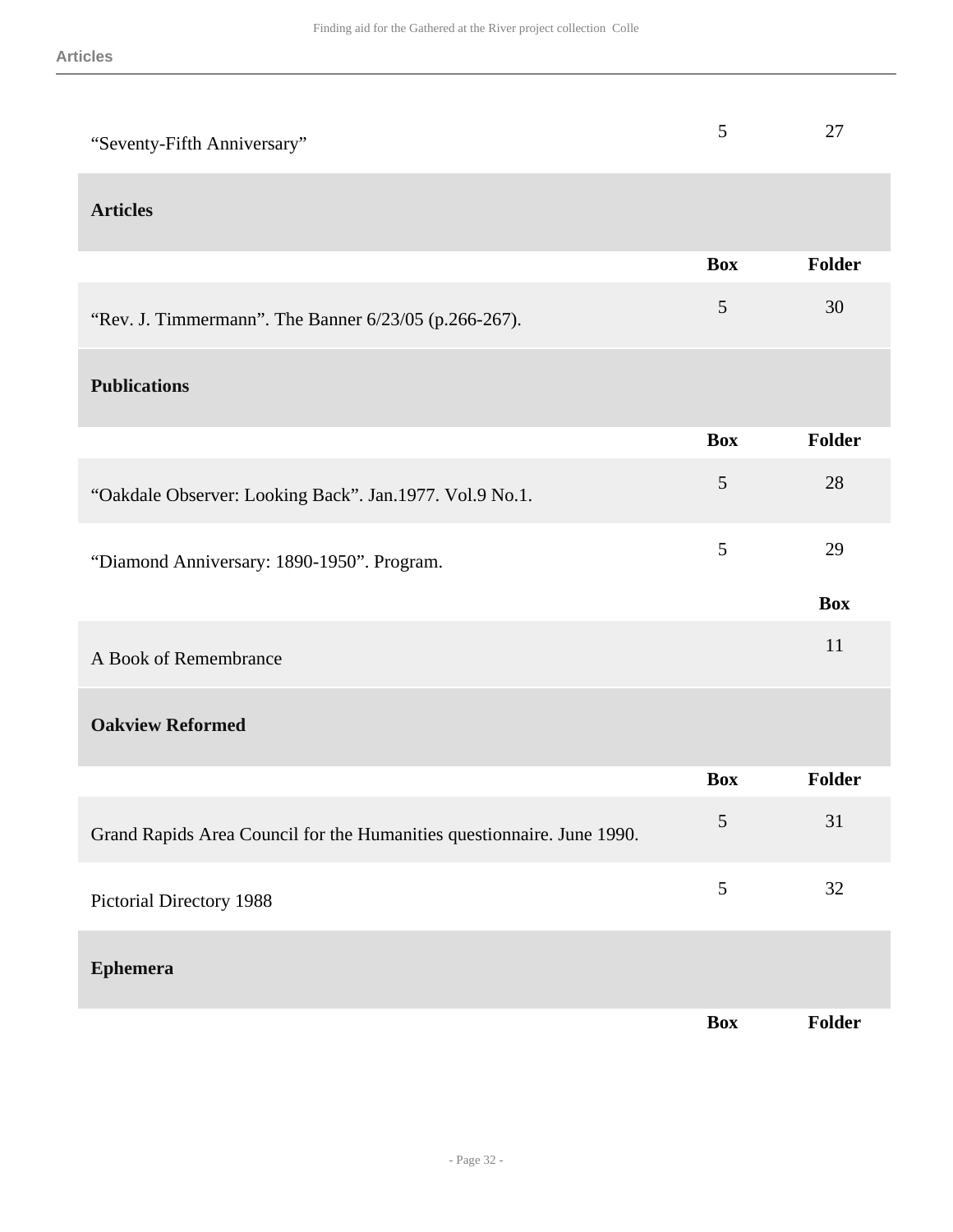| "To God Be The Glory: Oakview Reformed Church 25th               | 5          | 33            |
|------------------------------------------------------------------|------------|---------------|
| Anniversary: 1957-1982".                                         | 5          | 33            |
| <b>Programs and Bulletins (7)</b>                                |            |               |
|                                                                  | <b>Box</b> | <b>Folder</b> |
| "To God Be The Glory" [25th anniversary]                         | $6\,$      | $\mathbf{1}$  |
| "Dedication Services: May 15, 1966; May 18, 1966; May 19, 1966". | 6          | $\mathbf{1}$  |
| Program 2/10/91                                                  | $\sqrt{6}$ | $\mathbf{1}$  |
| Program 2/1/87                                                   | 6          | $\mathbf{1}$  |
| Program 1/9/77                                                   | $\sqrt{6}$ | $\mathbf{1}$  |
| Program 1/8/67                                                   | 6          | $\mathbf{1}$  |
| "Proposed Combination Church-Parsonage"                          | 6          | $\mathbf{1}$  |
| Photos of the churches.(6)                                       | 13         | $\mathbf{1}$  |
| <b>Olivet Reformed</b>                                           |            |               |
|                                                                  | <b>Box</b> | <b>Folder</b> |
|                                                                  |            |               |

Grand Rapids Area Council for the Humanities questionnaire. June 1990.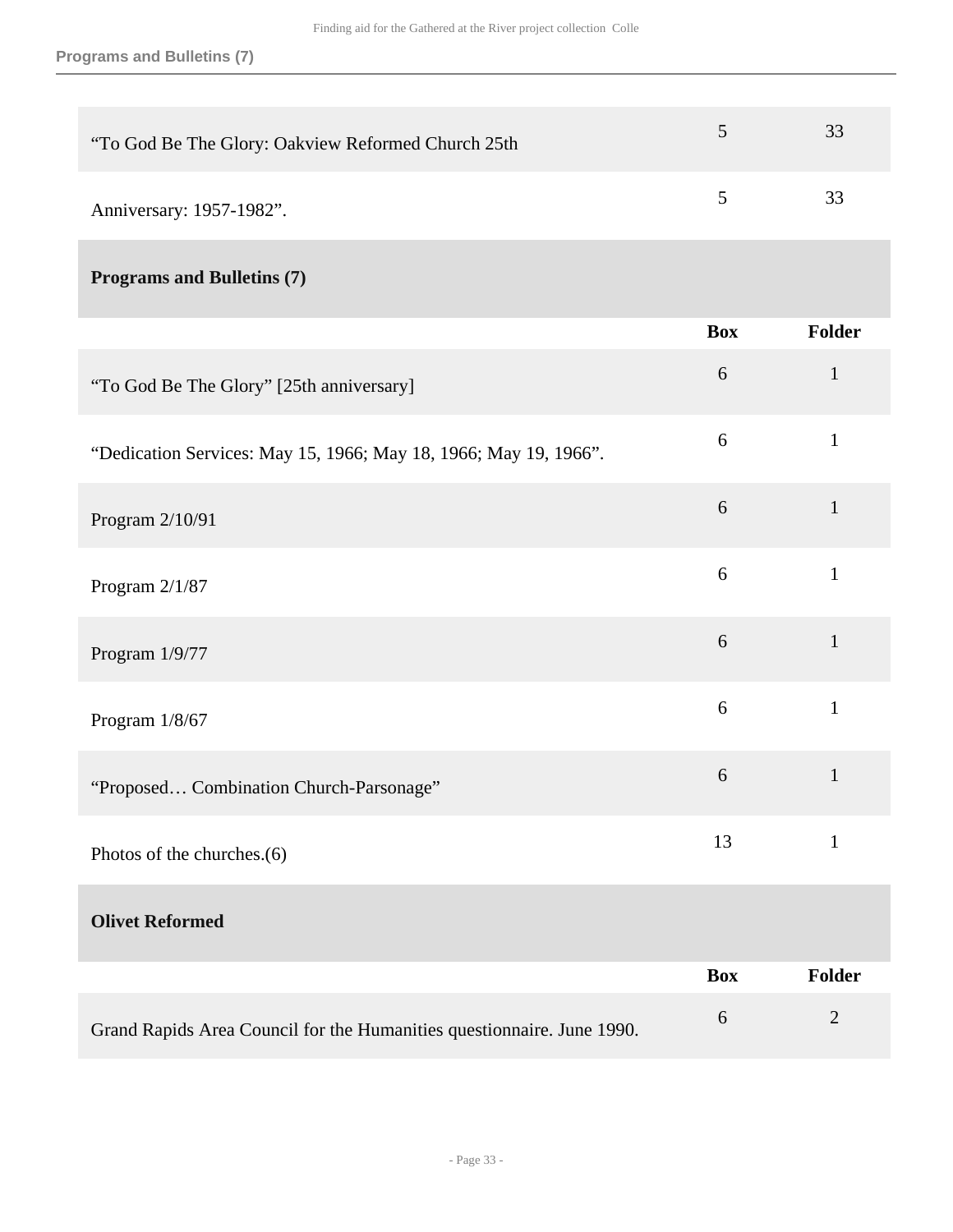| <b>Ephemera</b>                                                                |            |                |
|--------------------------------------------------------------------------------|------------|----------------|
|                                                                                | <b>Box</b> | <b>Folder</b>  |
| "Dedication Booklet". 2/24-25/54.                                              | 6          | 3              |
| <b>Programs and Bulletins (6)</b>                                              |            |                |
|                                                                                | <b>Box</b> | <b>Folder</b>  |
| "Organizational Meeting: 6/22/48"                                              | $6\,$      | $\overline{4}$ |
| "Olivet College Ensemble: 4/30/57"                                             | 6          | $\overline{4}$ |
| "Dedication Service: Educational Unit and Osterink Memorial Chapel:<br>1/3/58" | 6          | $\overline{4}$ |
| "Let Me Answer Your Questions"                                                 | 6          | $\overline{4}$ |
| "25th Anniversary: 6/22/73"                                                    | 6          | $\overline{4}$ |
| "The Service of Installation of the Rev. Peter J. Muyskens: 3/3/61"            | 6          | $\overline{4}$ |
| <b>Our Lady of Sorrows Catholic</b>                                            |            |                |
|                                                                                | <b>Box</b> | Folder         |
| Grand Rapids Area Council for the Humanities questionnaire. June 1990.         | $\sqrt{6}$ | $\sqrt{5}$     |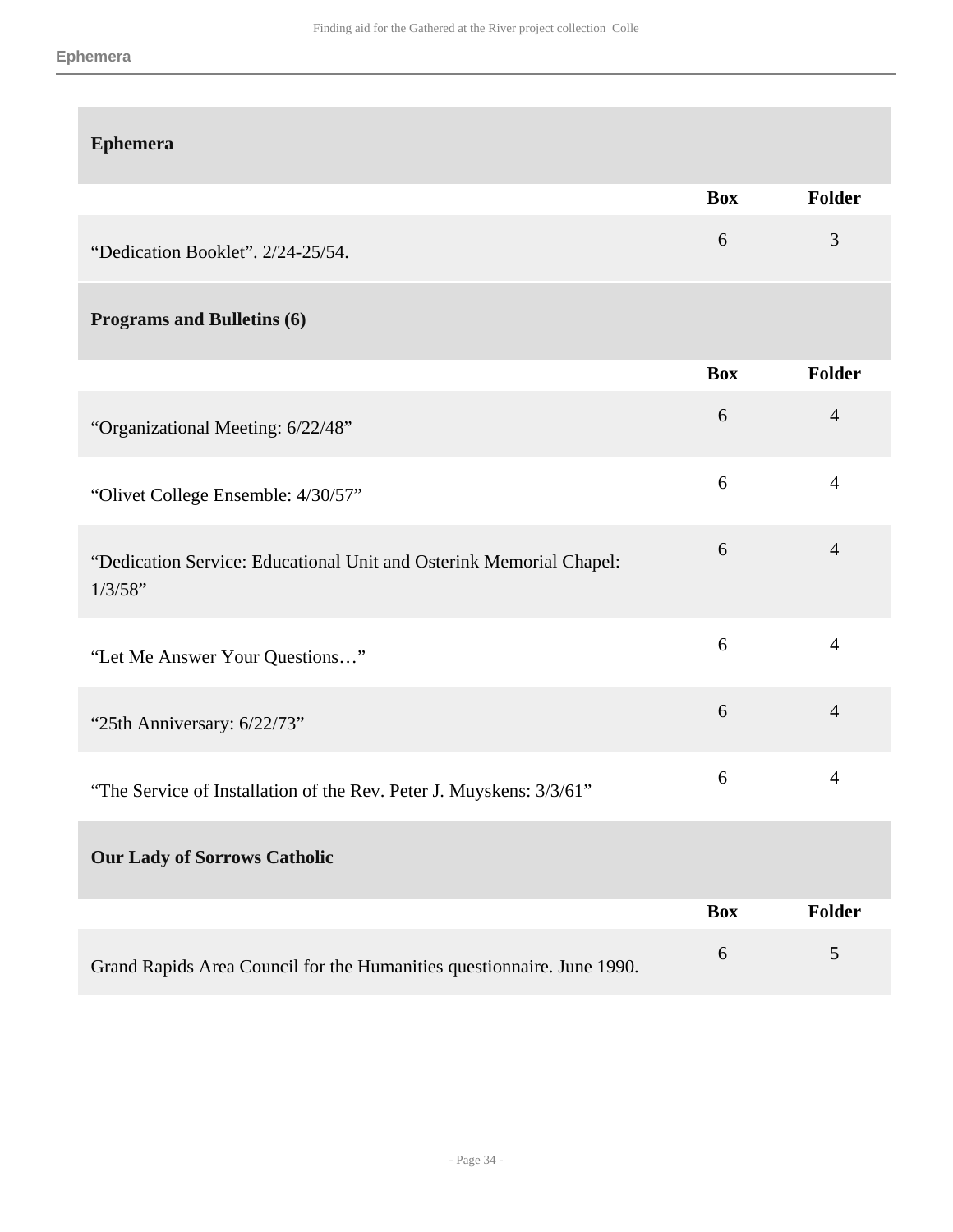## **Pennelwood Church of God**

|                                                                                                                                        | <b>Box</b> | <b>Folder</b>  |
|----------------------------------------------------------------------------------------------------------------------------------------|------------|----------------|
| Correspondence from Ronda Small to Linda Samuelson. 3/26/91. Grand<br>Rapids Area Council for the Humanities questionnaire. June 1990. | 6          | 6              |
| Photos. $(16)$                                                                                                                         | 13         | $\overline{2}$ |
| <b>Plymouth Congregational</b>                                                                                                         |            |                |
|                                                                                                                                        | <b>Box</b> | Folder         |
| Grand Rapids Area Council for the Humanities questionnaire. June 1990.                                                                 | 6          | 7              |
| <b>Histories</b>                                                                                                                       |            |                |
|                                                                                                                                        | <b>Box</b> | Folder         |
| "The History of Plymouth Congregational Church" by Louise Fye.                                                                         | 6          | 8              |
| "History of Plymouth Church from Its Beginnings" by Tura Loumer.                                                                       | 6          | 9              |
| "Pastors or Ministers of Old Plymouth"                                                                                                 | 6          | 10             |
| "The Proposed Constitution of Plymouth Congregational Church" +<br>"Proposed Constitutional Amendment"                                 | 6          | 11             |
| "The Diplomat" issued by Pastor James W. Hailwood. 1964.                                                                               | 6          | 12             |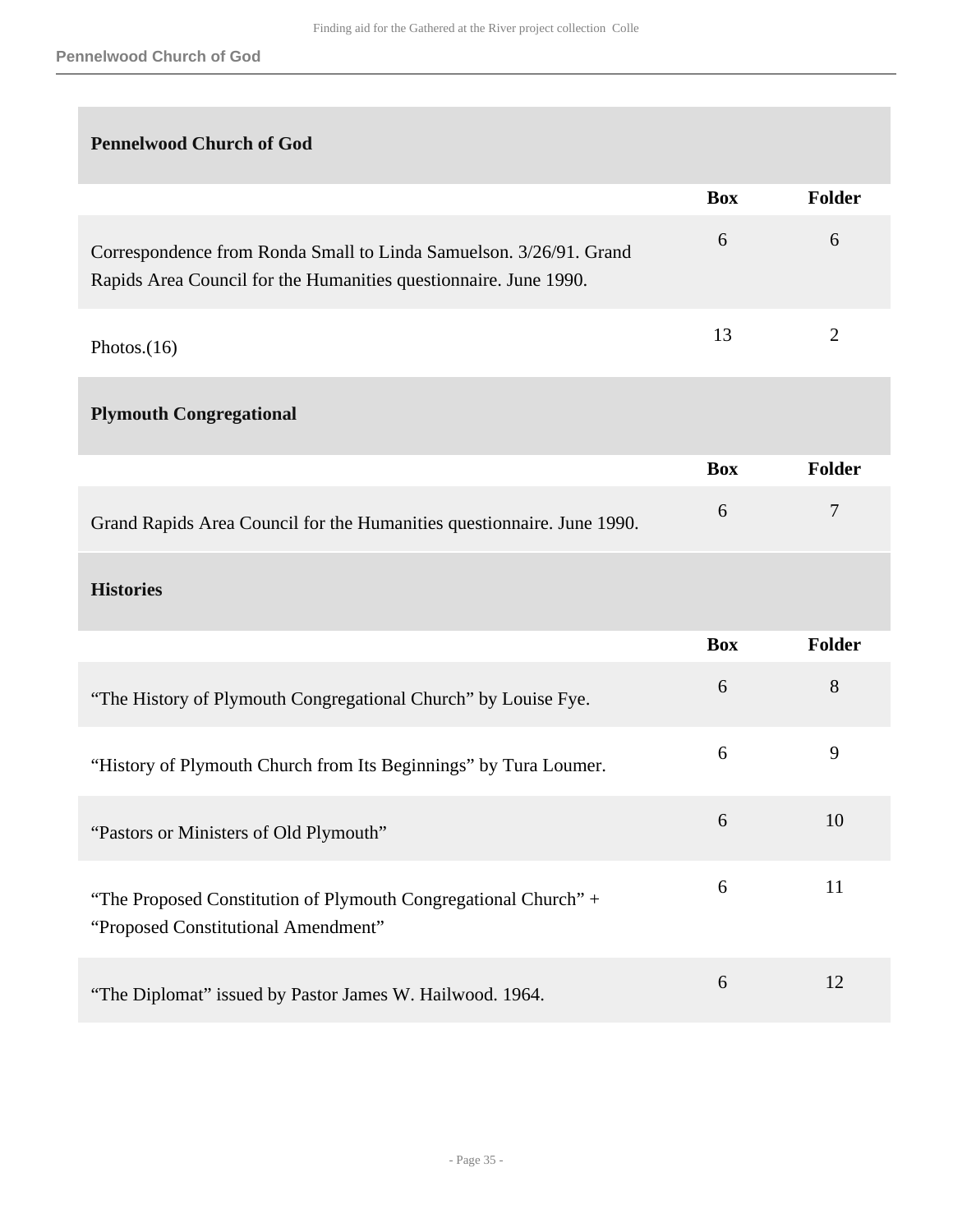| "Personnel Record, National Ministerial Registration: James W.<br>Hailwood"                                   | 6 | 13 |
|---------------------------------------------------------------------------------------------------------------|---|----|
| "Autobiography" Autobiography of James W. Hailwood.                                                           | 6 | 14 |
| "Michigan Biography p.153". (see also Michigan Centennial History.<br>P.150). Biography of James W. Hailwood. | 6 | 15 |

## **Articles**

|                                                                                    | <b>Box</b> | <b>Folder</b> |
|------------------------------------------------------------------------------------|------------|---------------|
| Accepts Call to Plymouth Grand Rapids Press 9/28/57.                               | 6          | 16            |
| A Complete List of Awards                                                          | 6          | 16            |
| Beatrice Allen of Plymouth 11/10/80.                                               | 6          | 16            |
| Bill Bosler Gets Kentwood JC Distinguished Service Award                           | 6          | 16            |
| Blue Bells Name Queen The Southkent News 1/10/74.                                  | 6          | 16            |
| [Obituary] "Bosler" Grand Rapids Press 1/27/87.                                    | 6          | 16            |
| Comes With S______ Zeal For Religion                                               | 6          | 16            |
| Cowpath Led by Plymouth Church in Its Early Days Grand Rapids Herald<br>$2/7/43$ . | 6          | 16            |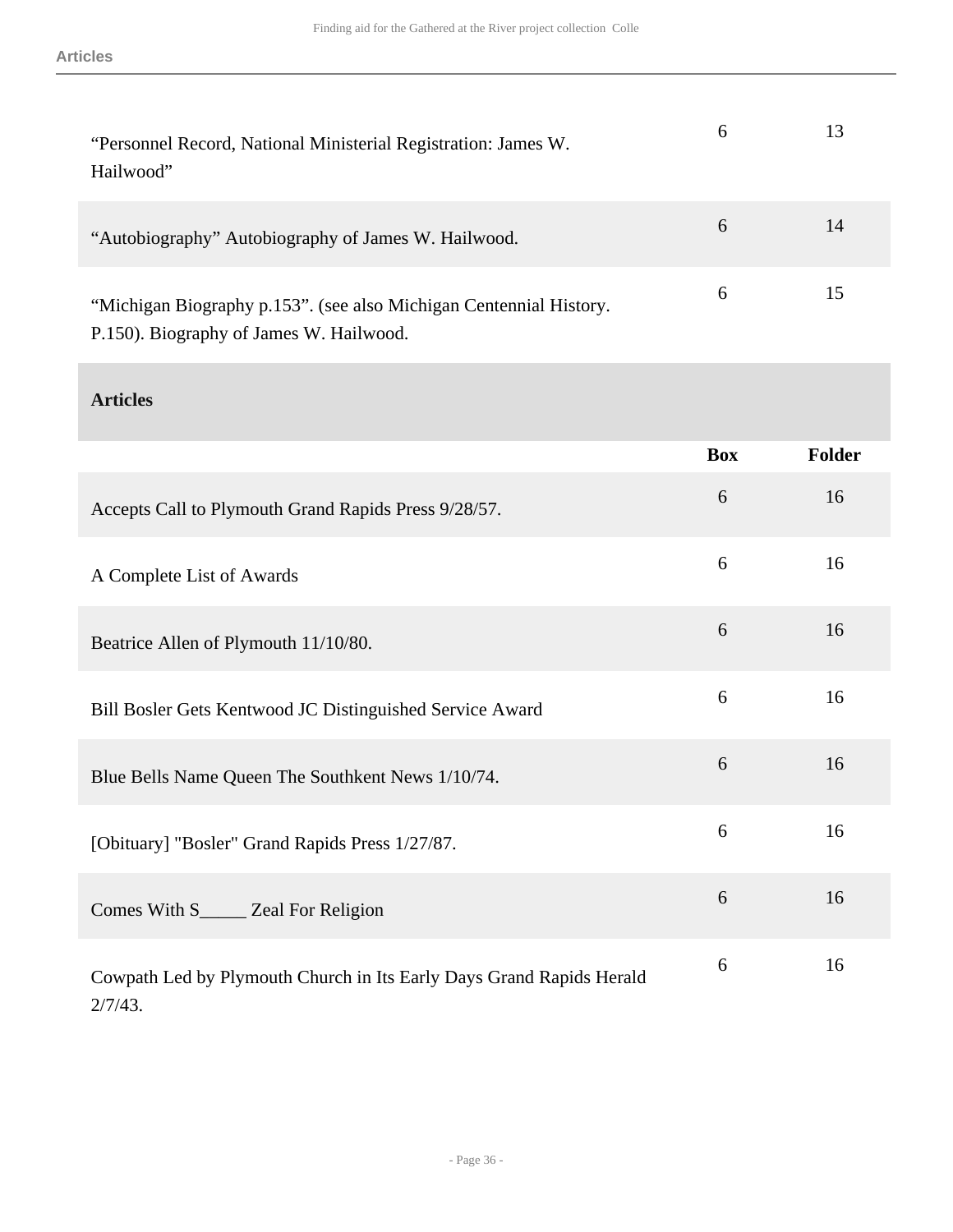| Craft Show at Plymouth Church 1989.                                                             | 6 | 16 |
|-------------------------------------------------------------------------------------------------|---|----|
| Debbie Jupstrom in World Contest The Southkent News 12/6/73.                                    | 6 | 16 |
| Detroit Minister Due Here March 1 Plymouth Post 2/64.                                           | 6 | 16 |
| Discussing Book Review Plans Grand Rapids Herald 4/29/57.                                       | 6 | 16 |
| Do you like this? 1961.                                                                         | 6 | 16 |
| Elections drew 'native American' vote The Photo Reporter 11/21/78.                              | 6 | 16 |
| Florida man awaiting trial in the death of ex-GR cleric, teacher Grand<br>Rapids Press 1/27/87. | 6 | 16 |
| Graham Film To Be Shown                                                                         | 6 | 16 |
| Have a Heart                                                                                    | 6 | 16 |
| <b>Heads State Church Unit</b>                                                                  | 6 | 16 |
| <b>Honor Pastor</b>                                                                             | 6 | 16 |
| In Skit contest Grand Rapids Press.                                                             | 6 | 16 |
| Installation Service Set Grand Rapids Press 3/1/58.                                             | 6 | 16 |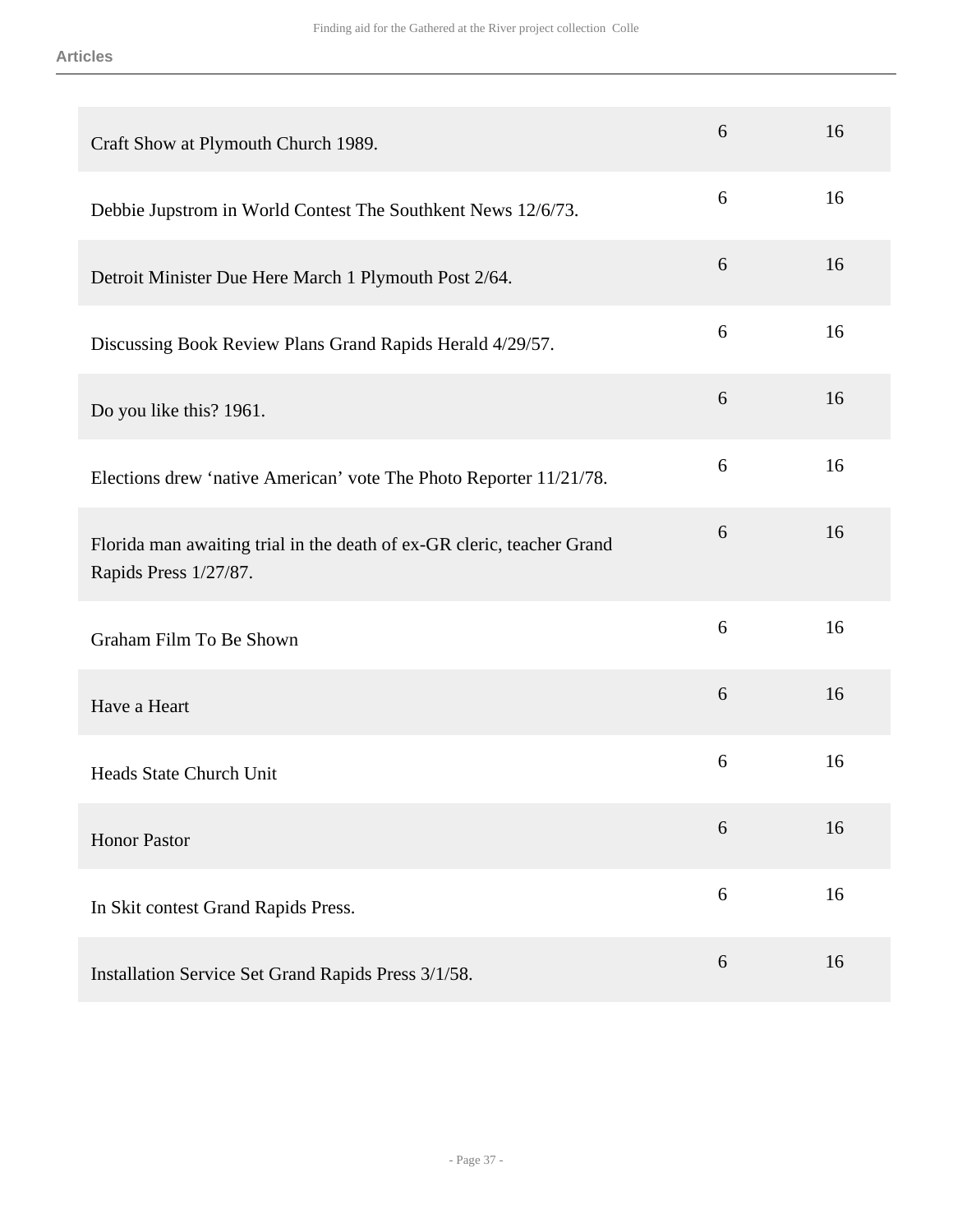| Install Pastor at Plymouth                                                   | 6 | 16 |
|------------------------------------------------------------------------------|---|----|
| International CWU board adds 2 Grand Rapids church women                     | 6 | 16 |
| John and Betty Pawson 10/1/83.                                               | 6 | 16 |
| Kentwood Freshman is Sewing Contest Winner                                   | 6 | 16 |
| Kentwood Jaycees Honor Pair at Banquet Grand Rapids Press.                   | 6 | 16 |
| Local Woman elected To Lead UCC Missions Grand Rapids Press<br>$12/1/73$ .   | 6 | 16 |
| Local woman heads international church board The Photo Reporter<br>11/23/77. | 6 | 16 |
| Local Woman Heads UCC Board Grand Rapids Press 11/20/71.                     | 6 | 16 |
| Memorial Study to Be Dedicated Sunday Grand Rapids Press.                    | 6 | 16 |
| Mrs. Walcott to Review The Grand Rapids Herald 4/29/57.                      | 6 | 16 |
| Mrs. Walcott Will Lecture At Cathedral 2/67.                                 | 6 | 16 |
| <b>Muscat Ramblers</b>                                                       | 6 | 16 |
| New Congregational Officers Grand Rapids Press 4/11/59.                      | 6 | 16 |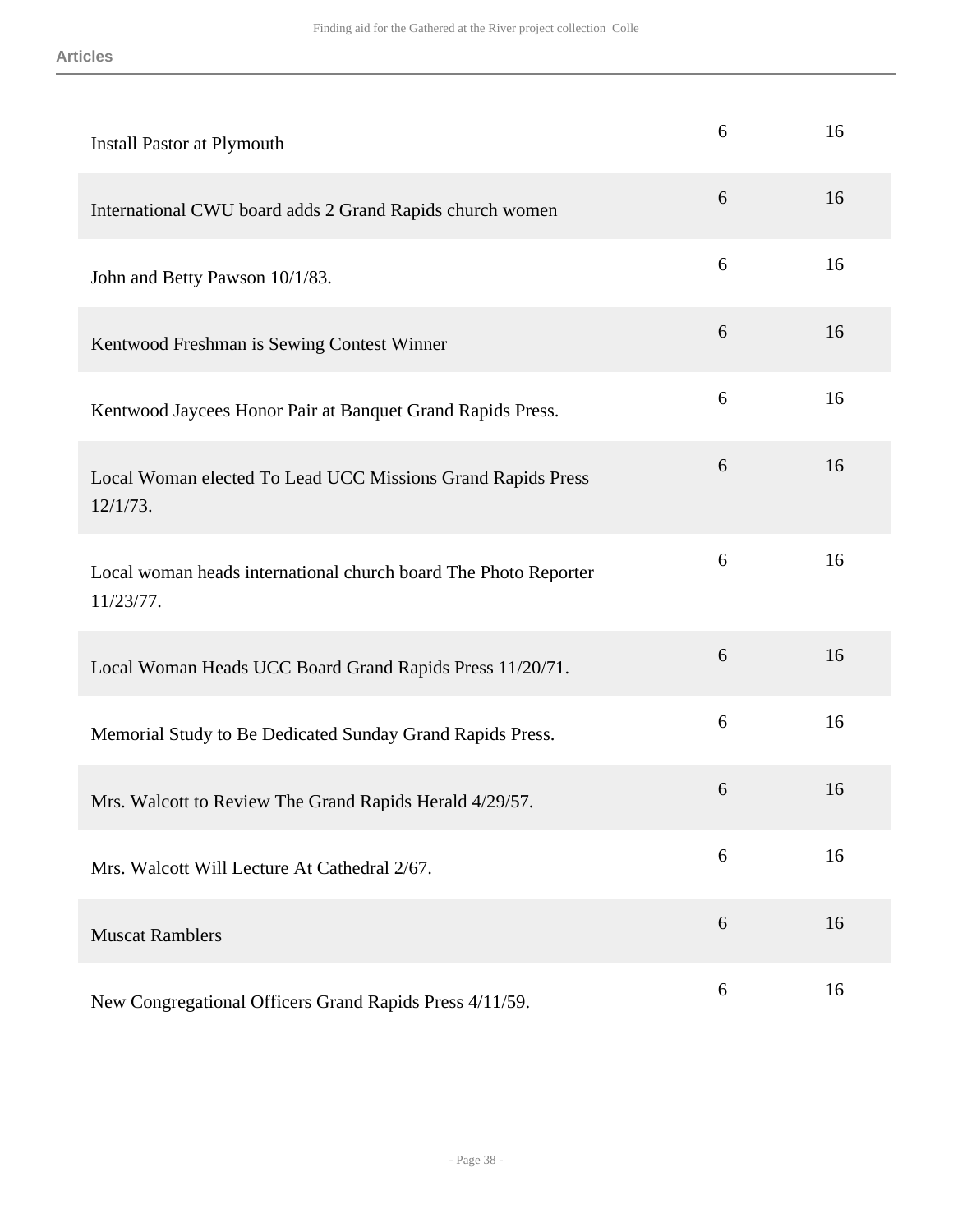| New Plymouth Pastor in Installation Ceremony                                                           | 6 | 16 |
|--------------------------------------------------------------------------------------------------------|---|----|
| Plan Event at Plymouth Grand Rapids Press 12/12/59.                                                    | 6 | 16 |
| Plan Program For Breakfast                                                                             | 6 | 16 |
| Plymouth Church Fund-raiser Advance 4/23/86.                                                           | 6 | 16 |
| [Obituary]"Ball" 10/12/85.                                                                             | 6 | 16 |
| Plymouth Church women to have festival Grand Rapids Press 10/17/66.                                    | 6 | 16 |
| Plymouth Circle to Hold Annual Spring Tea, Review 1958.                                                | 6 | 16 |
| Plymouth Congregational Church The Southkent News 9/24/59.                                             | 6 | 16 |
| Plymouth Sets Installation Service Grand Rapids Press 10/30/71.                                        | 6 | 16 |
| Return From Wichita Grand Rapids Press 5/3/71. "Rev. Albert E. Potts,<br>72, Succumbs to Heart Attack" | 6 | 16 |
| Rev. Johnson to Leave Plymouth Grand Rapids Press 12/26/70.                                            | 6 | 16 |
| State to Sponsor [Grand Rapids Press]1958.                                                             | 6 | 16 |
| 'Stop The World' is good Grand Rapids Press 5/4/73.                                                    | 6 | 16 |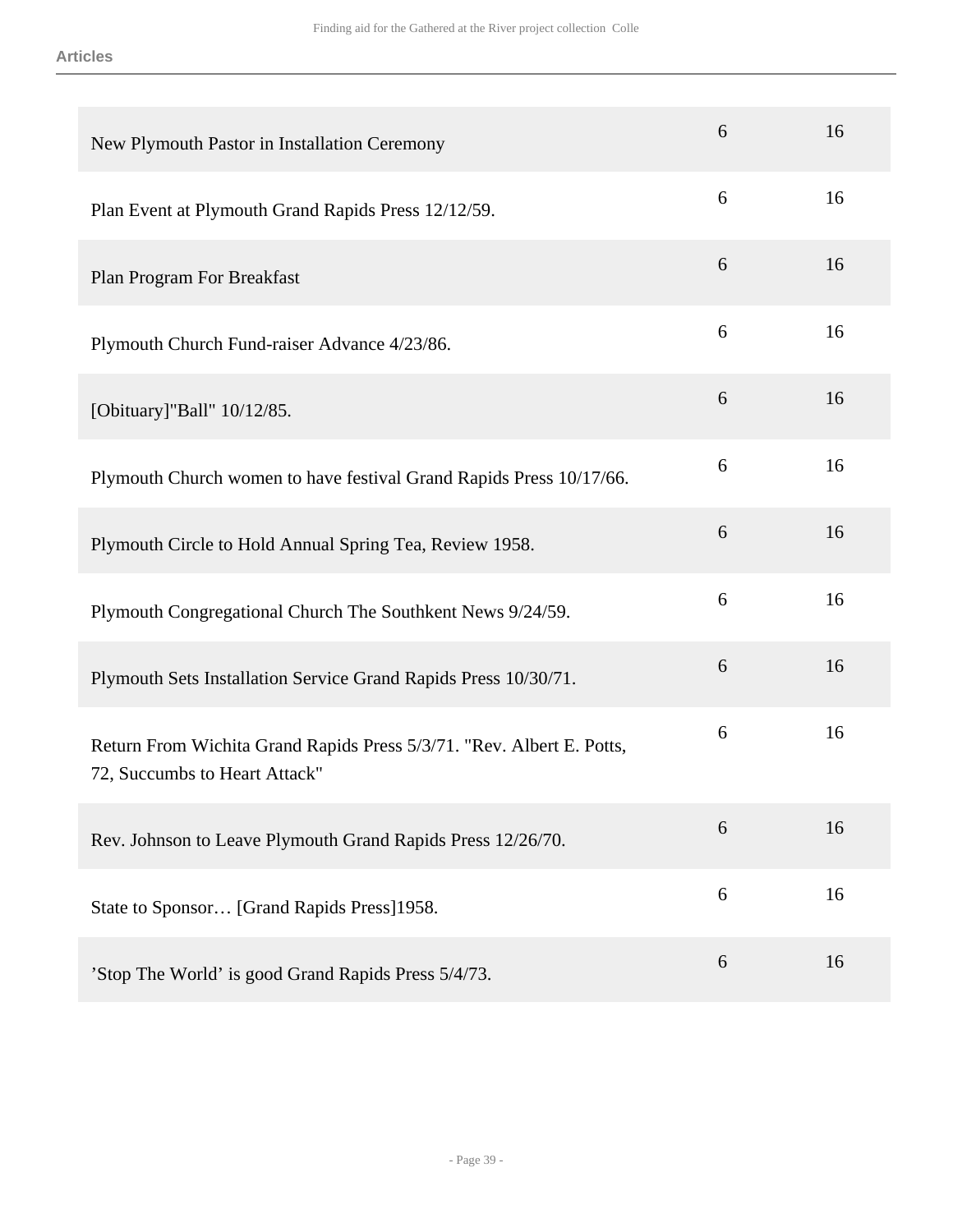| The Pastor's Meditations                                                                 | 6  | 16           |
|------------------------------------------------------------------------------------------|----|--------------|
| The Rollicking Italian Trio Grand Rapids Press. 3/31/74.                                 | 6  | 16           |
| 3rd hearing is set on apartments for mentally ill adults Grand Rapids Press<br>11/18/87. | 6  | 16           |
| Three Churches Join in Advent Programs Grand Rapids Press.                               | 6  | 16           |
| Valleywood Announces Science Fair Winners The Southkent News.                            | 6  | 16           |
| Will Build New Church                                                                    | 6  | 16           |
| Youths Join Select Ranks of Eagle Scouts Grand Rapids Press 10/30/68.                    | 6  | 16           |
| Plans \$125,000 Church                                                                   | 14 | $\mathbf{1}$ |
| Pastor's little Son Turns Parsonage Sod GRPress.                                         | 14 | $\mathbf{1}$ |
| Pastoral Anniversary: rev. A.E. Potts at Plymouth 20 Years GRPress<br>$1/12/52$ .        | 14 | $\mathbf{1}$ |
| Rev. Albert E. Potts, 72, Succumbs to Heart Attack The Michigan Times<br>$6/7/57$ .      | 14 | $\mathbf{1}$ |
| Two Congregational Churches Merge Grand Rapids Herald 2/22/57.                           | 14 | $\mathbf{1}$ |
| Was To Serve New Church GRPress 6/3/57.                                                  | 14 | $\mathbf{1}$ |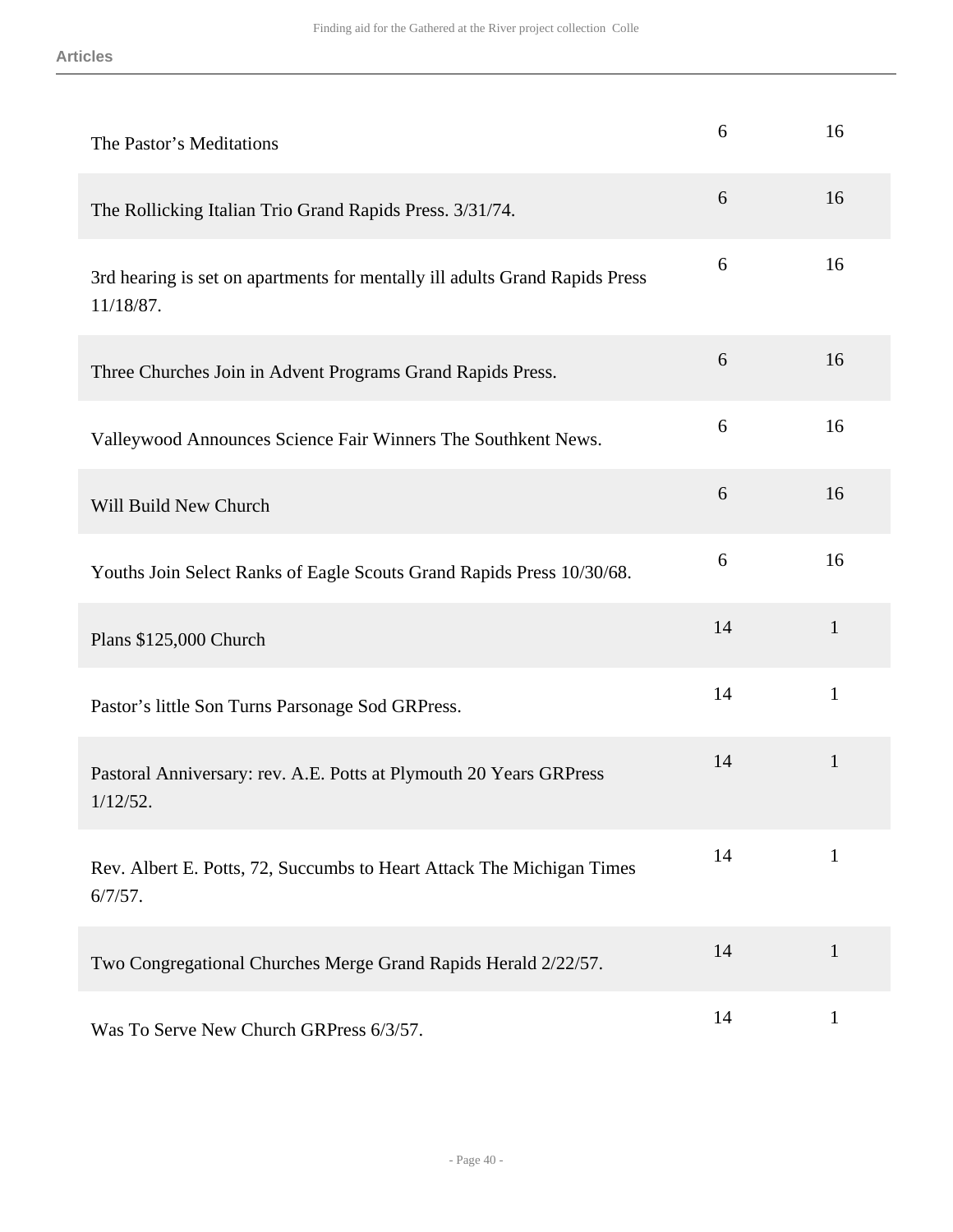| Rev. Potts Dies at 72                                                         | 14 | $\mathbf{1}$   |
|-------------------------------------------------------------------------------|----|----------------|
| City's Newest Parsonage Dedicated                                             | 14 | $\mathbf{1}$   |
| <b>Publishes New Yearbook</b>                                                 | 14 | $\mathbf{1}$   |
| This is Progress                                                              | 14 | $\mathbf{1}$   |
| New Immanual Baptist Unit Buys Plymouth Church GRPress.                       | 14 | $\mathbf{1}$   |
| Plan Program for Fellowship                                                   | 14 | $\mathbf{1}$   |
| Will Leave For Turkey                                                         | 14 | $\overline{4}$ |
| <b>Teachers Leave For Turkey</b>                                              | 14 | $\overline{4}$ |
| Local Woman Elected To Lead UCC Missions GRPress 12/1/73.                     | 14 | $\overline{4}$ |
| Church Women to Stress Ecology during Its World Community Day<br>GRPress.     | 14 | $\overline{4}$ |
| Church News Next Week GRPress 4/30/77.                                        | 14 | $\overline{4}$ |
| Plymouth Church Twenty Years Old This Month The Photo Reporter<br>$4/27/77$ . | 14 | $\overline{4}$ |
| GRPress festival photos. 6/7/86.                                              | 14 | $\overline{4}$ |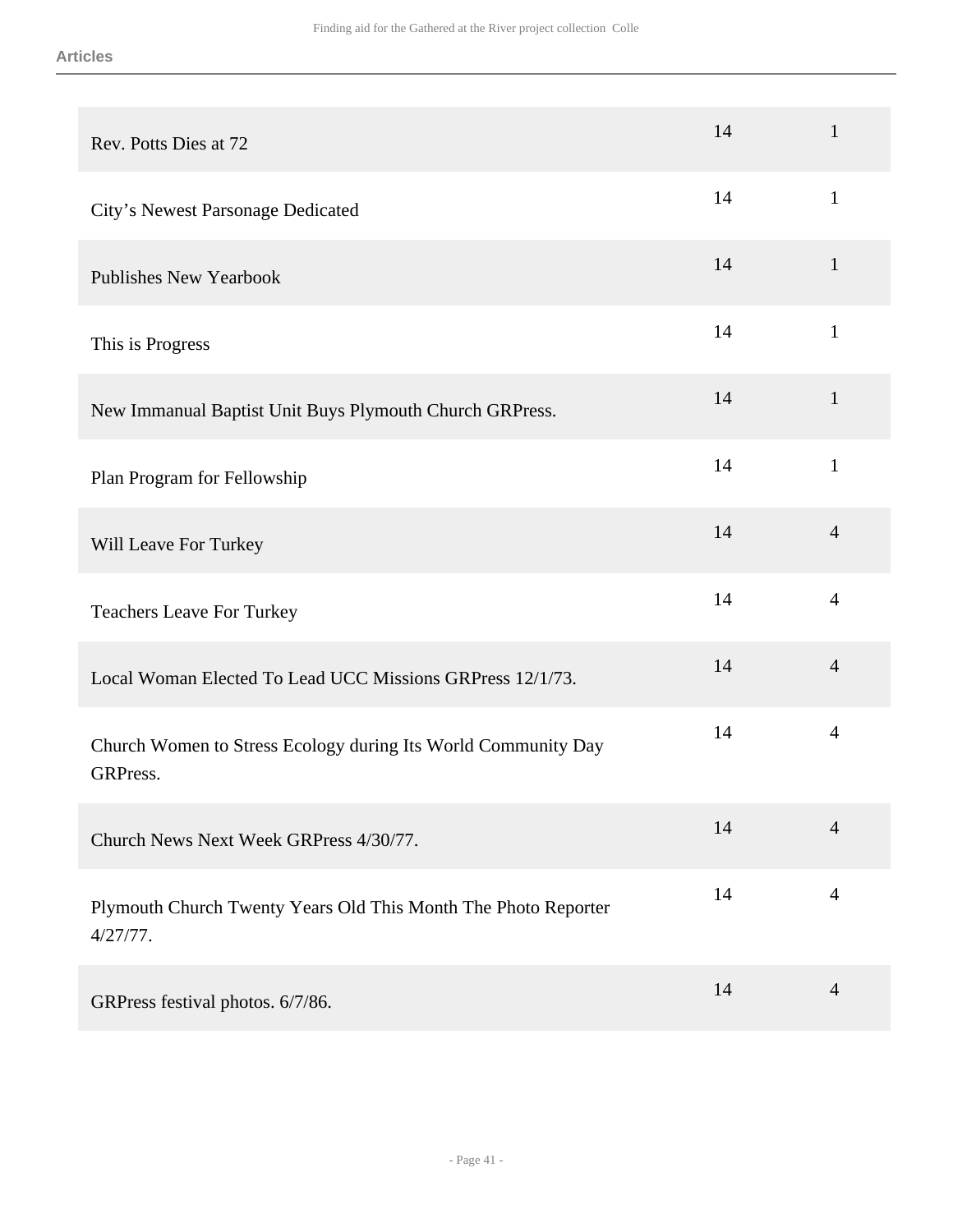| Pilgrim customs liven Plymouth Thanksgiving service The Photo Reporter<br>11/17/76. | 14 | $\overline{4}$ |
|-------------------------------------------------------------------------------------|----|----------------|
| New Congregational Church Plans First Infant Baptism GRPress Feb. 2,<br>1957        | 14 | 5              |
| OK Merging of Churches GRPress Feb. 23, 1957                                        | 14 | 5              |
| Kalamazoo Ave. Church Service Sun. [GRPress] Jan. 31, 1957                          | 14 | 5              |
| Two Congregational Churches Merge GR Herald Feb. 22, 1957                           | 14 | 5              |
| Bowen Congregational Church Announcement SouthKent News Feb. 7,<br>1956             | 14 | 5              |
| Plymouth, Bowen Units to Meet Feb. 20' GRPress Feb. 2, 1957                         | 14 | 5              |
| Units Form New Church" GRPress May 30, 1957                                         | 14 | 5              |
| Was to Serve New Church GRPress June 3, 1957                                        | 14 | 5              |
| Rev. Potts Dies at 72 GR Herald June 4, 1957                                        | 14 | 5              |
| Plymouth Congregational Church Lays Cornerstone SouthKent News July<br>2, 1959      | 14 | 5              |
| Hymn Festival SouthKent News July 16, 1959                                          | 14 | 5              |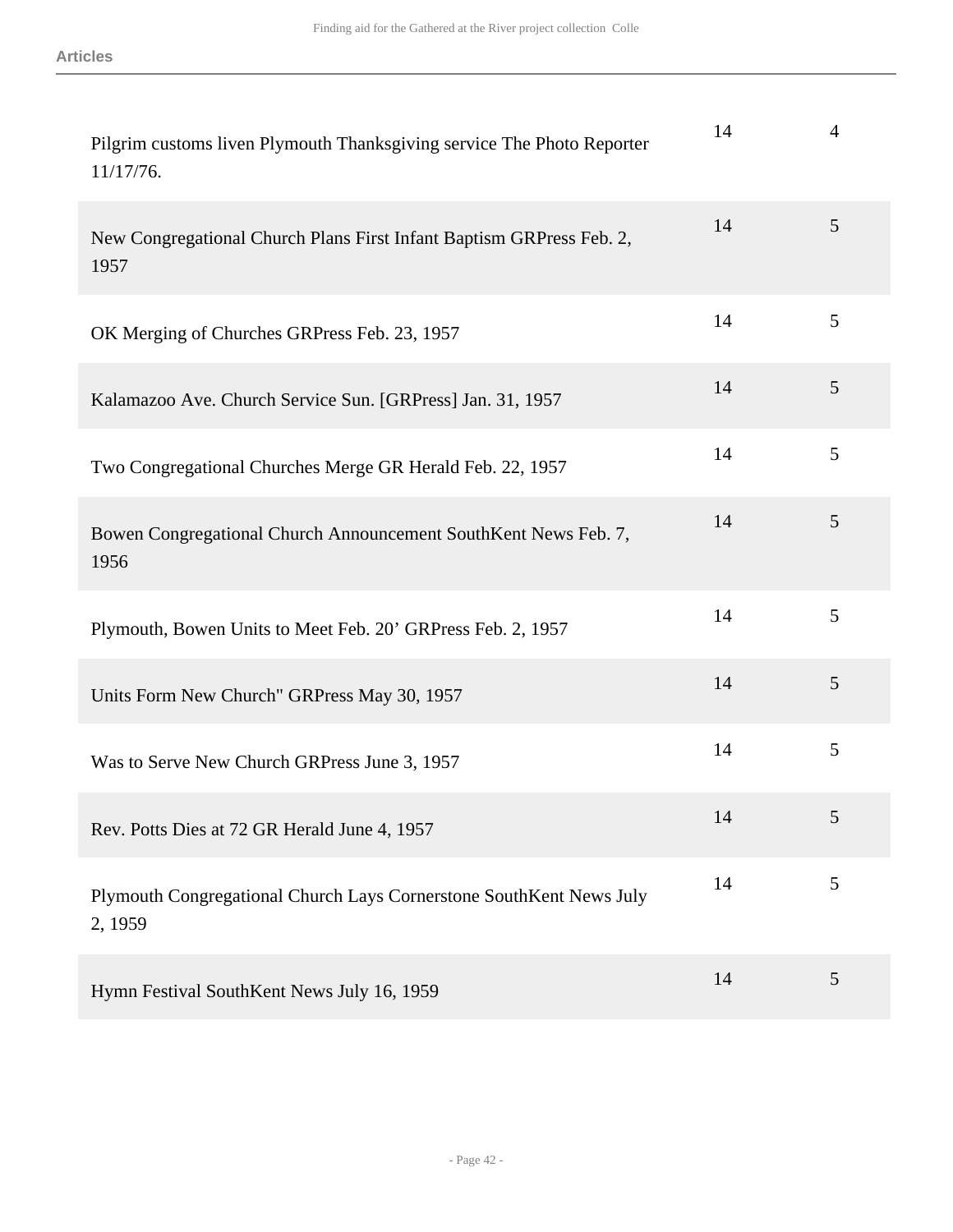| Plymouth Church Dedication is Sun. SouthKent News Oct. 15, 1959                            | 14         | 5             |
|--------------------------------------------------------------------------------------------|------------|---------------|
| Plymouth Church Annual Bazaar to be Nov. 5 GRPress Oct. 28, 1959                           | 14         | 5             |
| Seek New Congregational Church in Paris Township [GRPress Sept. 22,<br>1956]               | 14         | 5             |
| Seek New Church for Paris Township SouthKent News Sept. 20, 1956                           | 14         | 5             |
| Name Committee of Proposed New Congregational Church GRPress Oct.<br>6, 1956               | 14         | 5             |
| New Congregational Church to Organize SouthKent News Nov. 8, 1956                          | 14         | 5             |
| Congregational Church Takes Option on Land on Kalamazoo Ave. South<br>Kent News            | 14         | 5             |
| First Services in Plymouth Congregational Church Sunday South Kent<br>News June 18, 1959   | 14         | 5             |
| First Service to Be Held In New Plymouth Church GRPress June 20, 1959                      | 14         | 5             |
| <b>General</b>                                                                             |            |               |
|                                                                                            | <b>Box</b> | <b>Folder</b> |
| "50th Anniversary of Plymouth Church. Feb. 7+11 – 1943. Names and<br>Addresses." Notebook. | 6          | 18            |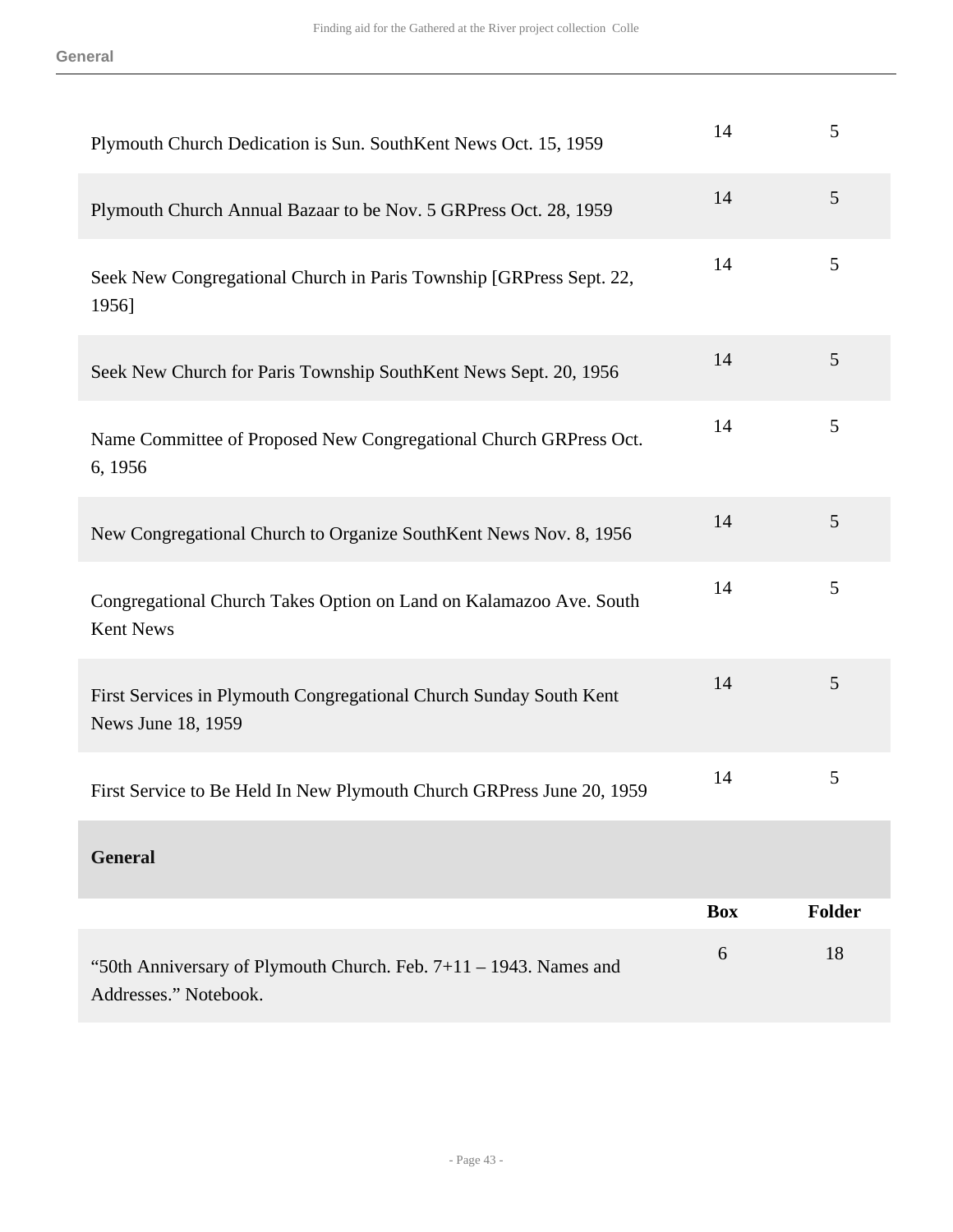| "Kindergarten attendance. July 5,1959-June 20, 1960. First yr. in Church".<br>Attendance notebook.                            | 6 | 19 |
|-------------------------------------------------------------------------------------------------------------------------------|---|----|
| "Blue Book of Activities." 1960-61.                                                                                           | 6 | 20 |
| "Blue Book of Activities." 1962-63.                                                                                           | 6 | 21 |
| Pictorial Directory. 1964.                                                                                                    | 6 | 22 |
| Pictorial Directory. 1977.                                                                                                    | 6 | 23 |
| Pictorial Directory. 1983.                                                                                                    | 6 | 24 |
| 21st Annual Meeting Reports. 1977.                                                                                            | 6 | 25 |
| 25th Annual Meeting Reports. 1981.                                                                                            | 6 | 26 |
| 33rd Annual Meeting Reports. 1984.                                                                                            | 6 | 27 |
| "Fund Raising Campaign Workers"                                                                                               | 6 | 28 |
| "Ideas from the Council Retreat. April 9, 1986"                                                                               | 6 | 29 |
| "Minutes of the Committee Planning the Twentieth Anniversary and<br>Mortgage Burning Ceremony to be May 1, 1977 at 2:30 P.M." | 6 | 30 |
| "Missions Board, 10/13/70"                                                                                                    | 6 | 31 |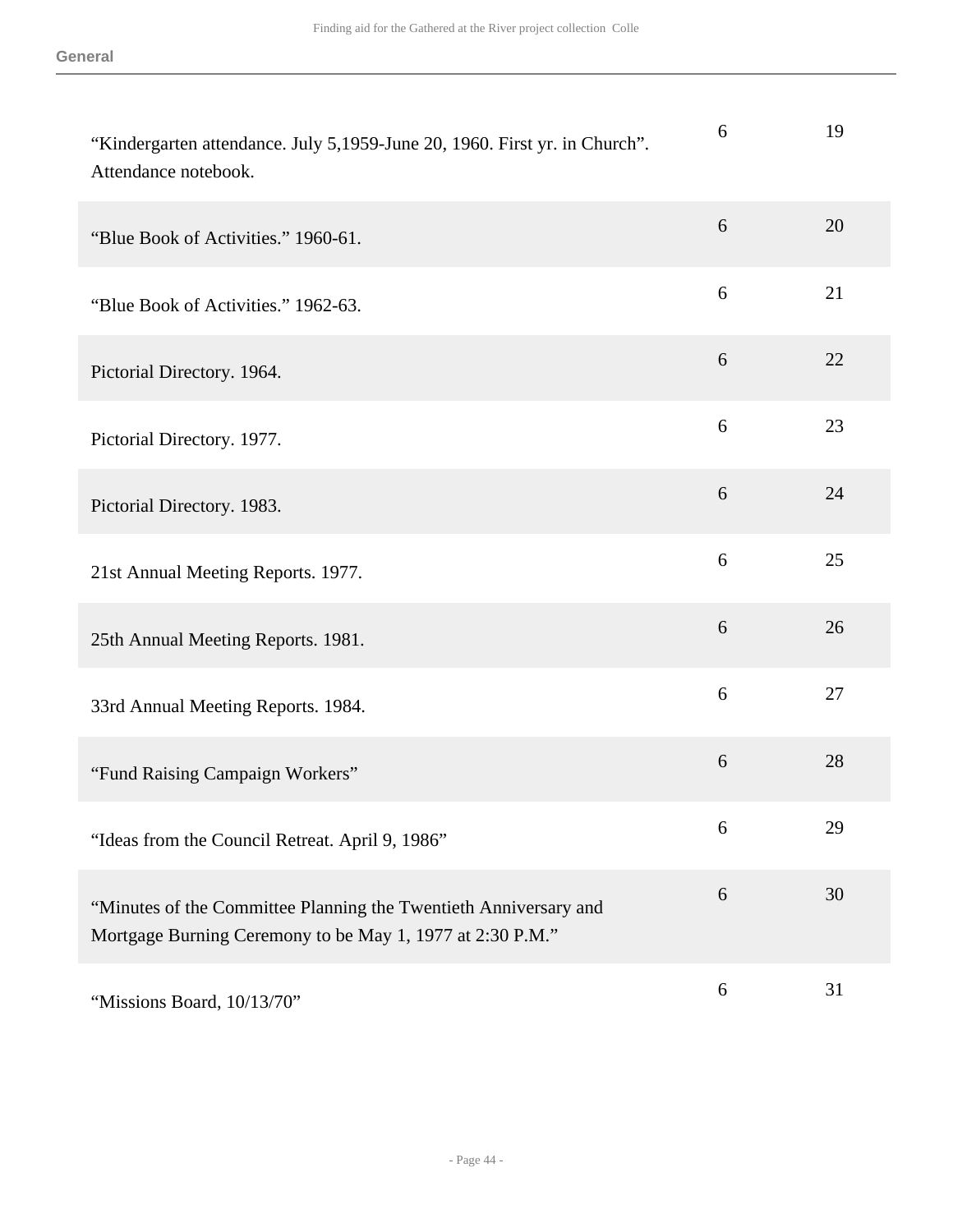| "New Initiatives in Church/ Camp Development"                                                  | 6              | 32             |
|------------------------------------------------------------------------------------------------|----------------|----------------|
| "Plymouth Church Building Fund and Current Expense Campaign."                                  | 6              | 33             |
| Reports of the 1st Pilgrim Circle Church of the New Kalamazoo Church.<br>$9/26/57 - 6/21/61$ . | 6              | 34             |
| "Redbook Reports". 1962. "Annual Meeting January 1963".                                        | $\tau$         | $\mathbf{1}$   |
| "Step Up To Gratitude". Gift giving chart.                                                     | $\tau$         | $\overline{2}$ |
| "Suggested Discussion Topics for Minister's Meetings".                                         | $\overline{7}$ | 3              |
| "TAMB Committee". Minutes. 6/23/77.                                                            | $\overline{7}$ | $\overline{4}$ |
| Correspondence                                                                                 |                |                |
|                                                                                                | <b>Box</b>     | <b>Folder</b>  |
| Building Finance Committee to Parish. 2/19/86.                                                 | $\overline{7}$ | 5              |
| Building Finance Moderator (Bill Colyer) to Parish. 11/11/87.                                  | 7              | 6              |
| Board of Outreach (Ellen McCarthy) to Parish.                                                  | $\overline{7}$ | $\overline{7}$ |
| Committee of Christian Education to Parish. 11/1/58.                                           | $\tau$         | $8\,$          |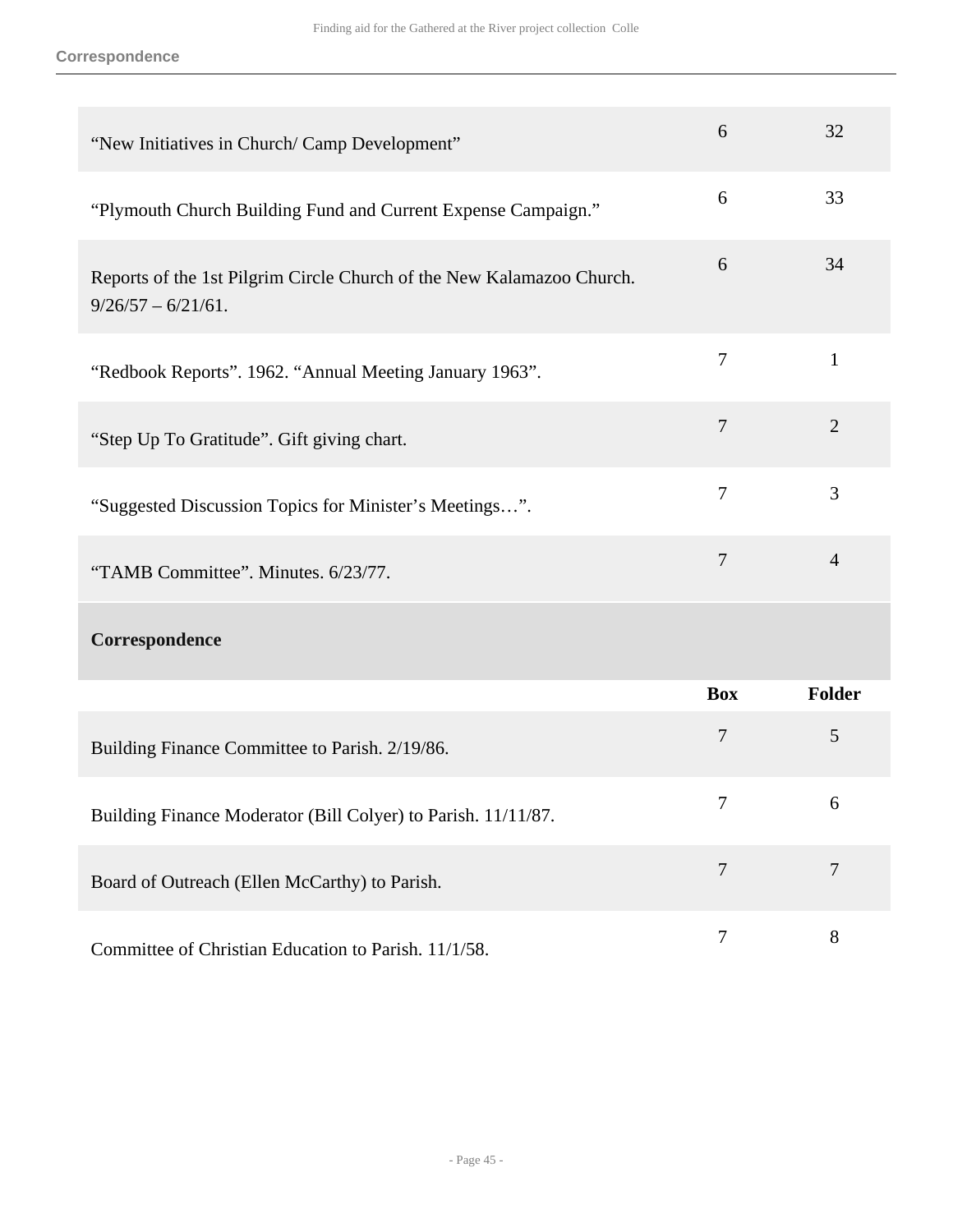| Parish to Mr. and Mrs. Cook (3 postcards). 1/17/55; 4/11/56; 11/20/06;<br>$2/8/56$ ; $9/6/55$ . |   | 9  |
|-------------------------------------------------------------------------------------------------|---|----|
| Johnson, Arnold to Parish. [1970.]                                                              | 7 | 10 |
| Johnson, Arnold to Parish. 10/19/70.                                                            | 7 | 11 |
| Moderator (Jerry Oatman) to Parish. 12/14/70.                                                   | 7 | 12 |
| The Pulpit Committee to Parish. 6/5/78.                                                         | 7 | 13 |
| The Pulpit Committee to Parish. 6/11/71.                                                        | 7 | 14 |

## **Ephemera**

|                                                                                                          | <b>Box</b> | <b>Folder</b> |
|----------------------------------------------------------------------------------------------------------|------------|---------------|
| Brochures: "Our Church at Work", "This is Plymouth", Operation Elbow-<br>Room", "1981 Goal Budget". (4)  | 7          | 15            |
| Calendar, 4/22/56.                                                                                       | 7          | 16            |
| Cards: "Ordination of Rev. Albert H. Stoneman" 6/26/00; "Deal Squarley"<br>by Albert Stoneman, 1909. (2) | 7          | 17            |
| "Christmas Decorations" 12/3/28.                                                                         | 7          | 18            |
| "Declaration of Intention" [pledge card]                                                                 | 7          | 19            |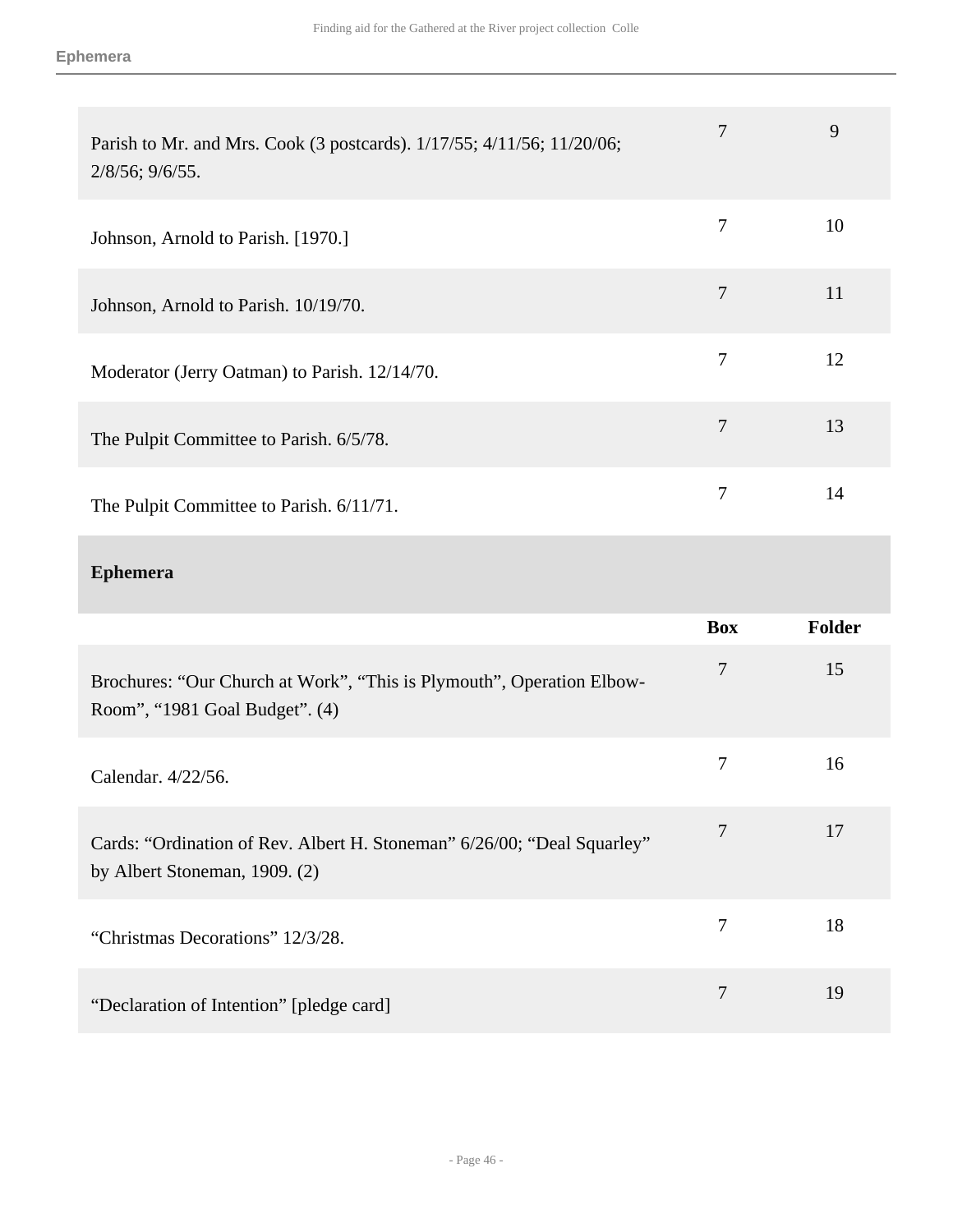| Dedication Invitation. 10/18/59.                                                                                                                                                                                                                                                                                                                                                                              | 7              | 20             |
|---------------------------------------------------------------------------------------------------------------------------------------------------------------------------------------------------------------------------------------------------------------------------------------------------------------------------------------------------------------------------------------------------------------|----------------|----------------|
| Greeting Card from James W. Hailwood.                                                                                                                                                                                                                                                                                                                                                                         | $\overline{7}$ | 21             |
| Manuals [possibly 1900-1903]; 1913 (2)                                                                                                                                                                                                                                                                                                                                                                        | $\overline{7}$ | 22             |
| Commemorative Napkins: "18931943"; 19331953" (2).                                                                                                                                                                                                                                                                                                                                                             | $\tau$         | 23             |
| "Plymouth Parish News". 2/15/56. (mailing)                                                                                                                                                                                                                                                                                                                                                                    | 7              | 24             |
|                                                                                                                                                                                                                                                                                                                                                                                                               |                | <b>Box</b>     |
| "Plymouth Post": 7/28/71; 4/24/77; 10/4/67; 4/6/77; 9/59. (5)                                                                                                                                                                                                                                                                                                                                                 |                | $\overline{7}$ |
|                                                                                                                                                                                                                                                                                                                                                                                                               | <b>Box</b>     | Folder         |
|                                                                                                                                                                                                                                                                                                                                                                                                               |                |                |
| Programs: 4/22/?; 4/8/?; Choir 1903; "Fifteenth Anniversary" 10/20/07;<br>"Twentieth Anniversary" 10/13/12; 1/24/26; "Installation Service"4/5/27;<br>5/23/48 + article "Church Members Fete Miss Farnham"; 4/25/33;<br>10/26/89; "Mortgage Burning Ceremony" (3) 5/1/77;2/5/56; 5/1/77; "The<br>Installation of Arnold Dahlquist Johnson" 6/7/64; 4/6/58; 8/28/55; 8/14/55;<br>9/8/57; 5/26/57 12/9/56. (20) | 7              | 25             |
| "Welcome to Our Church" booklets (2)                                                                                                                                                                                                                                                                                                                                                                          | 7              | 26             |
| Year Books of the Women's Fellowship of Plymouth Church: 1957-58;<br>$1961-62(2)$                                                                                                                                                                                                                                                                                                                             | 7              | 27             |
|                                                                                                                                                                                                                                                                                                                                                                                                               |                | <b>Box</b>     |
| Guests, May God Bless All Who Enter Here.                                                                                                                                                                                                                                                                                                                                                                     |                | 12?            |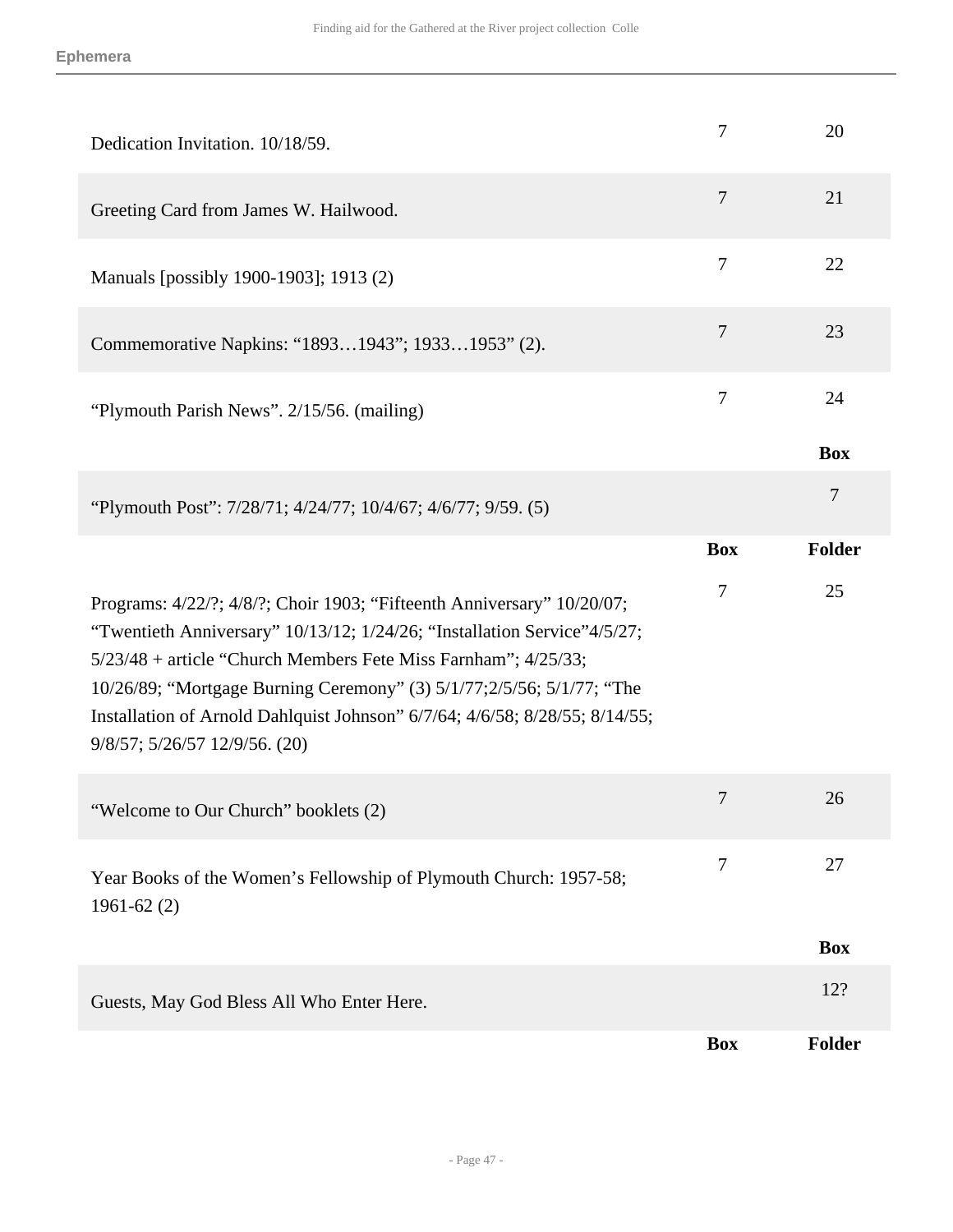| 1964 negatives                   | 13 | $\mathfrak{Z}$ |
|----------------------------------|----|----------------|
| 1967 pictures                    | 13 | $\overline{4}$ |
| 1968 vacation school             | 13 | 5              |
| 1985-86 Christmas parties        | 13 | $6\,$          |
| 1978 Fye's party                 | 13 | $\overline{7}$ |
| 1988 Groundbreaking for addition | 13 | $8\,$          |
| 1985 Christmas program           | 13 | 9              |
| Nov. 1982 Stewardship days       | 13 | 10             |
| 1980 vacation school             | 13 | 11             |
| Aug. 1980 Summer picnic          | 13 | 12             |
| 1976 Thanksgiving                | 13 | 13             |
| 1970 Thanksgiving service        | 13 | 14             |
| 1979 vacation school             | 13 | 15             |
| 1967 vacation school             | 13 | 16             |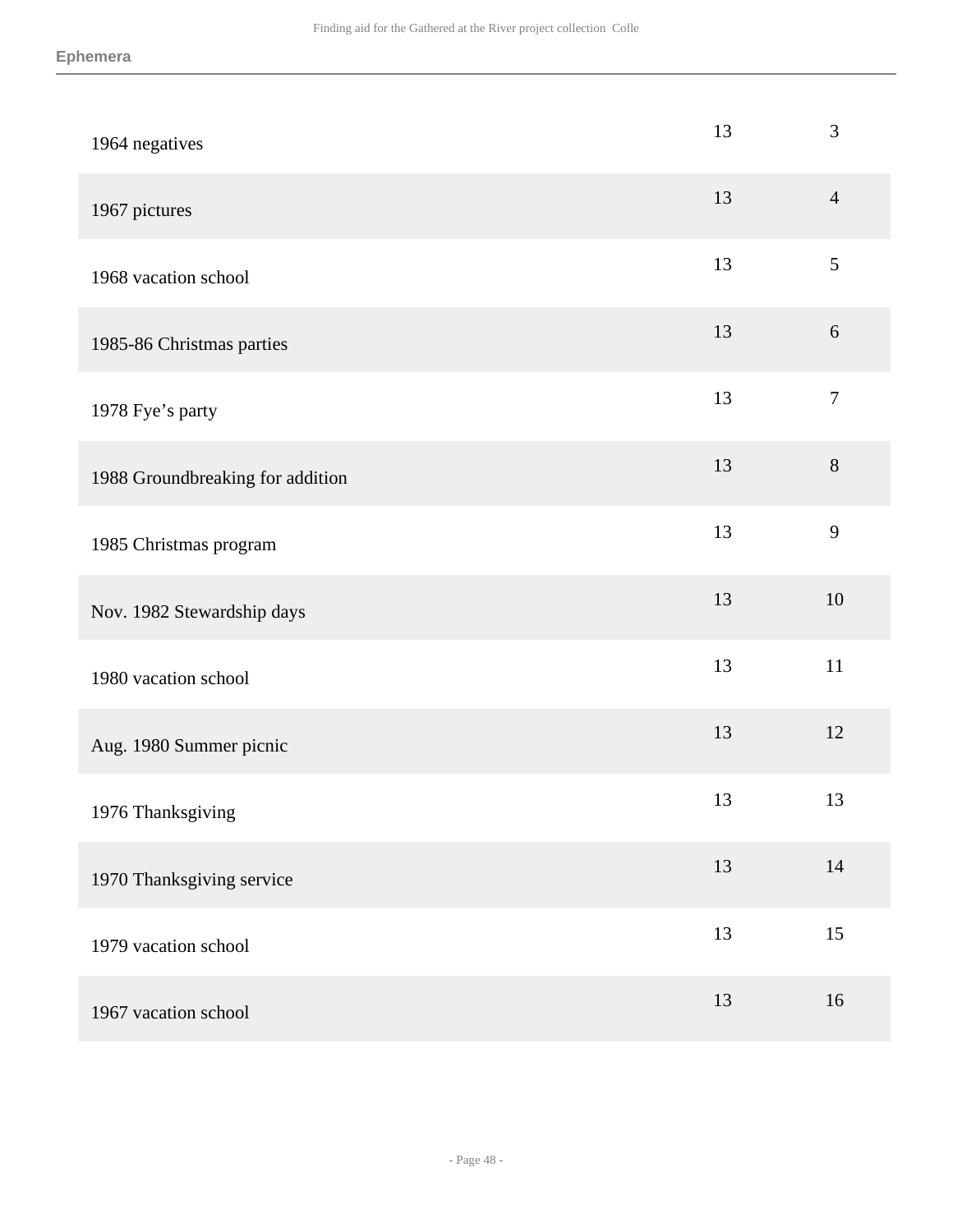| 1986 women's retreat @ Camp Brook Cherith             | 13               | 17            |
|-------------------------------------------------------|------------------|---------------|
| Christmas workshop and program                        | 13               | 18            |
| Jan. 1971 Arnold and Margie Johnson 25th anniversary. | 13               | 19            |
| 1967 Confirmation class                               | 13               | 20            |
| 1964 Rev.s                                            | 13               | 21            |
| Confirmation [1967?]                                  | 13               | 22            |
| 1962 Confirmation class                               | 13               | 23            |
| general (9)                                           | 13               | 24            |
| "Breakthrough Target Ahead UCC"                       | 13               | 25            |
| unidentified.                                         | 13               | 26            |
| Photos on cardboard backing                           | 14               | 1.5           |
| <b>Remembrance Reformed (Rockford)</b>                |                  |               |
|                                                       | <b>Box</b>       | <b>Folder</b> |
| Pictorial Directory. 1990.                            | $\boldsymbol{7}$ | 28            |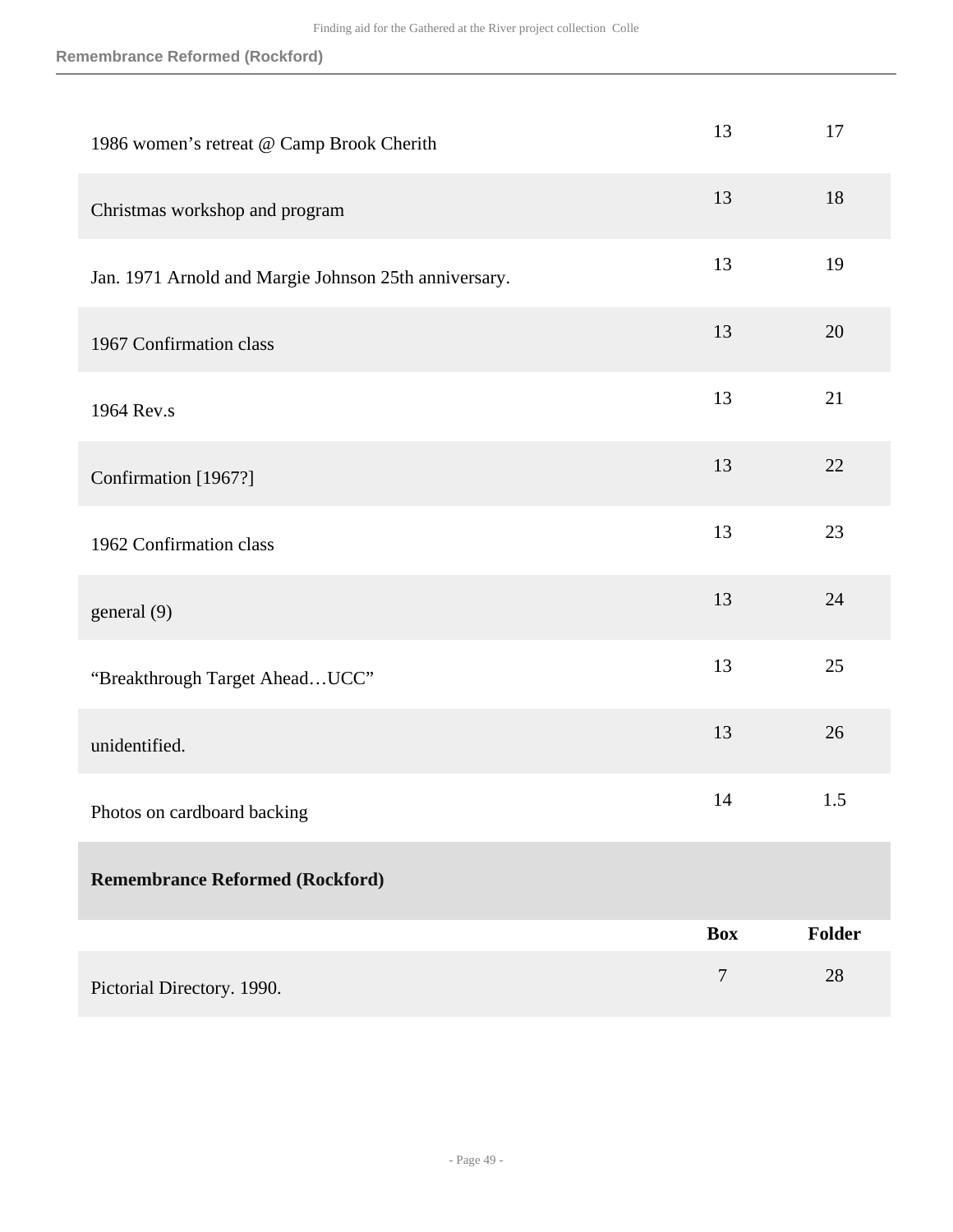#### **Rockford Baptist**

| <b>Rockford Baptist</b>                                                                                       |                  |        |
|---------------------------------------------------------------------------------------------------------------|------------------|--------|
|                                                                                                               | <b>Box</b>       | Folder |
| "125 Years of God's Faithfulness: 1857-1982"                                                                  | $\tau$           | 29     |
| <b>Rockford Reformed</b>                                                                                      |                  |        |
|                                                                                                               | <b>Box</b>       | Folder |
| "Celebrating 30 Years: 1958-1988". Pictorial                                                                  | $\tau$           | 30     |
| <b>Saint John Chrysostom Russian Orthodox</b>                                                                 |                  |        |
|                                                                                                               | <b>Box</b>       | Folder |
| Grand Rapids Area Council for the Humanities questionnaire. June 1990.                                        | $\boldsymbol{7}$ | 31     |
| <b>Saint John's United Church of Christ</b>                                                                   |                  |        |
|                                                                                                               | <b>Box</b>       | Folder |
| Initial Questionnaire and Registration Form for GR Area Council for the<br>Humanities Church History Project. | 7                | 32     |
| Grand Rapids Area Council for the Humanities questionnaire. June 1990.                                        | $\tau$           | 33     |
| <b>Saint Mark's Episcopal</b>                                                                                 |                  |        |
|                                                                                                               | <b>Box</b>       | Folder |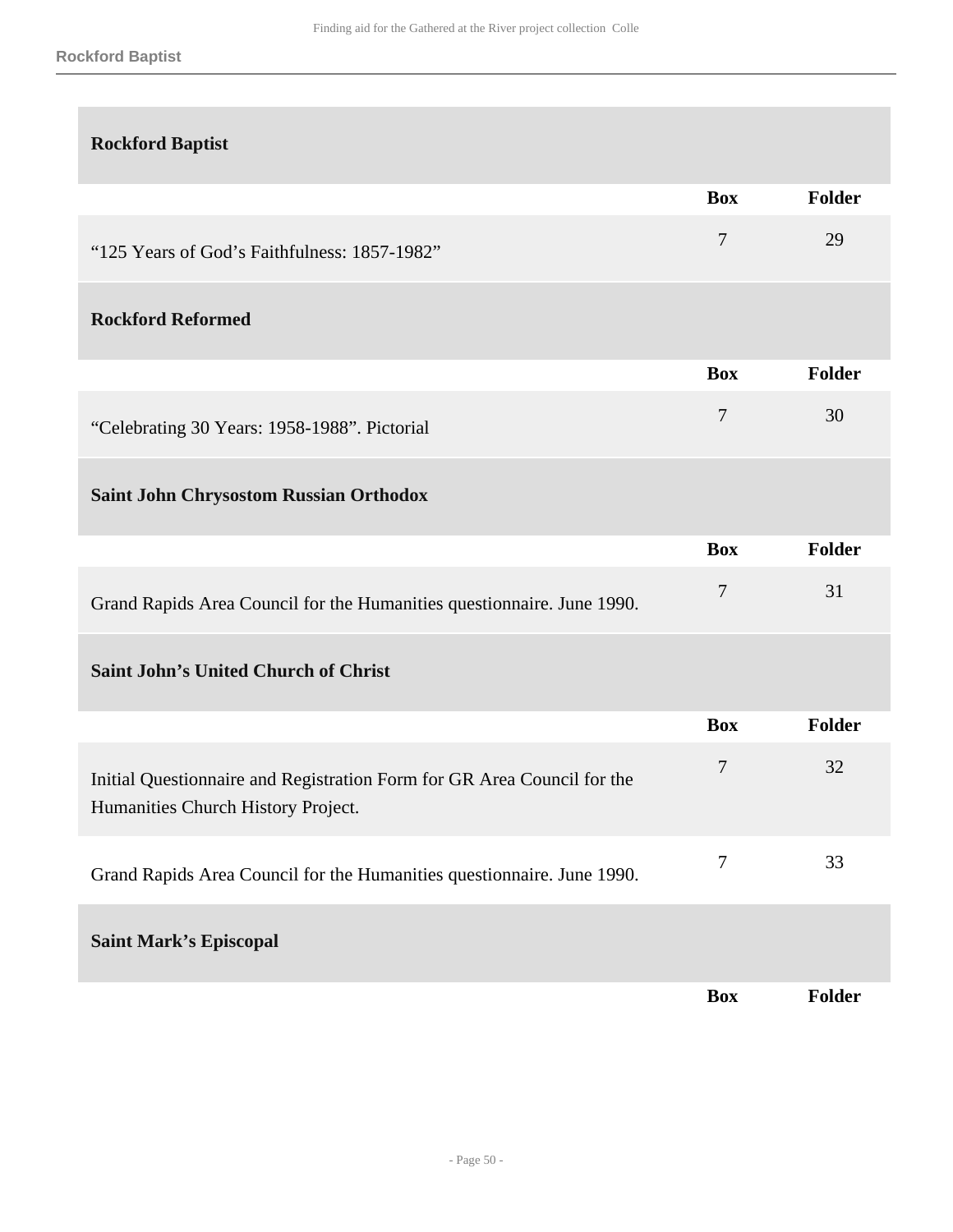| Grand Rapids Area Council for the Humanities questionnaire. June 1990.                               | 7          | 34            |
|------------------------------------------------------------------------------------------------------|------------|---------------|
| <b>Saint Mary's Miriam (Belding)</b>                                                                 |            |               |
|                                                                                                      |            | <b>Box</b>    |
| Centennial Book, 1871-1971                                                                           |            | 12            |
| <b>Saint Paul the Apostle Catholic</b>                                                               |            |               |
|                                                                                                      | <b>Box</b> | <b>Folder</b> |
| Pictorial Directory. "Saint Paul the Apostle Church, 1983"                                           | 7          | 35            |
|                                                                                                      |            | <b>Box</b>    |
| Saint Paul the Apostle Catholic Church Pictorial Directory.                                          |            | 12            |
| <b>Saint Paul's Episcopal</b>                                                                        |            |               |
|                                                                                                      | <b>Box</b> | <b>Folder</b> |
| "History of St. Paul's Episcopal Church". By Queen Kurkjian Goolian<br>(Church historian) June 1964. | $\tau$     | 36            |
|                                                                                                      |            | <b>Box</b>    |
| St. Paul's Episcopal Church Dowagiac, Michigan : History and Genealogy, 1915-1990.                   |            | 12            |
| <b>Saint Stephen's</b>                                                                               |            |               |
|                                                                                                      | <b>Box</b> | <b>Folder</b> |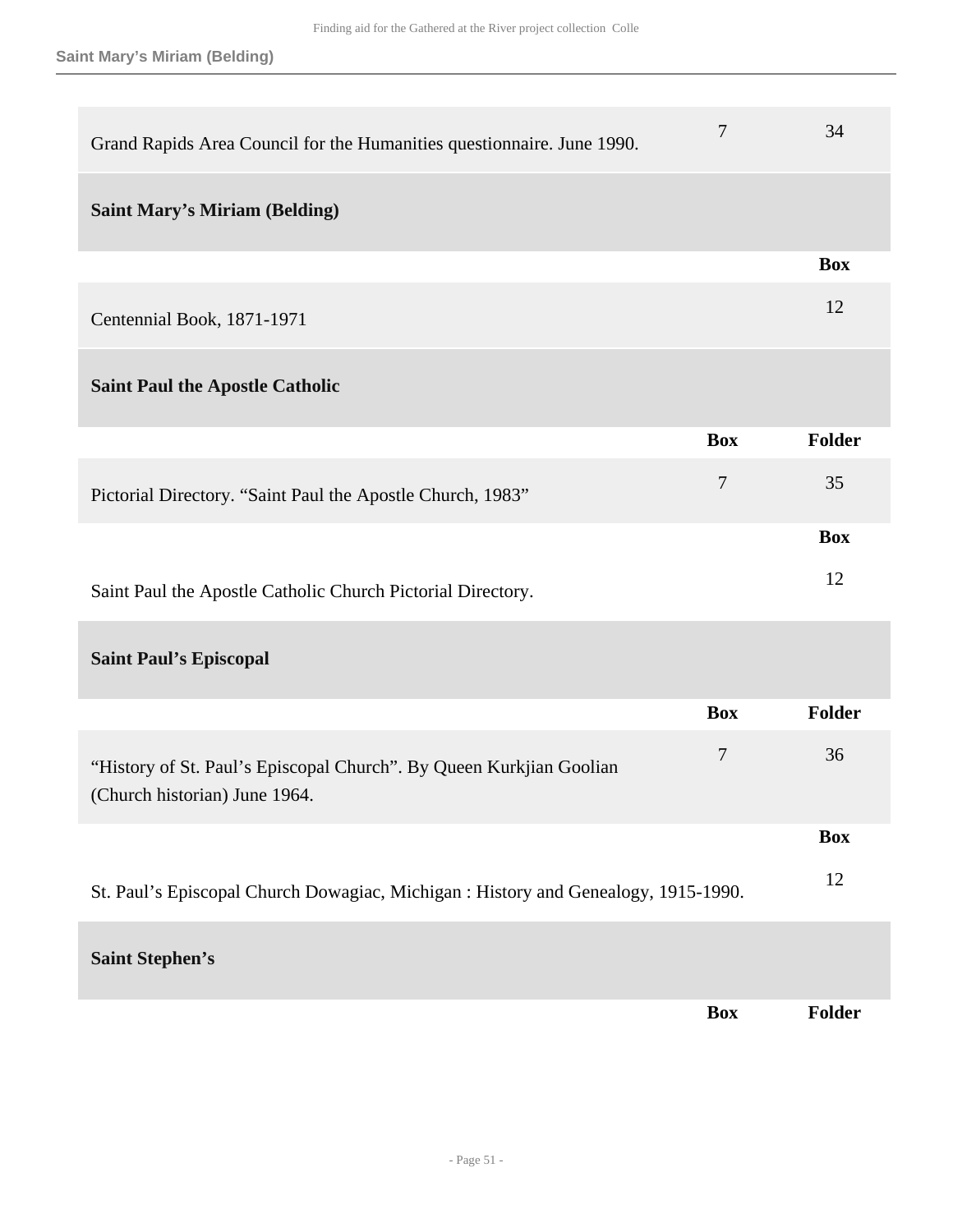| Grand Rapids Area Council for the Humanities questionnaire. June 1990.                   | 7                | 37             |
|------------------------------------------------------------------------------------------|------------------|----------------|
| <b>Histories</b>                                                                         |                  |                |
|                                                                                          | <b>Box</b>       | Folder         |
| "St. Stephen's Parish Celebrates 50 Years Forward in Faith, 1924-1974".<br>Booklet.      | $\tau$           | 38             |
| Pictorial Directory. 1987.                                                               | $\overline{7}$   | 39             |
| <b>Publications</b>                                                                      |                  |                |
|                                                                                          | <b>Box</b>       | <b>Folder</b>  |
| Brochures and Bulletins: Religious Education brochure 1990-91; Bulletin<br>10/13/74. (2) | $\boldsymbol{7}$ | 40             |
| <b>Second Congregational</b>                                                             |                  |                |
|                                                                                          | <b>Box</b>       | <b>Folder</b>  |
| Grand Rapids Area Council for the Humanities questionnaire. June 1990.                   | $8\phantom{1}$   | $\mathbf{1}$   |
| <b>Histories</b>                                                                         |                  |                |
|                                                                                          | <b>Box</b>       | Folder         |
| "And How It Grew"                                                                        | 8                | $\overline{2}$ |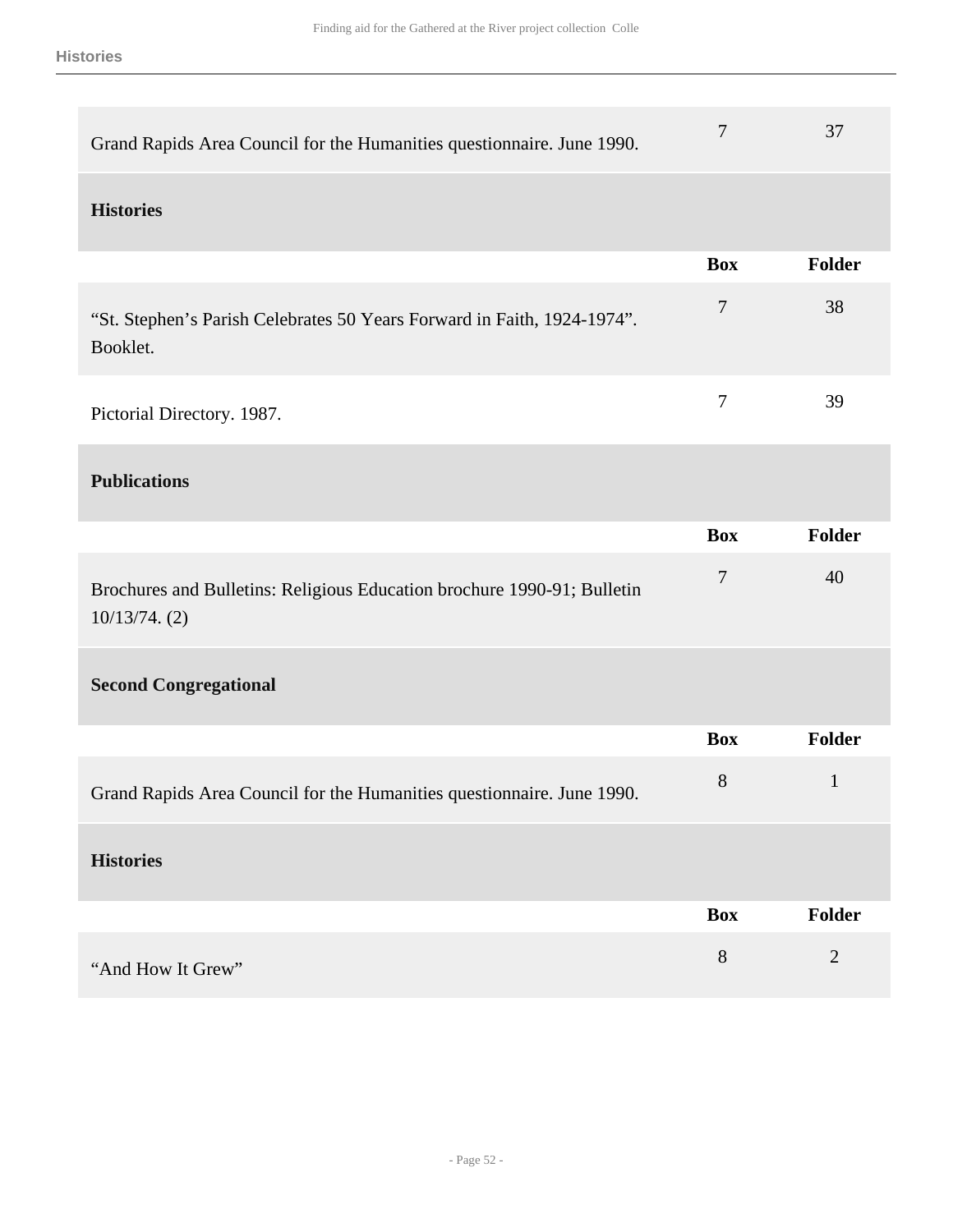| "Our First 120 Years, 1869-1989"                                                                                                                | 8          | 3              |
|-------------------------------------------------------------------------------------------------------------------------------------------------|------------|----------------|
| "75 Years of Christian Achievement, 1869-1944"                                                                                                  | 8          | $\overline{4}$ |
| Pictorial Directory.                                                                                                                            | 8          | 5              |
| "120th Anniversary, 1869-1989". Pictorial Directory.                                                                                            | 8          | 6              |
| "100th Anniversary, 1869-1969".                                                                                                                 | 8          | 7              |
| "121st Annual Report, 1990".                                                                                                                    | 8          | 8              |
| <b>Articles</b>                                                                                                                                 |            |                |
|                                                                                                                                                 | <b>Box</b> | <b>Folder</b>  |
| "Pastor Greets Congregation Easter Morn With Plans for \$250,000<br>Colonial Church". GRPress 1928.                                             | 8          | 9              |
| <b>Publications</b>                                                                                                                             |            |                |
|                                                                                                                                                 | <b>Box</b> | Folder         |
| Brochures: "Services of Dedication" 4/26-28, 30/50; "United Church of<br>Christ" statement of beliefs; "ACCESS the church link between those in | 8          | 10             |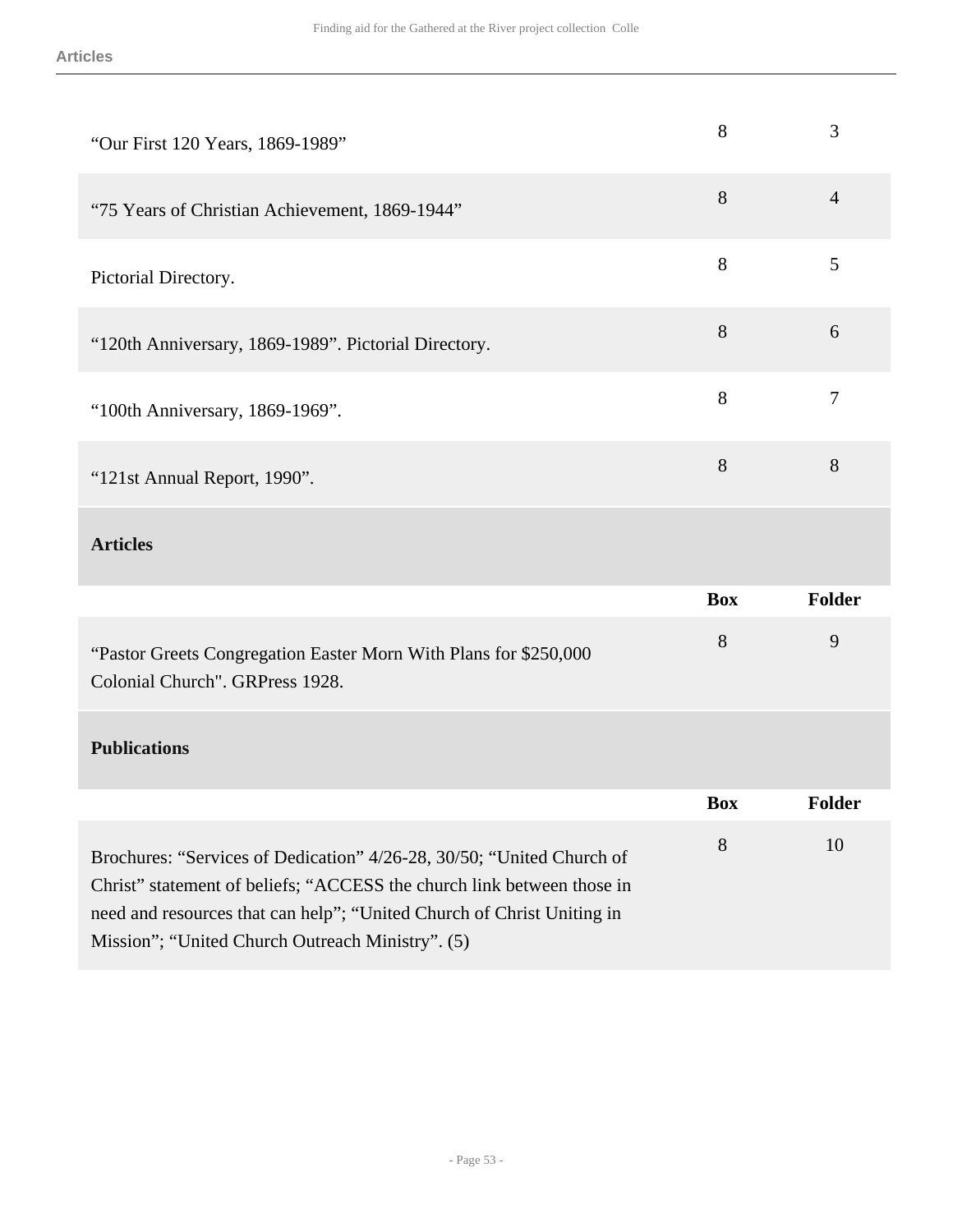| Bulletins: "Seconds Advance" 11/18/48; "The Bulletin" 6/19/10, 3/19/11. |  |
|-------------------------------------------------------------------------|--|
| (3)                                                                     |  |

## **Correspondence**

|                                                                                                | <b>Box</b> | Folder        |
|------------------------------------------------------------------------------------------------|------------|---------------|
| Invitation from Berta Dykhuis to Church History Project Committee.                             | 8          | 12            |
| Card with image of the "present church at 525 Cheshire Dr. NE.                                 | 13         | 27            |
|                                                                                                |            | <b>Box</b>    |
| Pictorial Directory. [No date].                                                                |            | 12            |
| <b>Seventh Reformed</b>                                                                        |            |               |
|                                                                                                | <b>Box</b> | Folder        |
| "Seventh Reformed Church of America". Calvin College paper by Dennis<br>Bly. 5/20/87. 1999.104 | $8\,$      | 13            |
| "The Ninety-sixth Annual Report and Directory" 1987.                                           | $8\,$      | 14            |
|                                                                                                |            | <b>Box</b>    |
| Seventh Reformed Church, 1890-1990                                                             |            | 12            |
| <b>Seymour Christian Reformed</b>                                                              |            |               |
|                                                                                                | <b>Box</b> | <b>Folder</b> |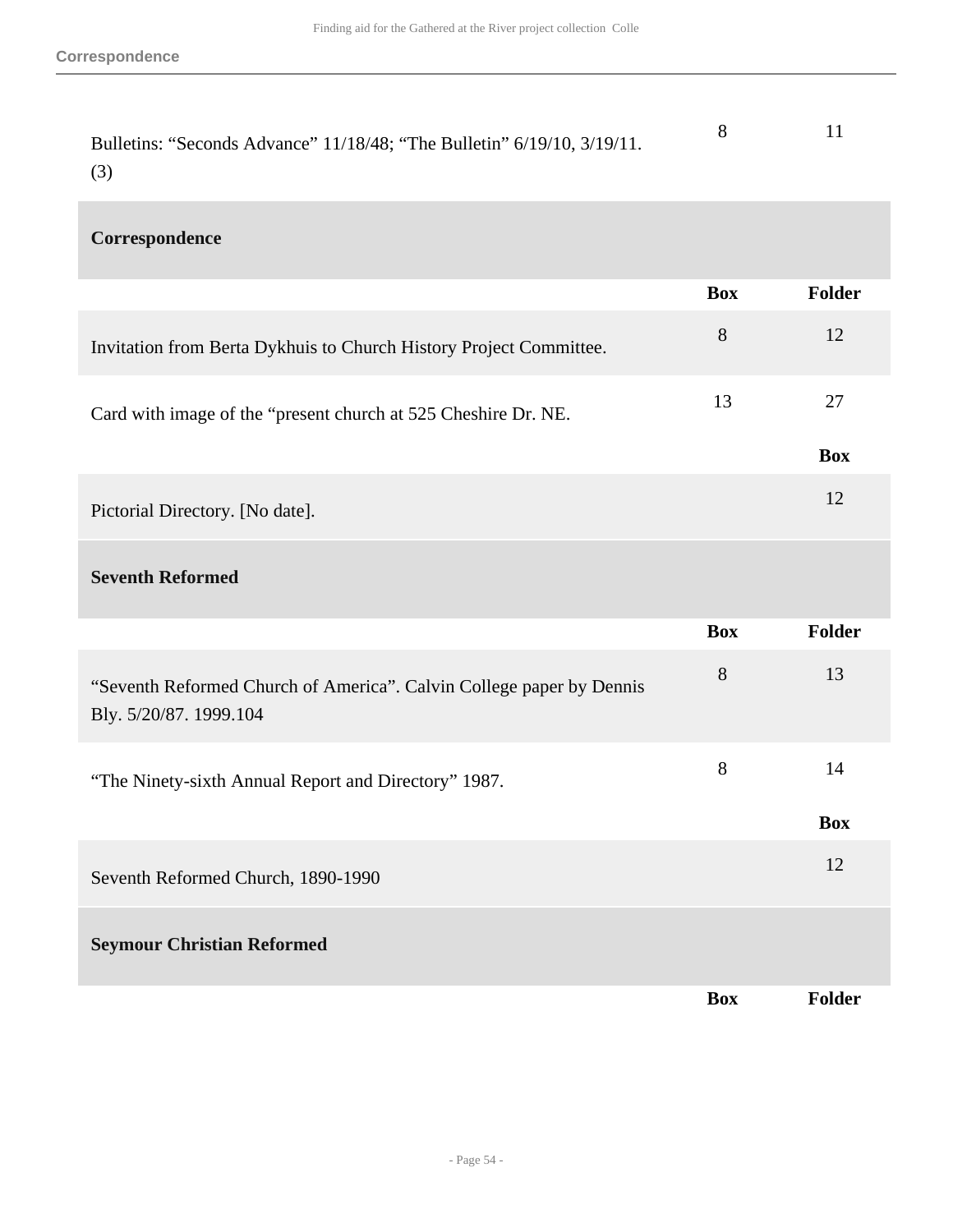| Grand Rapids Area Council for the Humanities questionnaire. June 1990. | 8          | 15     |
|------------------------------------------------------------------------|------------|--------|
| <b>Histories</b>                                                       |            |        |
|                                                                        | <b>Box</b> | Folder |
| "Seymour Christian Reformed Church, 1939-1989"                         | $8\,$      | 16     |
| Directory. 1990.                                                       | $8\,$      | 17     |
| <b>Shelby Wesleyan</b>                                                 |            |        |
|                                                                        | <b>Box</b> | Folder |
| "Seventy-fifth Anniversary: Shelby Wesleyan Church".                   | $8\,$      | 18     |
| <b>Smith Memorial</b>                                                  |            |        |
|                                                                        | <b>Box</b> | Folder |
| "Seventy-Five Years with Smith Memorial Church"                        | $8\,$      | 19     |
| <b>Southeast Protestant Reformed</b>                                   |            |        |
|                                                                        | <b>Box</b> | Folder |
| Pictorial Directory. 1991.                                             | $8\,$      | 20     |
| <b>Sunset Park Church of God</b>                                       |            |        |
|                                                                        | <b>Box</b> | Folder |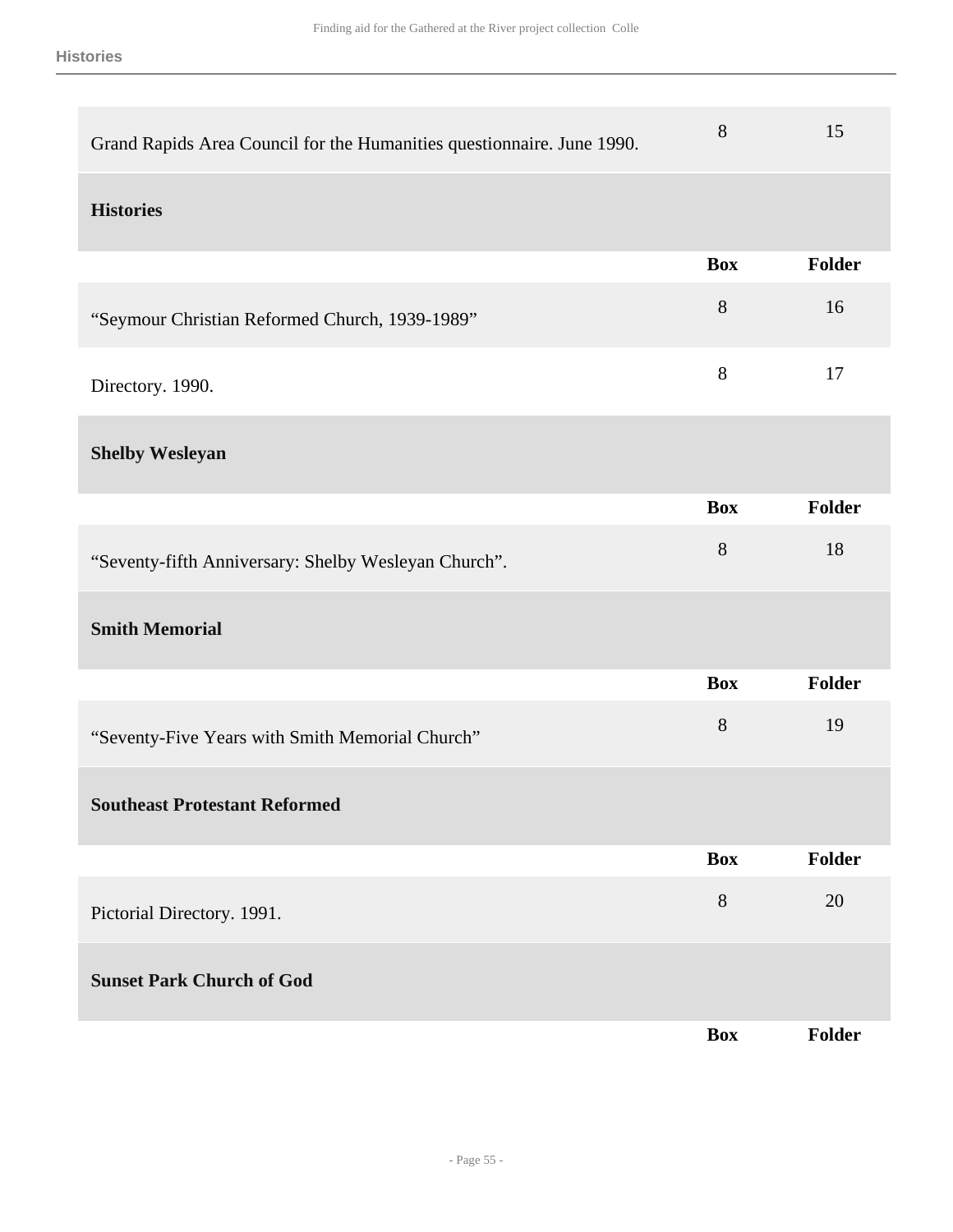| Grand Rapids Area Council for the Humanities questionnaire. June 1990. | 8          | 21     |
|------------------------------------------------------------------------|------------|--------|
| <b>Histories</b>                                                       |            |        |
|                                                                        | <b>Box</b> | Folder |
| "All To the Glory of God"                                              | 8          | 22     |
| <b>Articles</b>                                                        |            |        |
|                                                                        | <b>Box</b> | Folder |
| "Faith healing sect had large following in early Van Buren" GRPress.   | 8          | 23     |
| <b>Sunshine Ministries Christian Reformed</b>                          |            |        |
|                                                                        |            |        |
|                                                                        | <b>Box</b> | Folder |
| Grand Rapids Area Council for the Humanities questionnaire. June 1990. | 8          | 24     |
| <b>Histories</b>                                                       |            |        |
|                                                                        | <b>Box</b> | Folder |
| "The Ancestral Journey of Sunshine C.R.C."                             | 8          | 25     |
| Membership Statistics. 1971-1990.                                      | 8          | 26     |
| <b>Third Reformed</b>                                                  |            |        |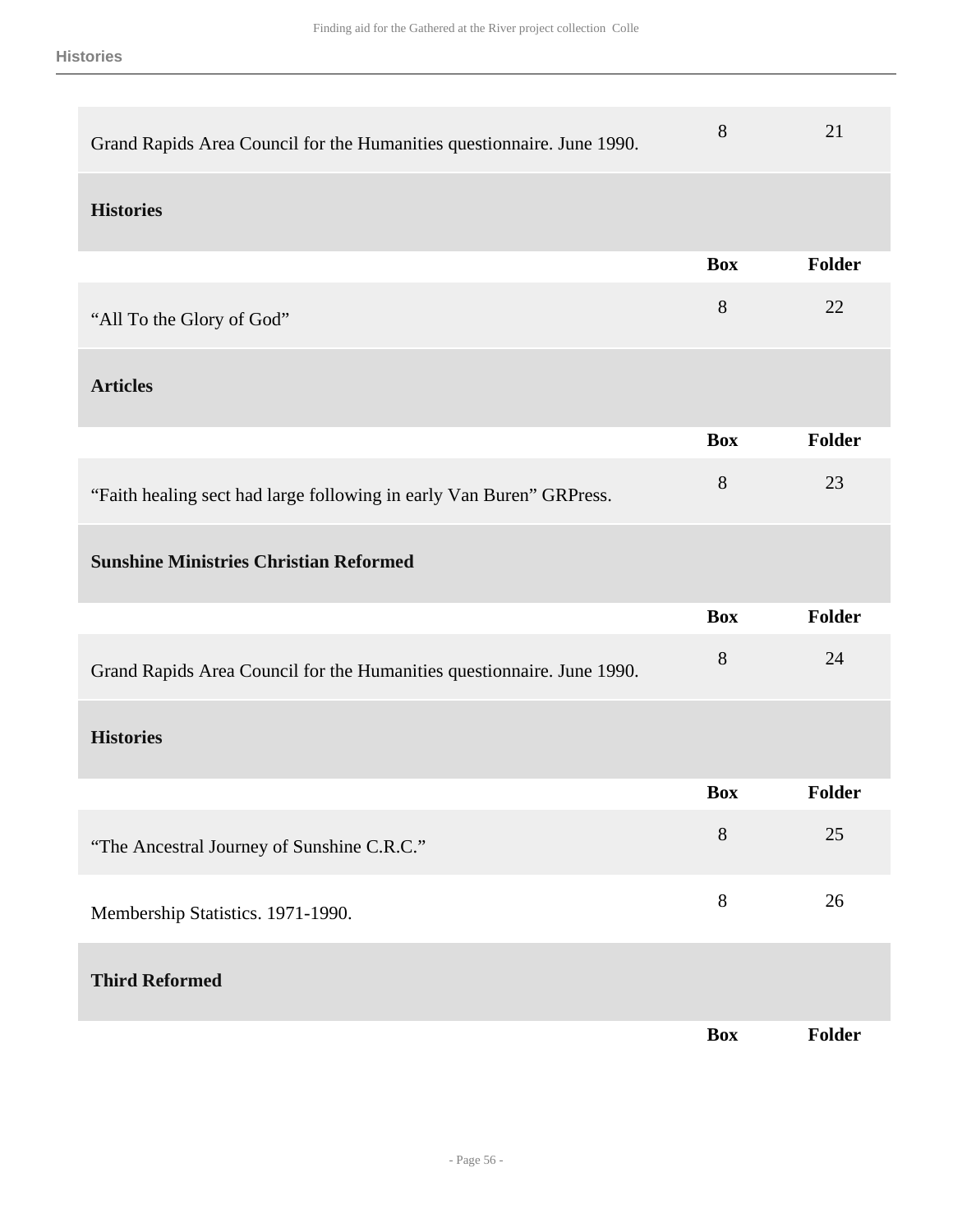| Pictorial Directory. 1990.                                                         | 9          | $\mathbf{1}$   |
|------------------------------------------------------------------------------------|------------|----------------|
| <b>Trinity Congregational</b>                                                      |            |                |
|                                                                                    | <b>Box</b> | <b>Folder</b>  |
| "Its First 50 Years". $(2)$                                                        | 9          | $\overline{2}$ |
| "75 Years With Trinity Congregational Church (United Church of<br>Christ)". $(2)$  | 9          | 3              |
| <b>Trinity Evangelical Lutheran</b>                                                |            |                |
|                                                                                    | <b>Box</b> | <b>Folder</b>  |
| Grand Rapids Area Council for the Humanities questionnaire. June 1990.             | 9          | $\overline{4}$ |
| <b>Histories</b>                                                                   |            |                |
|                                                                                    | <b>Box</b> | <b>Folder</b>  |
| "From Church on the Hill to Cross in the Sky, 1896-1996". Calendar and<br>history. | 9          | $\mathfrak{S}$ |
| "1896-1971, Our 75th Year".                                                        | 9          | 6              |
| <b>Ephemera</b>                                                                    |            |                |
|                                                                                    | <b>Box</b> | Folder         |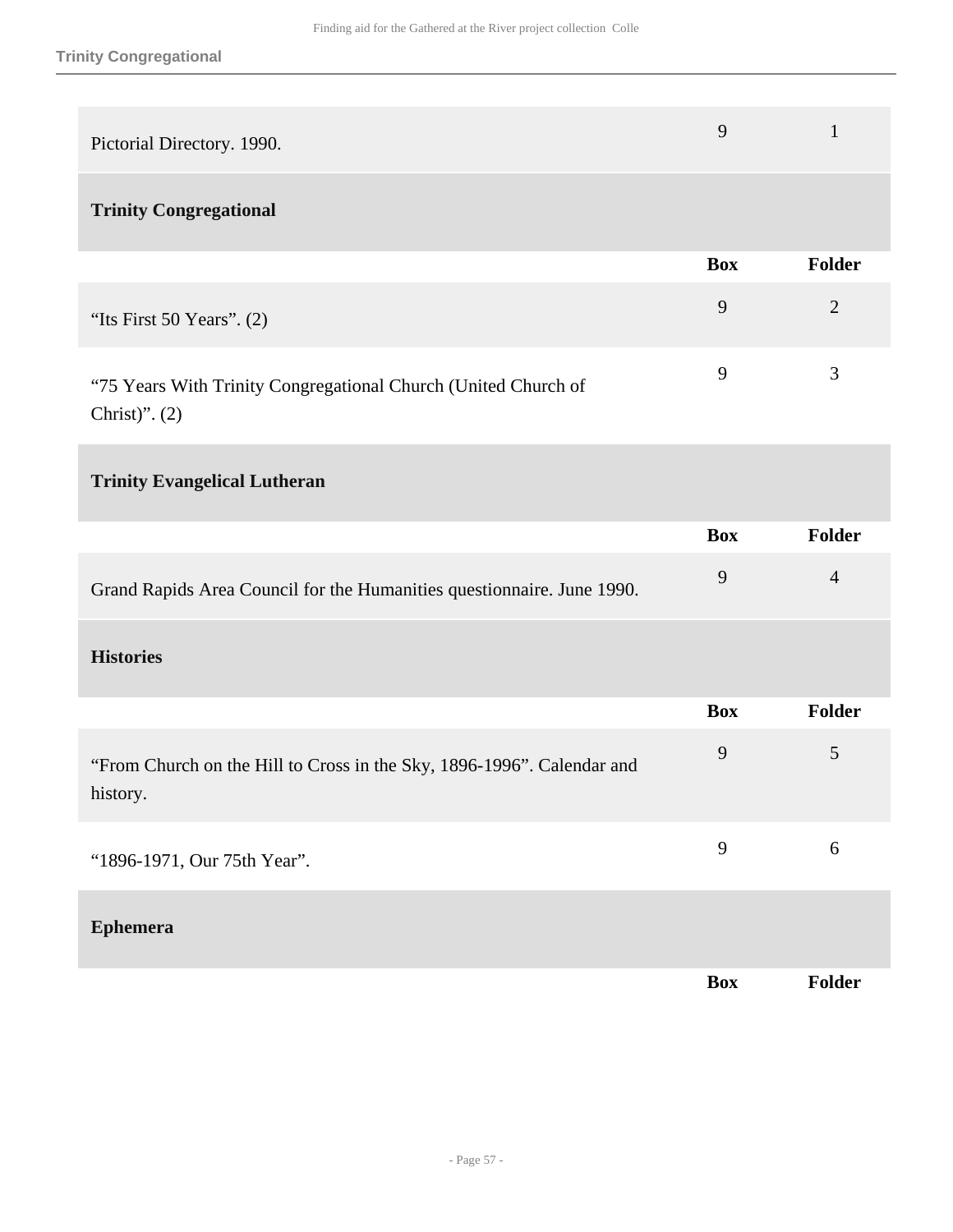**Trinity United Methodist**

| "How Firm a Foundation" service program. 6/11/89.                                                               | 9          | $\overline{7}$ |
|-----------------------------------------------------------------------------------------------------------------|------------|----------------|
| "Trinity Lutheran Church" informational folder.                                                                 | 9          | $8\,$          |
| "Memorial Covenant Window" booklet.                                                                             | 9          | 9              |
| Bringing God to Man and Man to God                                                                              | 14         | 3              |
| <b>Trinity United Methodist</b>                                                                                 |            |                |
|                                                                                                                 |            | <b>Box</b>     |
| History of Unity Church. [Contains the GR Area Council for the Humanities<br>Questionnaire and other Ephemera]. |            | 12             |
| <b>Histories</b>                                                                                                |            |                |
|                                                                                                                 | <b>Box</b> | <b>Folder</b>  |
| "Trinity United Methodist Church, 1874-1974. The Continuing<br>Celebration".                                    | 9          | 10             |
| <b>Valley Ave. Methodist</b>                                                                                    |            |                |
|                                                                                                                 | <b>Box</b> | Folder         |
| "Centennial, 1859-1959"                                                                                         | 9          | 11             |
|                                                                                                                 |            |                |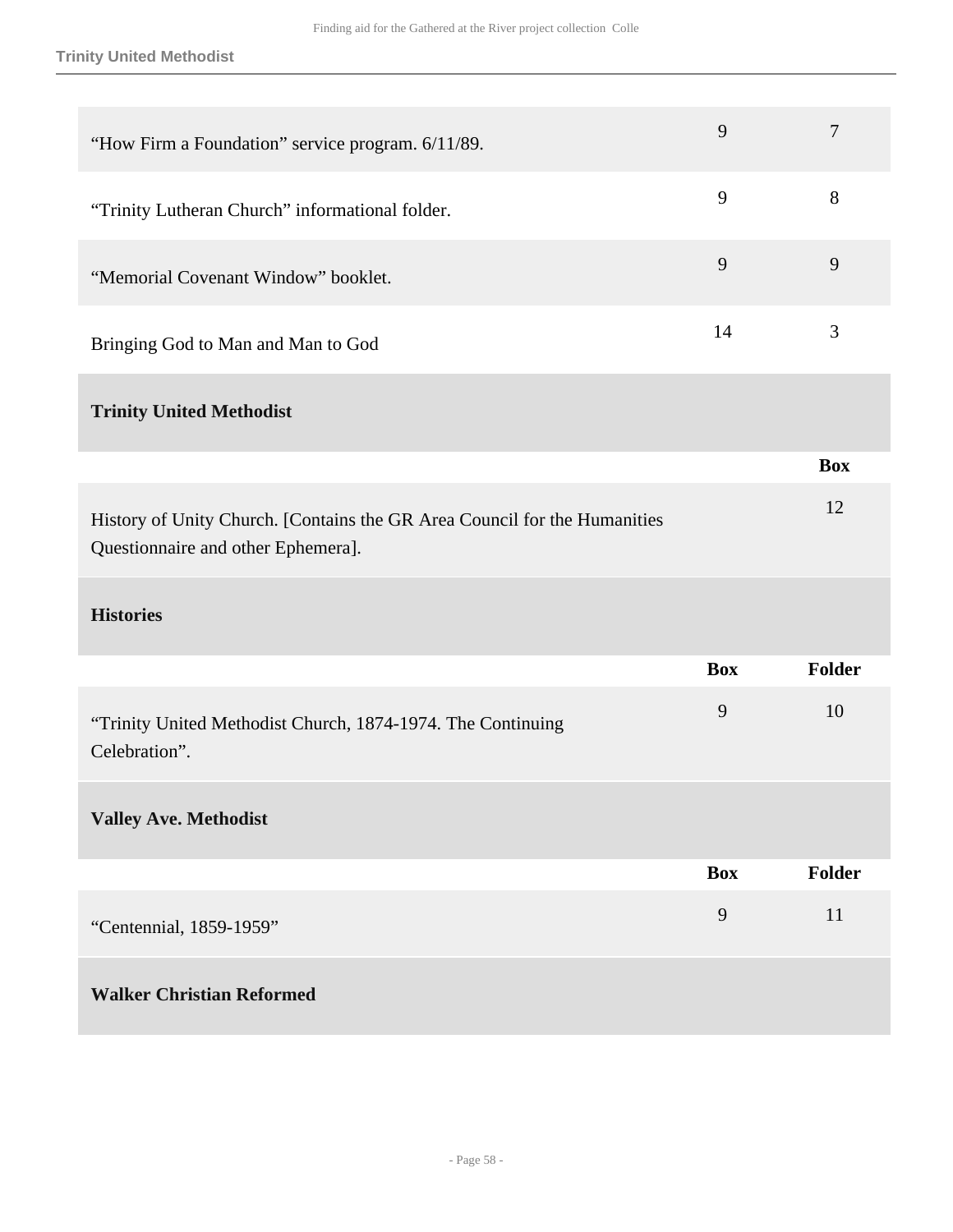|                                                                        | <b>Box</b>     | Folder        |
|------------------------------------------------------------------------|----------------|---------------|
| Grand Rapids Area Council for the Humanities questionnaire. June 1990. | 9              | 12            |
| <b>Histories</b>                                                       |                |               |
|                                                                        | <b>Box</b>     | <b>Folder</b> |
| "50 Years of Blessings, 1912-1962".                                    | 9              | 13            |
| "The History of Walker Christian Reformed Church"                      | 9              | 14            |
| "65th Anniversary" Pictorial Directory. 1977.                          | 9              | 15            |
| "75th Anniversary" Pictorial Directory. 1987.                          | 9              | 16            |
| <b>Ephemera</b>                                                        |                |               |
|                                                                        | <b>Box</b>     | Folder        |
| "Dedication Services" program. 3/22, 23/61.                            | 9              | 17            |
| <b>Wallin Congregational</b>                                           |                |               |
| <b>Histories</b>                                                       |                |               |
|                                                                        | <b>Box</b>     | <b>Folder</b> |
| "Worshiping Together for 100 Years"                                    | $\overline{9}$ | 18            |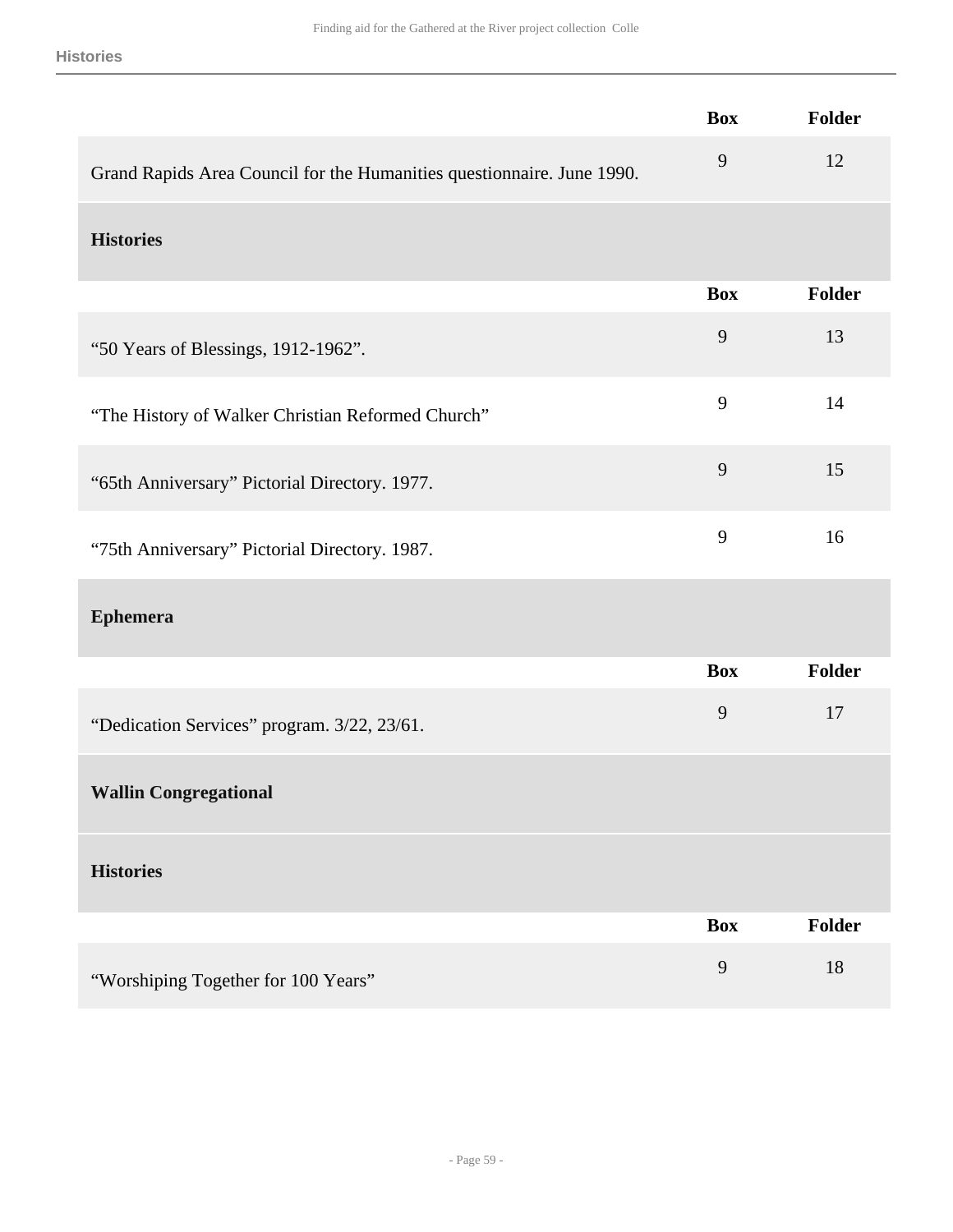| <b>Ephemera</b>                                                                                                                                                 |            |               |
|-----------------------------------------------------------------------------------------------------------------------------------------------------------------|------------|---------------|
|                                                                                                                                                                 | <b>Box</b> | Folder        |
| Bulletin: "Rejoice! Wallin Congregational United Church of Christ.<br>Worshiping Together for 100 Years, 1896-1996. Centennial Sunday<br>Celebration". 6/23/96. | 9          | 19            |
| <b>Wealthy Street Baptist</b>                                                                                                                                   |            |               |
|                                                                                                                                                                 | <b>Box</b> | <b>Folder</b> |
| "Requested Re-evaluation: Wealthy Street Baptist Church Retrospectively<br>Re-examined". Calvin College paper by Sam Wanner. 5/74. 1999.104                     | 9          | 20            |
| <b>Wesleyan Park United Methodist</b>                                                                                                                           |            |               |
|                                                                                                                                                                 | <b>Box</b> | Folder        |
| Pictorial Directory. 1979.                                                                                                                                      | 9          | 21            |
| <b>West Leonard Christian Reformed</b>                                                                                                                          |            |               |
|                                                                                                                                                                 | <b>Box</b> | <b>Folder</b> |
| "West Leonard Christian Reformed Church, 1889-1989".                                                                                                            | 9          | 22            |
| <b>Westminster Presbyterian</b>                                                                                                                                 |            |               |
|                                                                                                                                                                 | <b>Box</b> | Folder        |